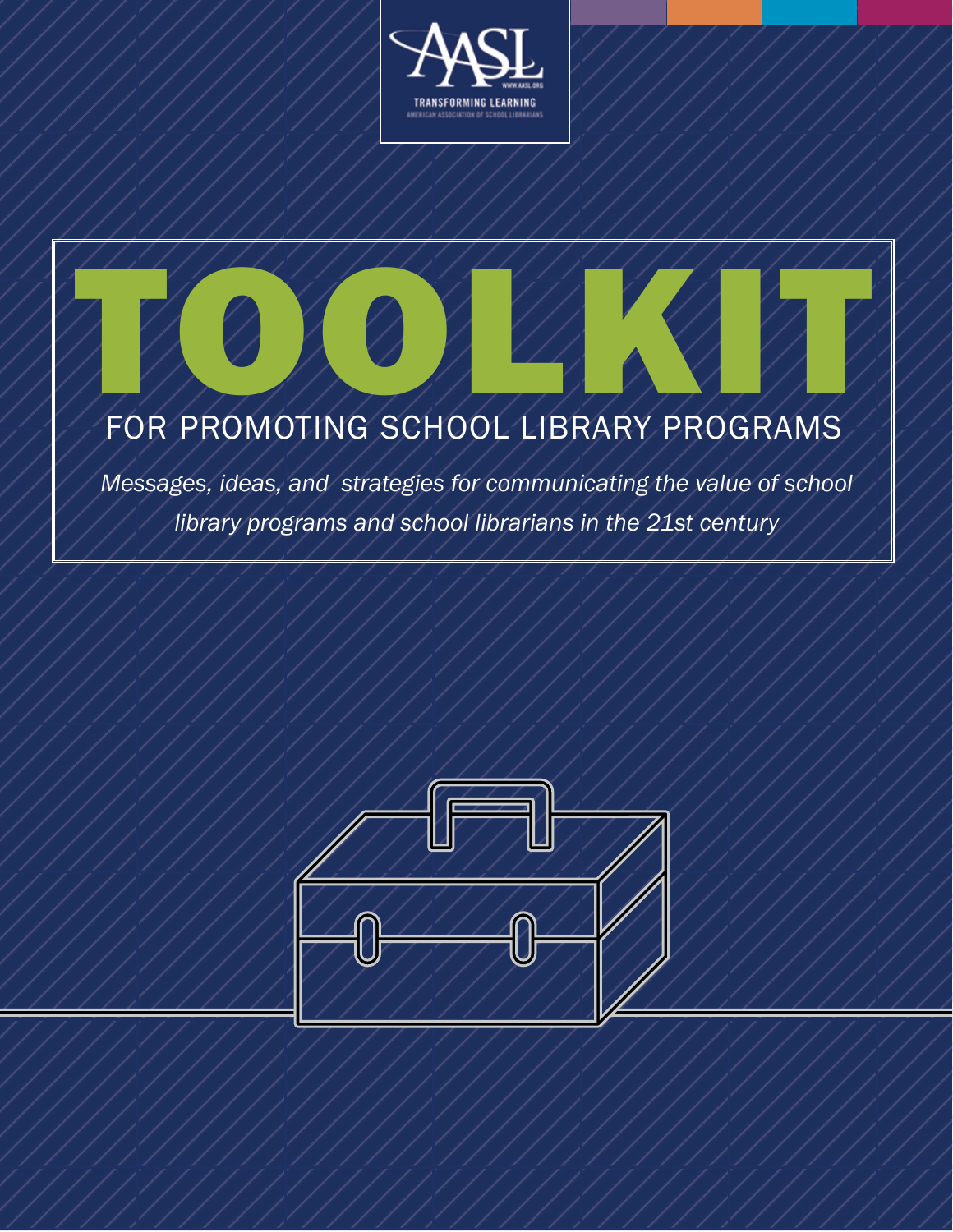Membership in the American Association of School Librarians (AASL) helps fund advocacy, leadership, professional development, and standards and guidelines initiatives for school librarians nationally. To join AASL and support your profession, visit<www.ala.org/aasl/join>.

Published by: **American Association of School Librarians** a division of the American Library Association 50 E. Huron St. Chicago, Illinois 60611-2795

View the online, interactive version of this toolkit at [www.ala.org/aasl/toolkits/](www.ala.org/aasl/toolkits/promoting) [promoting](www.ala.org/aasl/toolkits/promoting).

Copyright ©2015 by the American Library Association. All rights reserved except those that may be granted by Sections 107 and 108 of the Copyright Revision Act of 1976. Printed in the United States of America.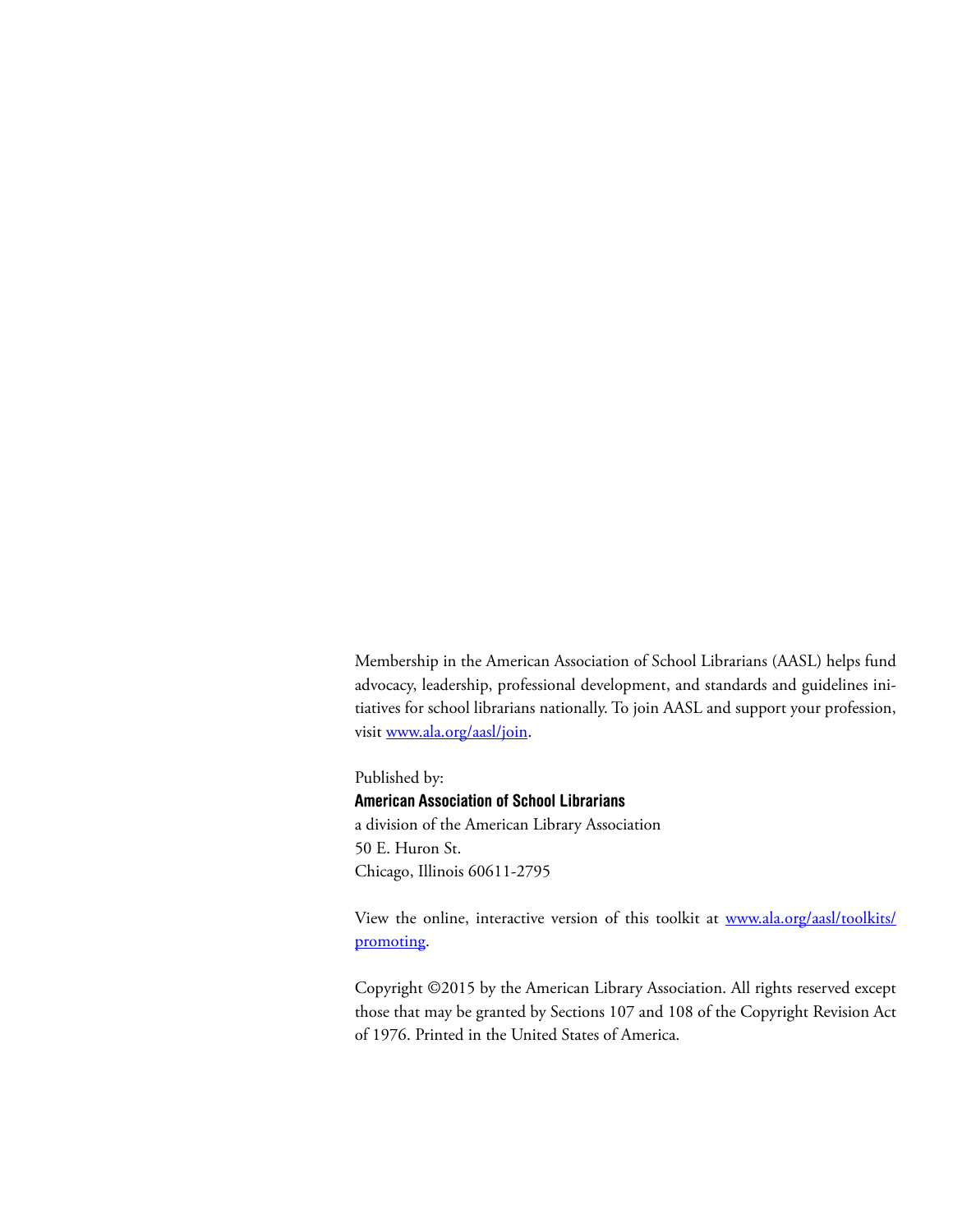# **Contents**

*[Preface](#page-4-0) v [Acknowledgments](#page-6-0) vii [Introduction](#page-8-0) ix* 

# [Leadership](#page-10-0) 1

*[Practical Suggestions](#page-11-0) 2 [What Works](#page-14-0) 5 [What Hinders](#page-15-0) 6 [Success Stories](#page-16-0) 7 [Videos](#page-19-0) 10* 

# [Advocacy](#page-20-0) 11

*[Practical Suggestions](#page-22-0) 13 [Advocacy Panning](#page-24-0) 15 [Success Stories](#page-26-0) 17 [Tough Questions](#page-31-0) 22*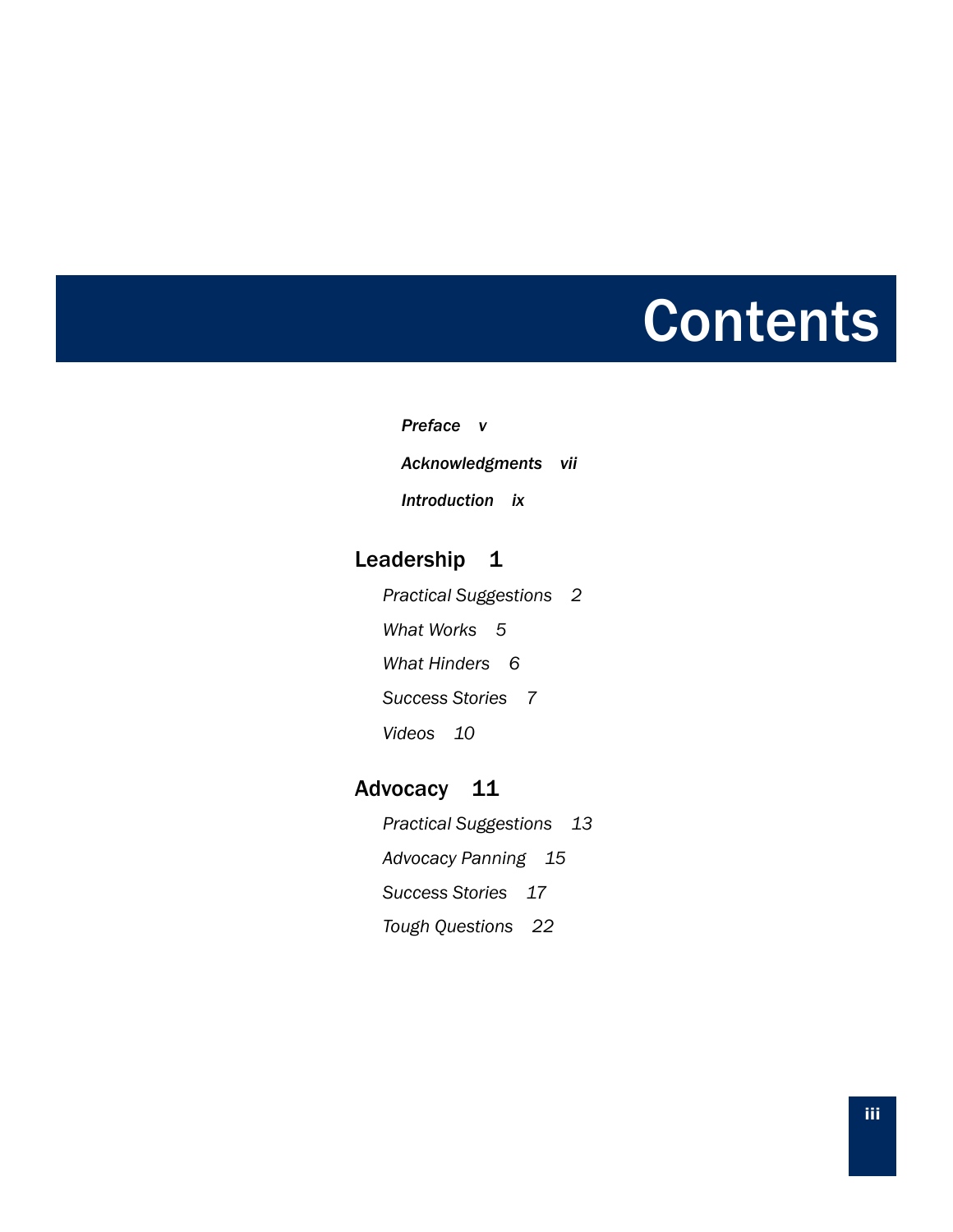# [Communication](#page-34-0) 25

*[Practical Suggestions](#page-36-0) 27 [Success Stories](#page-39-0) 30 [Key Messages](#page-41-0) 32*

# [Learning4Life](#page-44-0) 35

| Introduction 35                 |  |
|---------------------------------|--|
| Background 36                   |  |
| Implementation Plan 37          |  |
| <b>Practical Suggestions</b> 38 |  |
| L4L Tools 39                    |  |

*[Tools and Resources](#page-50-0) 41 [Delving Deeper](#page-60-0) 51 [Calendar of Opportunities](#page-68-0) 59 [Too Good Not to Share](#page-76-0) 67*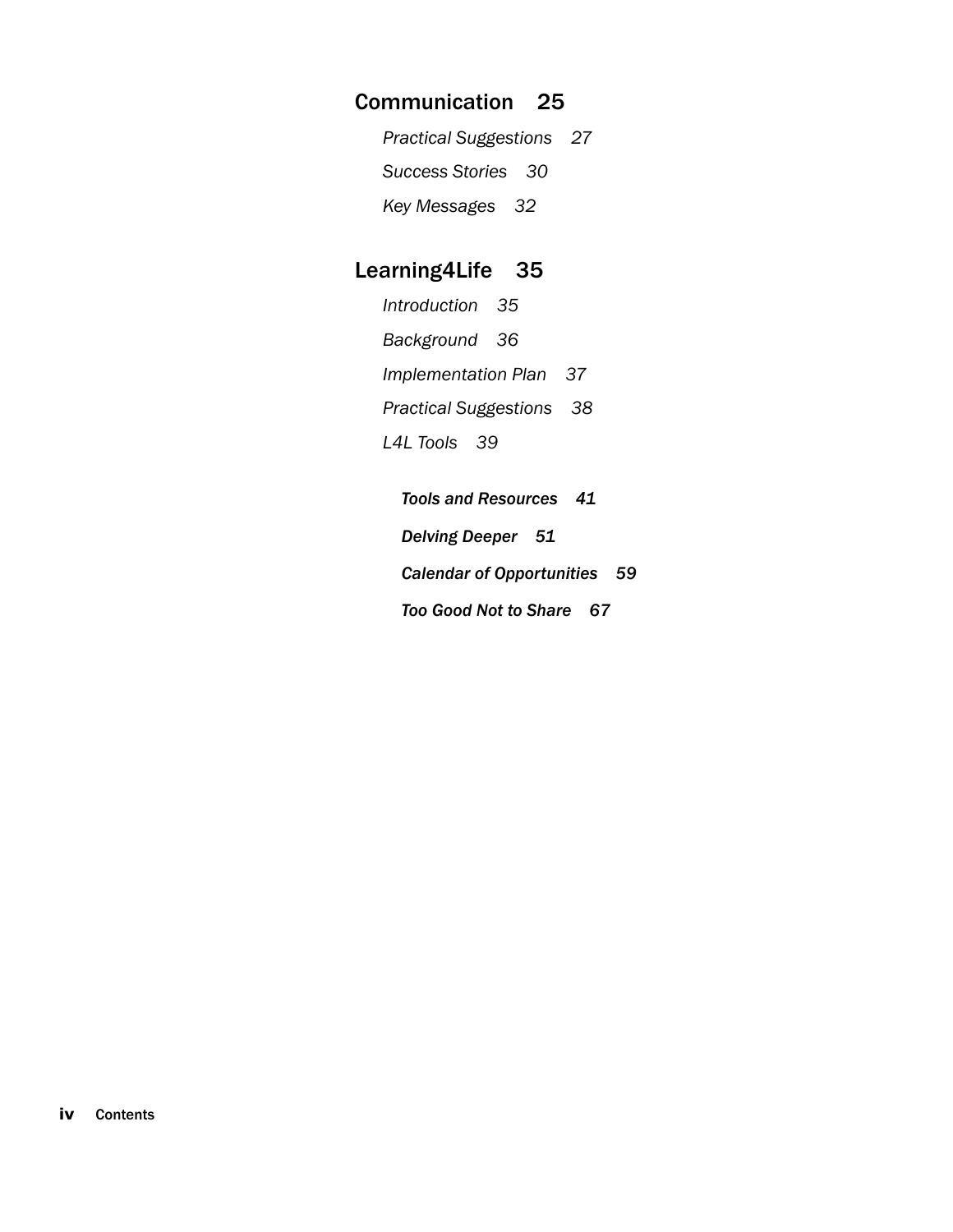# **Preface**

<span id="page-4-0"></span>**EVERY ONE OF** us knows the important role that advocacy plays in the world. Successful advocates for organizations and programs can turn stakeholders into partners who act for and with the advocates. In the process, stakeholders' passive support is transformed into educated action, and these stakeholders become advocates, too.

Two organizations local to me in Paducah, Kentucky, come to mind. I know exactly what services they provide and what they want from me as a citizen and a partner. To support their work with children and women who are survivors of abuse, the Child Watch Counseling & Advocacy Center and the Merryman House Domestic Crisis Center need volunteer assistance and monetary donations to help provide safe places and comprehensive support for victims. Theirs are simple and clear messages promoting vital services. So why is it that we as school librarians have such a hard time advocating for the vital service that we provide students and turning our passive stakeholders into active partners?

One reason that advocacy is difficult for some is that it can feel self-serving to advocate for our programs because we fear we'll be seen as advocating for our jobs. Advocacy is an ongoing process, and not something you engage in only when your job is threatened. An effective advocate is always observing the community and responding by designing and promoting programs and services that will meet its needs. Focus your advocacy on the unique benefits you offer students and teachers, and the rest will come along naturally.

The development of this toolkit aligns perfectly with AASL's [Strategic Plan](http://www.ala.org/aasl/about/governing-docs/strategic-plan), approved by the Board of Directors in June 2014, and helps to meet our goal of becoming a stronger voice for school librarians and the profession. That voice is strengthened when school library professionals across the country can present to stakeholders a consistent message about how school librarians and school library programs transform learning.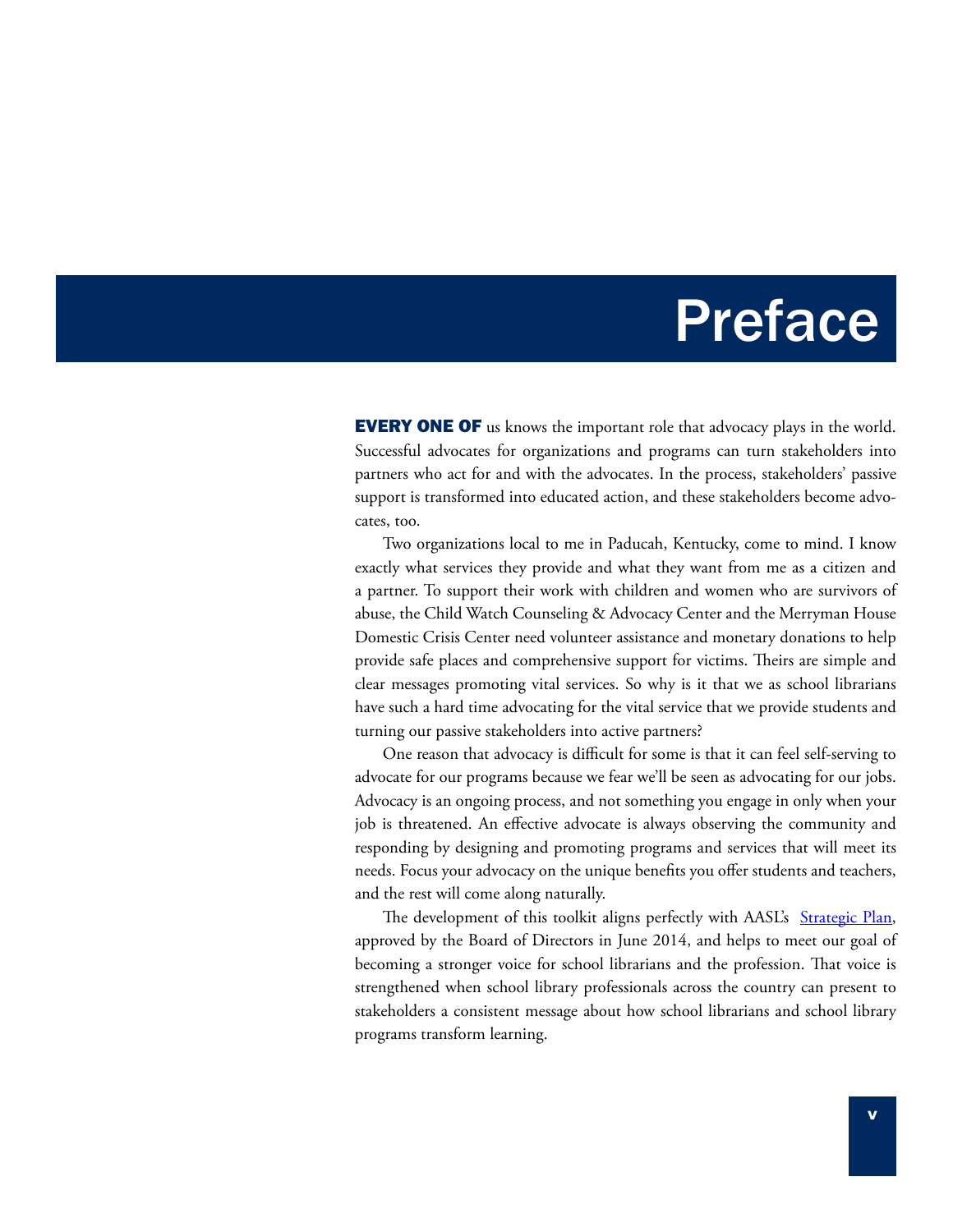This toolkit will help you get started effectively promoting what you and your program offer students and your community. Published as a web-based toolkit, many of the tools and resources referenced within are hyperlinked and freely accessible online. In addition, this toolkit includes an *interactive component*, and we hope you will contribute your own resources, tools, templates, and samples. Use this venue to share your advocacy success stories with your peers and help inspire and strengthen one another.

We know that we provide a vital service to our students, teaching them lifelong skills that propel them into their futures as successful adults, but we have to reach out and demonstrate that fact! We have to stop sitting back, hoping that someone will notice! I know promoting our work and our school library programs is a stretch for some of us, but if we don't stand up for those kids, who will?

> Terri Grief AASL President, 2014–2015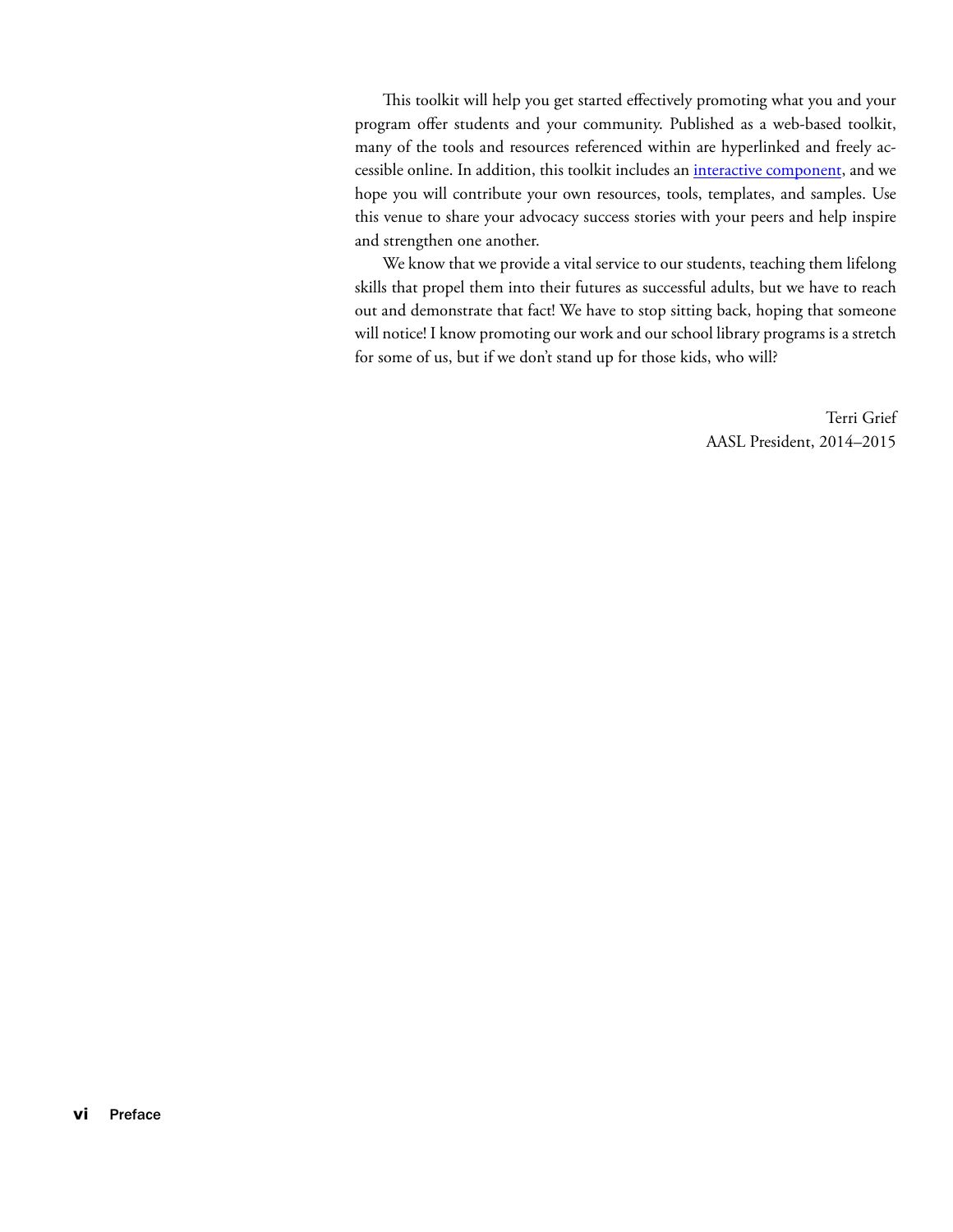# <span id="page-6-0"></span>Acknowledgments

AASL ACKNOWLEDGES AND wishes to thank the following groups for their contribution to this promotional toolkit.

#### **Toolkit for School Library Programs Revision Task Force, 2012–2013**

Jami L. Jones, Chair Ellen Gustafson Sally Mays Kathleen R. Roberts Jill B. Whitson Board Liaison: Sara Kelly Johns Staff Liaison: Stephanie Book

#### **Toolkit for School Library Programs Revision Task Force, 2013–2014**

Sally Mays, Chair Ellen Gustafson Charles Leckenby Christine Schein Jill B. Whitson Board Liaison: Susan M. Nickel Staff Liaison: Stephanie Book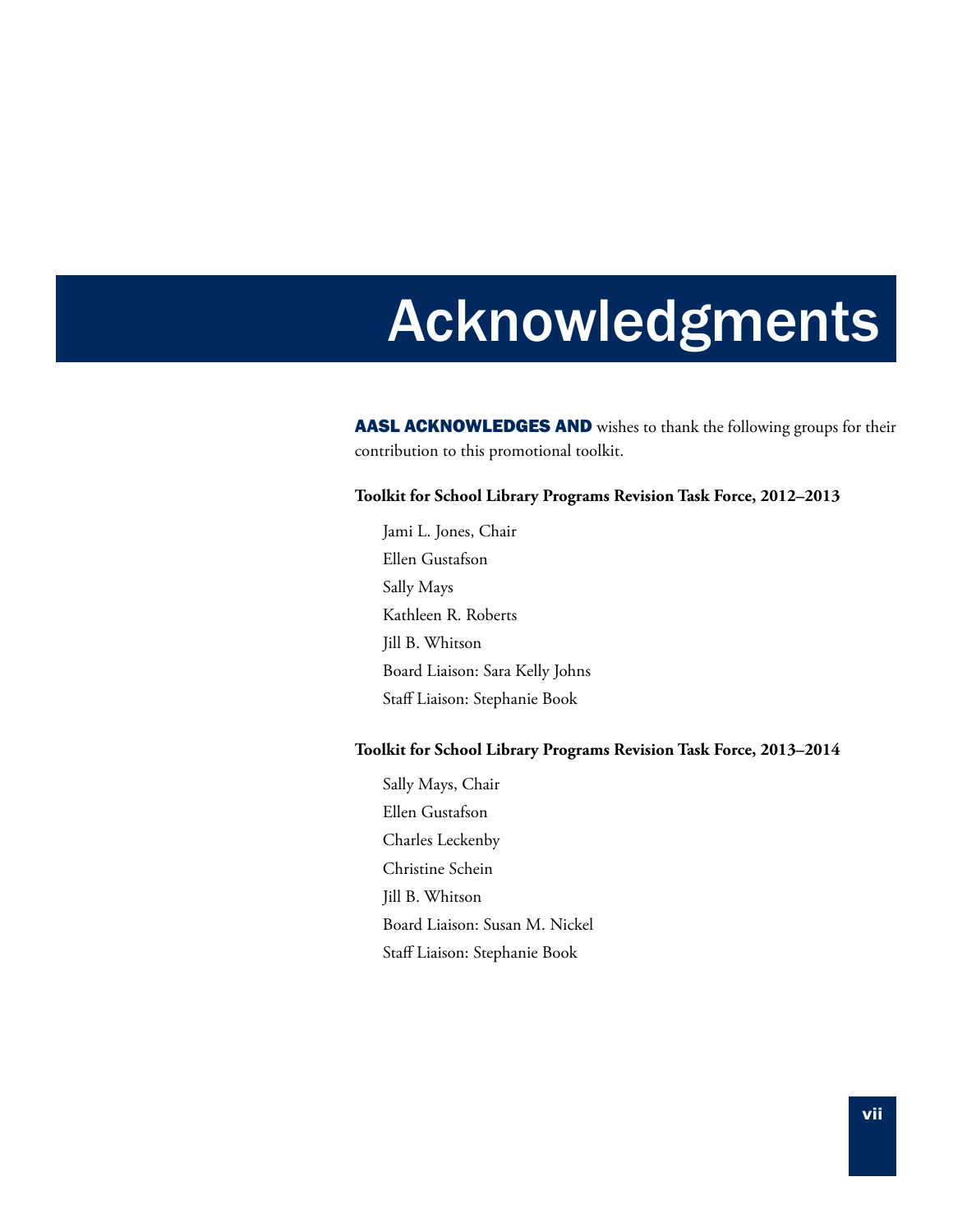#### **Standards and Guidelines Implementation Committee, 2013–2014**

Nina M. Kemps, Chair JoAnn Conlon Mary Fran Daley Judy Anne Deichman Fran Glick Jennifer Helfrich Susan Kowalski Michelle Marhefka Linda McSweeney Dayna Jill Mellberg Amy Rominiecki Board Liaison: Catherine Marriott Staff Liaison: Jennifer Habley

#### **2015 Emerging Leaders–Team A**

Christina Cucci Holly Van Puymbroeck Johana Orellana Melissa Iamonico Shannon Harris AASL Member Guide: Kathleen R. Roberts Staff Liaison: Stephanie Book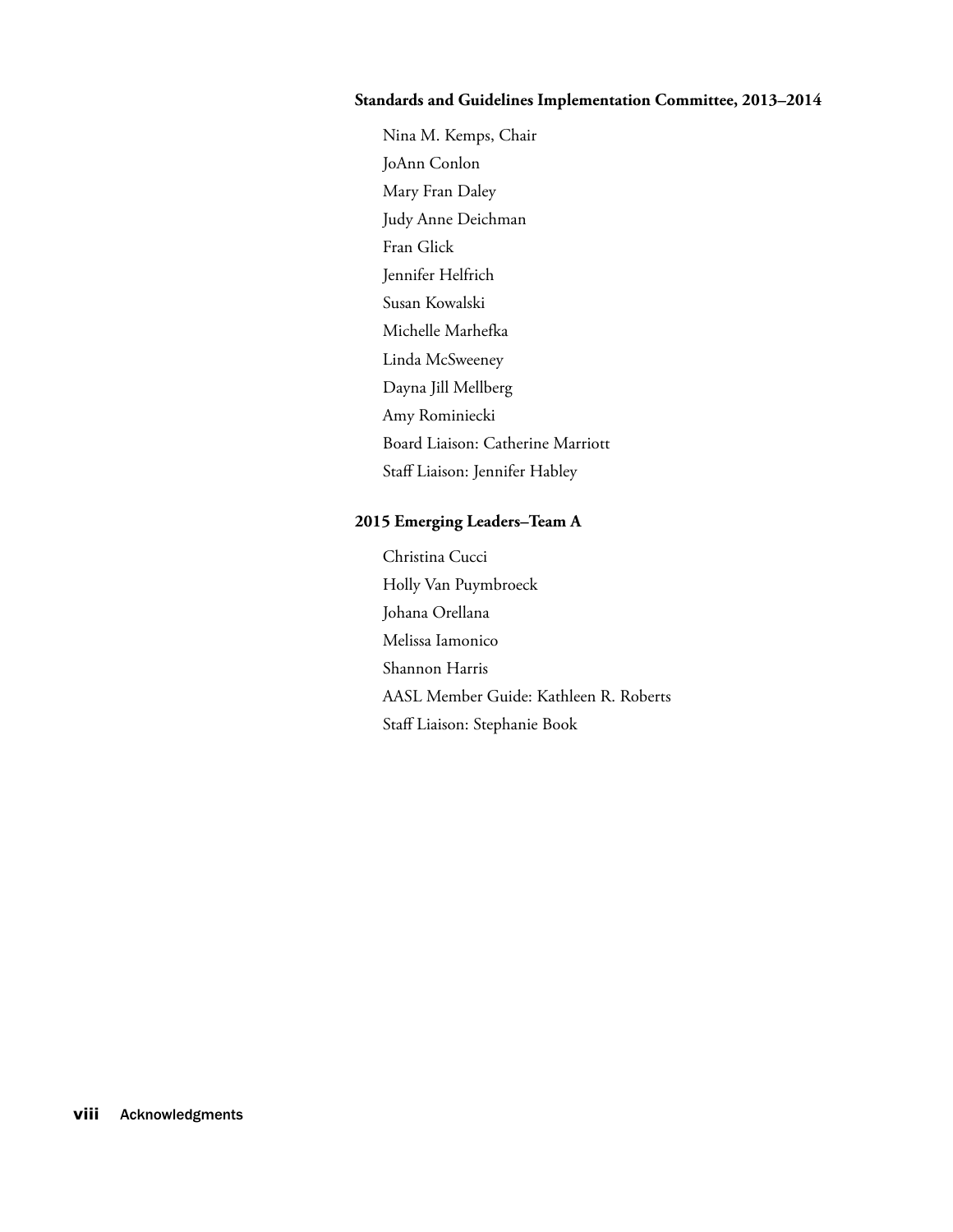# Introduction

<span id="page-8-0"></span>**WHETHER YOU ARE** a department of one, or part of a department of many, now is a tough time to be a school librarian. Budgets are being cut; from one year to the next, many school librarians feel as though their positions may be on the chopping block, and standards are constantly changing. At this time, more than ever, advocating for yourself and your program is critically important.

The sections of this toolkit are organized similarly and may be read in any order using the top-level navigation or embedded hyperlinks to other sections of the toolkit. There are three main sections to this toolkit, supported by webliographies of further tools and information. Let's take a look at some of the things you will find.

The "Tools & Resources" section of this toolkit will provide a list of web-based presentation tools. Among these resources are AASL's annual lists of the **Best Web**[sites and Apps for Teaching & Learning.](http://www.ala.org/aasl/standards-guidelines/best) Incorporating these into your program into your teaching or into your advocacy for the program—can benefit your students and show stakeholders that you are current with the ever-changing world of technology. Both benefits will have a positive impact on your role as a technology leader.

When selecting communication tools to help you promote your program, consult the chart under "Communication and Presentations" in the "Tools & Resources" section as you choose your medium. Keeping in mind your audience size and stakeholder needs will help you deliver your message in an efficient and effective manner. The chart was adapted from Ann M. Martin's book *[Empowering Leader](http://www.alastore.ala.org/detail.aspx?ID=10613)[ship: Developing Behaviors for Success](http://www.alastore.ala.org/detail.aspx?ID=10613)*; read it to learn more ways to grow as a leader. For more tips on promoting your program through written and oral communications, visit the "Communication" section of this toolkit.

*Written by the 2015 ALA Emerging Leaders–Team A*

The "Delving Deeper" section of the toolkit contains links to important research reports, articles, books, videos, and podcasts that will help you keep current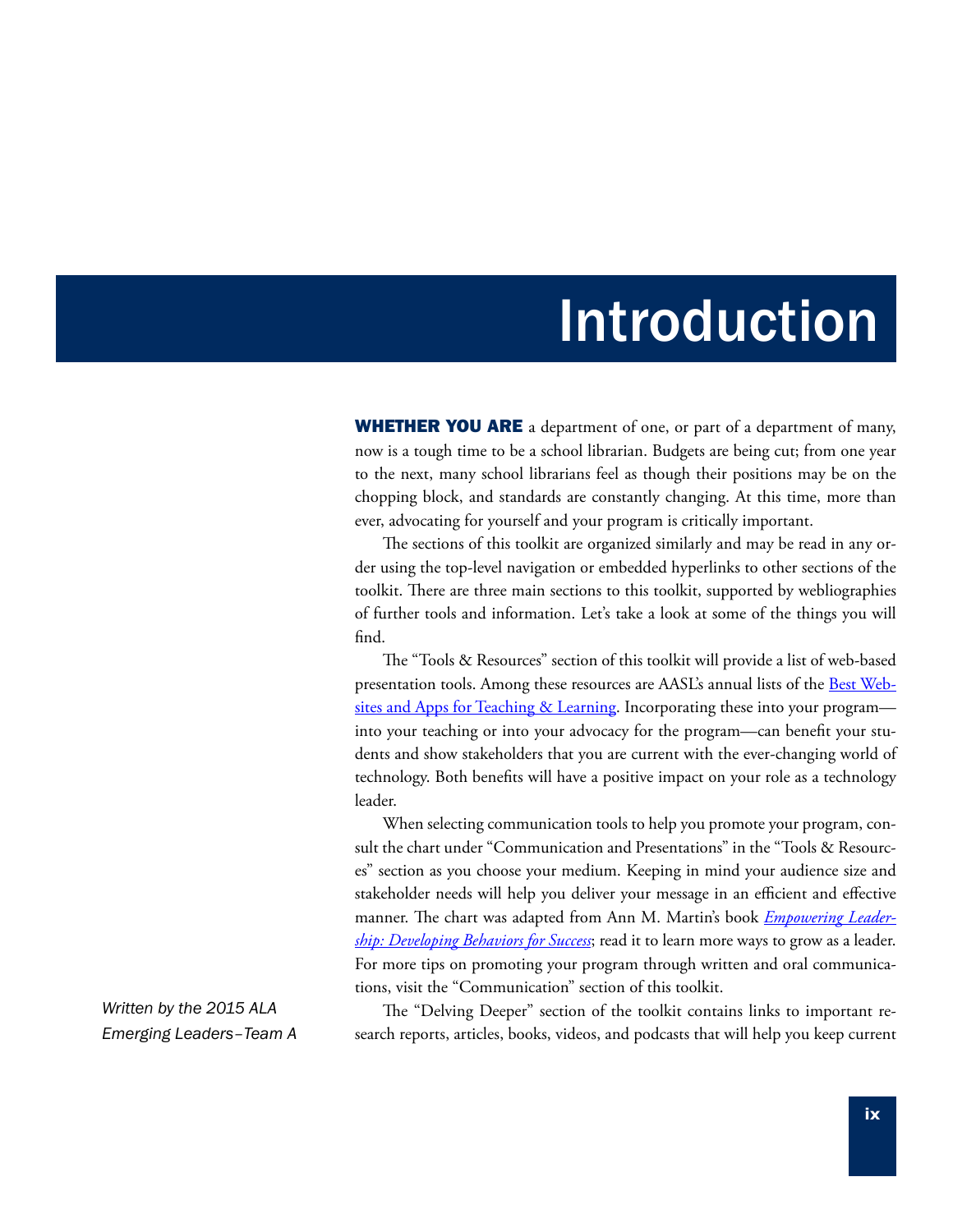with trends and hot topics in school librarianship and expand your resource toolbox. As a bonus, you can use your new knowledge to guide other school librarians as they also develop their leadership skills and advocacy strategies.

Looking through the stories and videos throughout the toolkit will no doubt inspire and guide you as you enhance your advocacy efforts and your school library program. You may find an idea you are willing to try, a quote to use in your elevator speech, or simply validation that you are on the right track, and are (or are becoming) a leader in your own building/district/community.

Read on for tips and tools you can use with various stakeholders. These practical suggestions will help you take the next steps as you cement your role as a leader in your school, turn stakeholders into advocates, and help students prepare for their futures as lifelong learners!

Explore. Choose your own adventure, and discover the leader and advocate within you!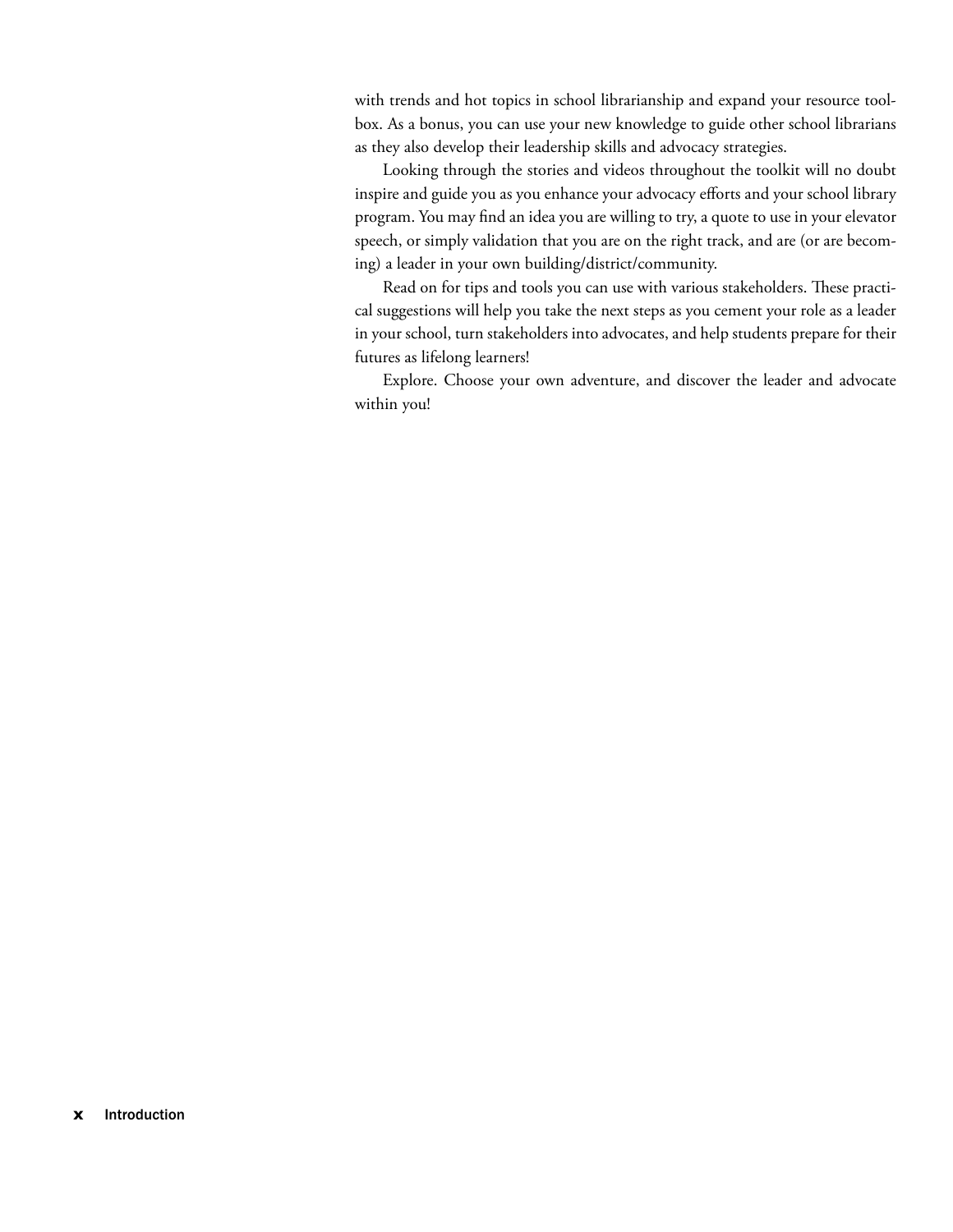# Leadership

- <span id="page-10-0"></span>[Practical Suggestions](#page-11-0)
- [What Works](#page-14-0)
- [What Hinders](#page-15-0)
- [Success Stories](#page-16-0)
- $\Rightarrow$  [Videos](#page-19-0)

*Written by the 2015 ALA Emerging Leaders–Team A* **MANY OF US** are natural leaders. We may take for granted skills and dispositions that led us to become librarians—or not even realize that we have these strengths. This section will help you recognize and utilize your existing skill set as a leader to better promote your school library program and to increase student engagement by increasing your presence in the school community.

When working in a team environment such as a school, promoting ourselves can be uncomfortable because of concerns we won't be viewed as team players. In fact, nothing could be further from the truth. Advocating for yourself and your program can make you more of a team player by ensuring that all of your stakeholders know exactly what you and the library can do and all of the services you offer.

When thinking about leadership and advocacy, it is important to recognize and identify the various stakeholders who have a vested interest in the school library program. These obviously include students, school staff, administrators, and parents, but thinking deeper is essential. Do student teachers work frequently in your school? Do substitutes float in your building? The more people you can reach with your promotion the better off (and stronger) your program will be. For more on reaching your stakeholders, visit the "Advocacy" section of this toolkit.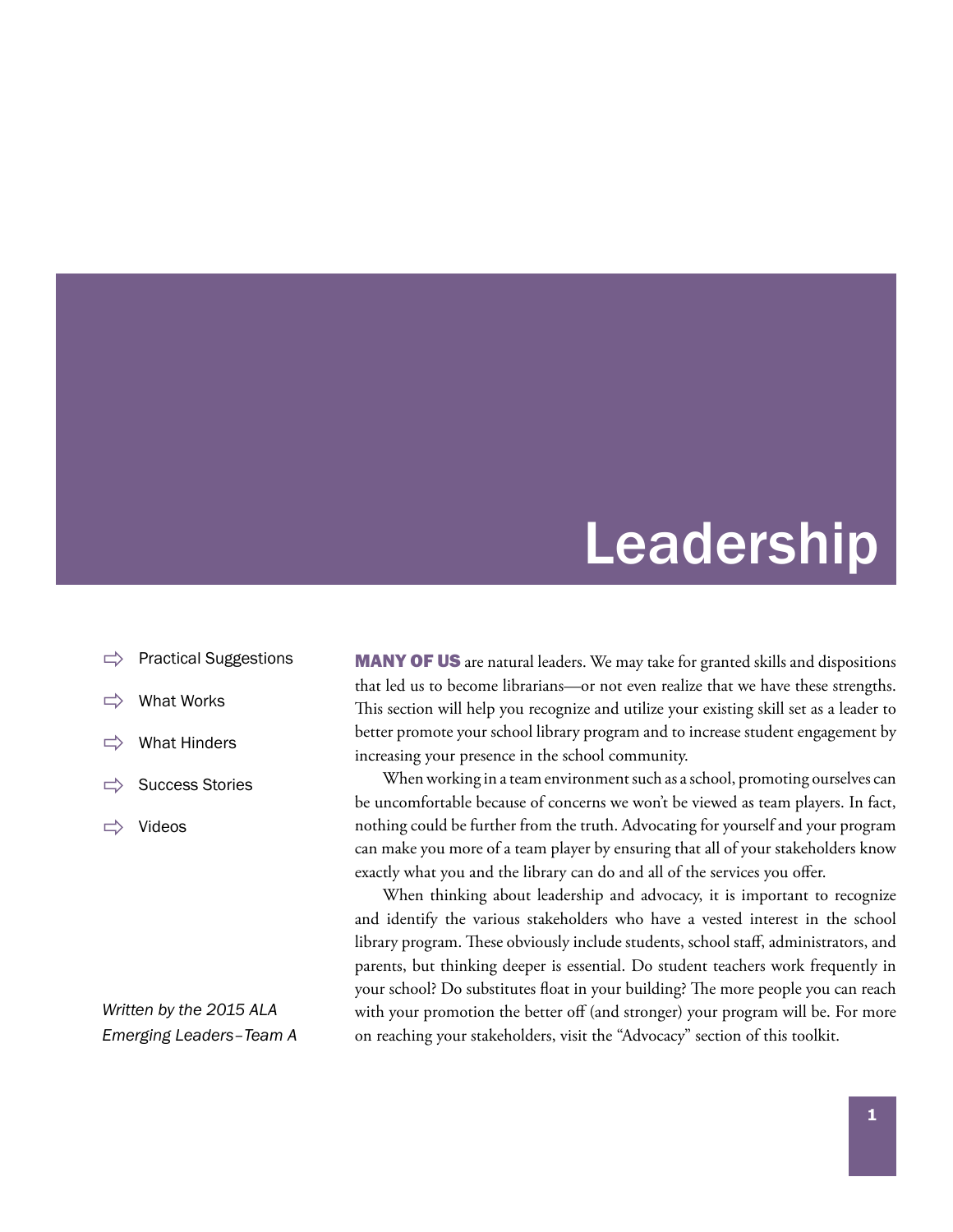<span id="page-11-0"></span>Does being a leader seem scary or overwhelming or too much responsibility? If you are just beginning to develop your leadership abilities, try to move forward in small steps that highlight and promote your school library program. These small steps will add up and allow you as a professional to move into a leadership role that is comfortable for you. Nothing is one size fits all, and what works for one librarian or school may not be appropriate for you or your environment. But good ideas can often be tailored to fit your needs, and small steps can lead to a big change. Making even one enhancement to the promotion of your library program can have a big impact.

As you read this section, you will be provided with stories that may inspire you, and tips and tools to help you in your leadership growth.

#### Practical Suggestions

Taking stock of your stakeholders at the building, district, community, and state levels can help you develop a toolkit of strategies and activities, enabling you to promote your program and positively impact student learning while developing your role as a leader in your school and community. These practical suggestions help you quickly and efficiently communicate the highlights or, more importantly, the day-to-day strengths of your program. Suggestions can be adapted to be appropriate for your individual library and school environment. Making sure your school library program is visible and relevant to your school and the larger community is a surefire way to support your leadership status, and can lead to increased involvement in school and district decision-making that positively affects students.

*Building Level:* Interactions in your own building can have the greatest impact. This is the community in which you most frequently interact with other educators and most directly affect individual students. The colleagues you see each day are your closest allies, and they can help you to immediately enhance your program.

- Foster relationships with your colleagues (listen and respond).
- Attend grade-level or department meetings monthly.
- Present new trends at faculty meetings.
- Collaborate with classroom teachers on inquiry projects.
- Be an active member on committees that make a difference in students' learning (technology, curriculum, intellectual freedom, and intellectual property rights).
- Become a first-responder for technology questions and lead professional development in technology for teachers and other staff.
- • Offer to hold professional development meetings, staff meetings, and other meetings in the school library so that materials and tools are visible.
- Share examples of your program's direct impact on student achievement ideally, through monthly meetings with your principal and e-mail blasts to teachers and other staff.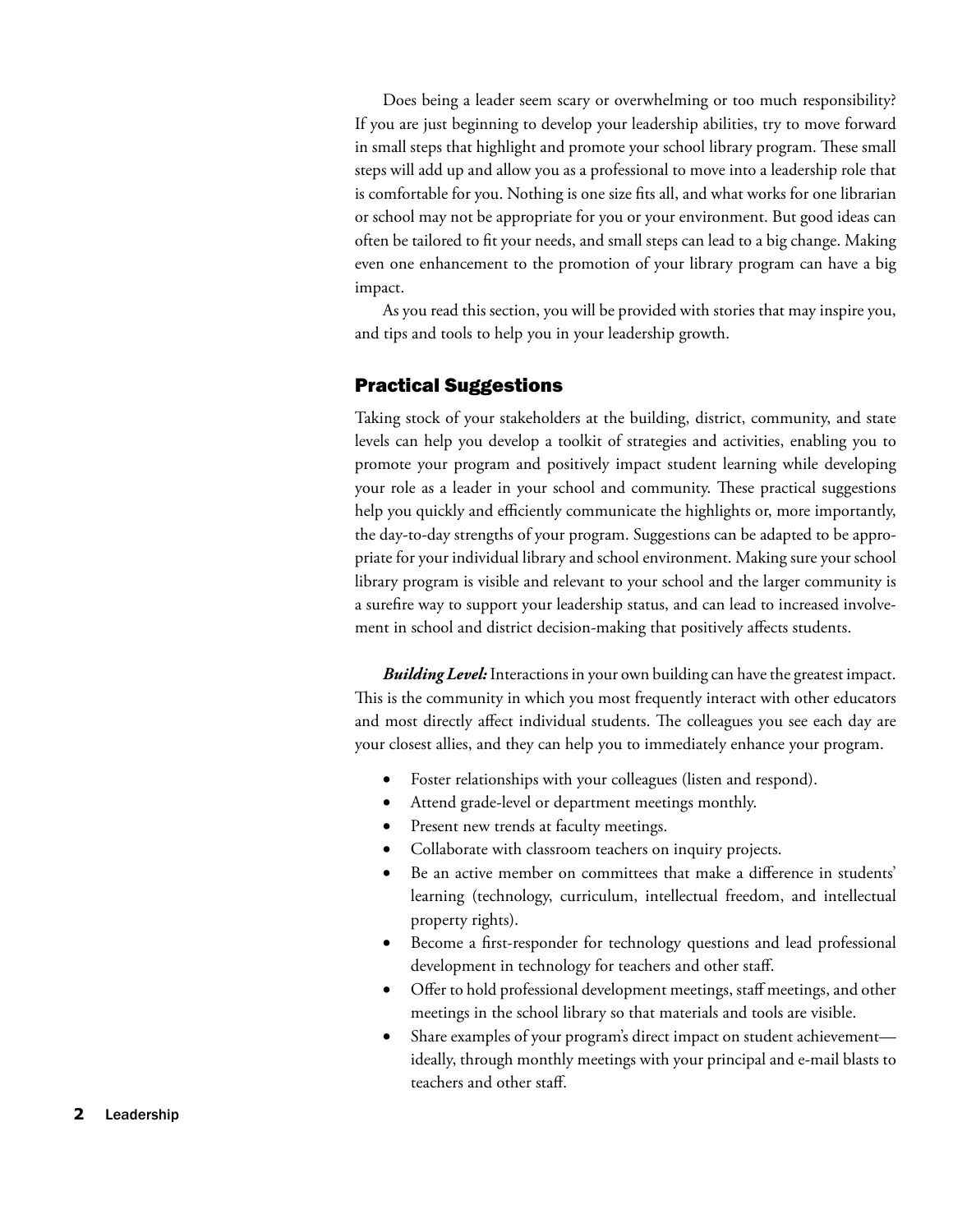- Develop goals and action plans, and show them to administrators.
- Host lunch, brunch, or breakfast browsing sessions for teachers and staff before new books are shelved for student access.
- Create a presence for your school library on social media. Post regularly for parents, students (if applicable), and staff members to update them on developments and acquisitions.

**District Level:** Your district includes stakeholders with whom you may not interact frequently. However, your library "brand" must be evident to them at all times. These stakeholders typically ration funding from the district reserve. To continue to support your school library, they must be aware of your program's importance to students' learning.

- Present at Board of Education Meetings.
- Introduce yourself to district public-relations staff and ask what you can do at a district level to help promote school libraries to parents.
- Publish an article for the district website or blog.
- Maintain a visible website for your school library and promote it frequently.
- Present new trends and services at Parent Teacher Organization meetings.
- Meet quarterly with district school librarians to share ideas, issues, strategies, and tools—and make sure the meetings and accomplishments are visible at the district level.
- Mentor new school librarians in your district.
- Invite school board members to your library events (with supervisor permission).
- • Be present and participate in district-level activities, even if they are not strictly library related. (Examples include attending curriculum writing meetings, sitting on district-wide committees, presenting at Board of Education meetings, and attending or presenting at parent forums.)
- Find district-level committees you can be a part of (literacy, curriculum, technology, policy, etc.)

*Community Level:* The community in which you work may be considerably different from the community where you reside. Remember that your aim is to reach the taxpayers and business leaders or future employers in your school's community and effect change there. Garnering support from your school's community members helps you extend your reach.

- Introduce yourself to the public librarians and library director; establish a rapport and partnership.
- Plan quarterly meetings with the local public librarians to cross-promote both your programs and theirs, and to coordinate curriculum-based collaborations.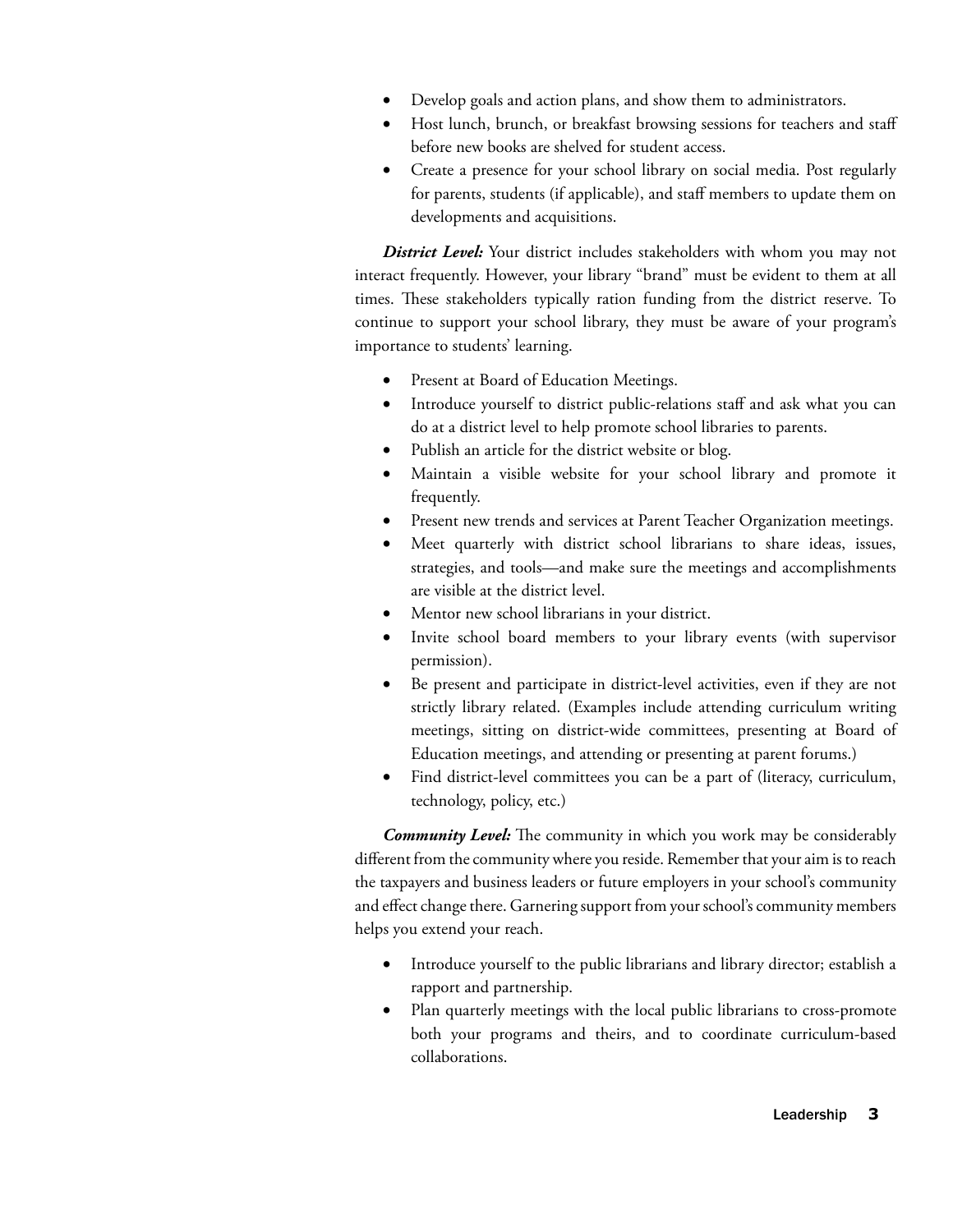- Invite the public librarians into your school for summer reading or other literary and literacy events.
- Consider hosting a One Book One Community event for students, staff, parents, and other community members.
- Invite community members and local leaders to come to the school library and read to students.
- Identify community organizations and businesses in your local area that share some of your program's goals; partner with these organizations and businesses for programs, projects, and cross-promotion.
- Write articles for your local newspaper or local magazine to publicize your school library program's impact on student achievement.
- • Use social-media tools to keep abreast of school library trends and to network with your community.
- Commit to memory a one-minute prepared elevator speech about school library programs' importance for academic achievement in every school and look for opportunities to deliver the speech.
- Reach out to the local affiliate chapter of your state professional organization. If one doesn't exist, then consider establishing a chapter.
- Connect with other school libraries or districts in your area to expand professional learning communities. Consider partnering for shared professional development opportunities.

*State Level:* The state level is deeply important because this is where library policies and budgets are developed. Many state representatives are slashing school library funding, a situation that is a tragedy for students. You can help enact change by ensuring your state-level stakeholders know the positive impact that school libraries have on teaching and learning.

- With your local public librarian, schedule a visit to your [state legislator](http://cqrcengage.com/ala/app/lookup?7&m=15248). Your partnership will illustrate and emphasize the unique values and services each program brings to the community.
- Become an active member in your statewide professional school librarian association. Attend board meetings and offer to serve on committees, and connect with your AASL **Affiliate Assembly** representative.
- Attend your state school librarian conference and consider submitting a proposal to present a session at a future conference.
- Present on AASL tools and resources to stakeholders at a state or national education conference. Non-school library audiences may include administrators, classroom teachers, educational technology specialists, reading specialists, or public and academic librarians, etc.)
- Write an article for your state library association's print or electronic publication.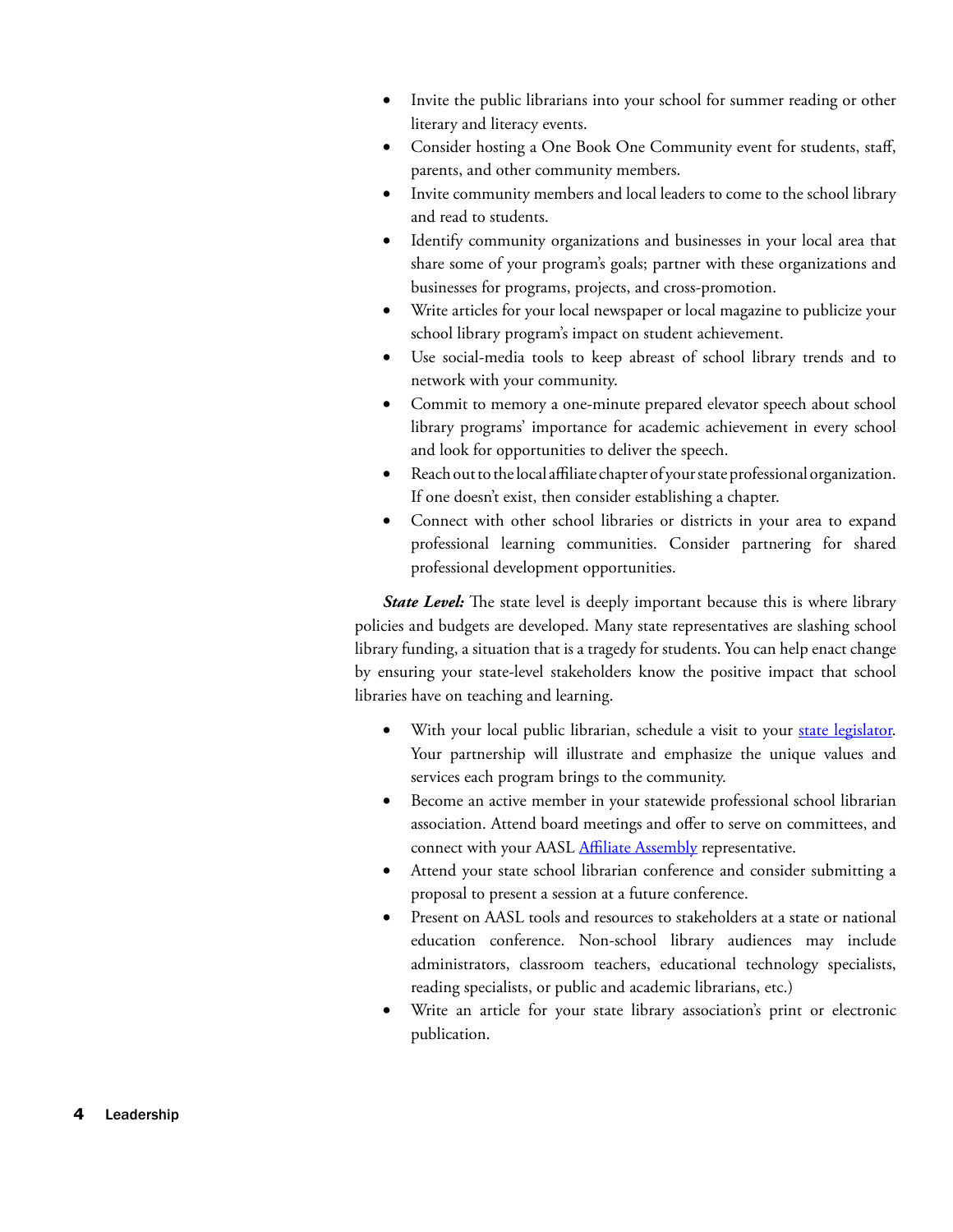- <span id="page-14-0"></span>Mentor school library students from your state university or your alma mater for a semester.
- Attend a national library conference to gain a broader perspective of nationwide library developments. The **[AASL National Conference](http://national.aasl.org/)** or the American Library Association (ALA) [Midwinter Meeting and Annual](http://www.ala.org/conferencesevents/) [Conference](http://www.ala.org/conferencesevents/) are good places to start.
- Invite local officials into your library (with supervisor permission) to participate in a school-wide literacy event, such as reading to students, or to watch a program you are hosting.

#### What Works?

When we think of leadership and school librarians, a myriad of words come to mind. We asked several school librarians from around the country, "What three words would you use to describe effective leaders?" The most repeated words were: innovative, visionary and dedicated. Other words that emerged, in no particular order, were: visible, thoughtful, positive, adaptable, patient, perseverance, purpose, drive, cooperative, flexible, organized, and consistent.

These characteristics are applicable to leaders in all fields. However, the qualities these words represent definitely pertain to school librarians because the characteristics are needed to see the path forward and to organize people and resources to move along that path.

We also asked school librarians: "What is the best strategy you use to promote the school library program?" A few of the responses are bulleted below, and in them you will see that innovation, vision, and dedication are evident.

- "Approach teachers or collaborative teams directly with an idea they can use immediately. Once that works, have the conversation with them about what else the library can do for them."
- • "Communicate to the parents through the website, PTO events, and library-sponsored events."
- • "Strive to offer an engaging, current collection, and welcome students as fellow readers. Aspire to follow [S. R.] Ranganathan's Five Laws of Library Science."
- • "Collaboration with teachers, students, and parents."
- • "I connect with our learning community through our weekly communications by linking directly to posts on my blog that promote upcoming events, highlight instruction, and provide valuable resources to cultivate multiple literacies." [<https://sites.google.com/site/kaechelelibrary>](https://sites.google.com/site/kaechelelibrary)
- "Twitter and displays."
- • "Visual proof of finished projects, student engagement, [improved] test scores, etc. Seeing is believing."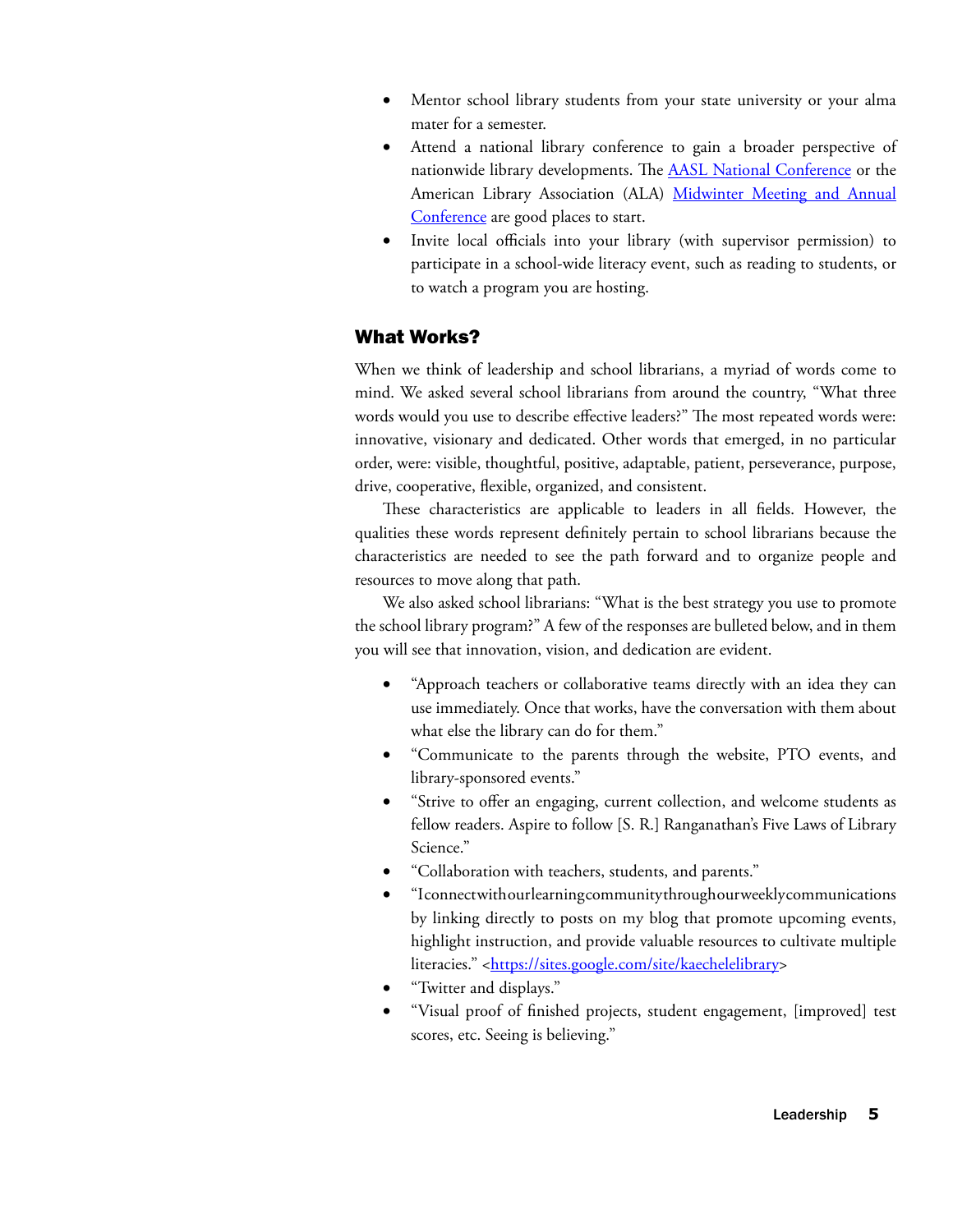- <span id="page-15-0"></span>"The morning announcements! Teachers often overlook e-mails, but when their students hear about fun things on the announcements, [teachers] respond!"
- "Need to ensure you are at the table at school leadership team meetings even if not a formal member."
- • "Effective leadership requires the support of others. Find teachers and parents who buy into the program and have them spread the word about the importance and success of library programs."
- "In order to be a successful leader, I believe it is important for the school librarian to align his/her program (AASL standards as infrastructure) with the school's mission and vision. I strongly believe that our role as leaders is to build capacity and maximize impact within all those we serve: students, teachers, staff, administration, parents, and colleagues. The scope of our job is HUGE, and the reality of our daily schedule is a packed instructional schedule, a tsunami of circulating books to be processed, a massive todo list, and an e-mail box filled with questions or ideas that need to be addressed NOW. Combine that with the constant hum of open access, and it becomes abundantly clear the most effective model of school library leadership is one that models exemplary techniques and lessons with the intention of empowering others to integrate them in their own settings."
- • "Collaboration, communication, and staying positive are the keys to effective leadership."
- "The more visible we can be in our buildings and county the better!"
- "I have lots of open media time and lots of clubs of interest to kids during the lunch hour. I send e-mails often to staff about what students are working on in the school library. I am the sponsor of the Student Government Association and am with all students each week. I think diversity and fun things bring kids into the school library for leisure. A welcoming staff is also key in getting kids to feel welcome coming to the school library."
- "I go to all weekly grade-level planning meetings and am a member of the Leadership Team."

## What Hinders?

It is not always easy to implement innovation and share your vision. Dedication is necessary when encountering challenges that are widely felt by school library staff. Below is a sampling of nationwide responses regarding leadership challenges.

"Being seen as a leader is a challenge. I'm in a school where the librarian for ten years prior did not do anything in the school, so it's a culture shift for the staff here to see the library as a collaborative teaching environment."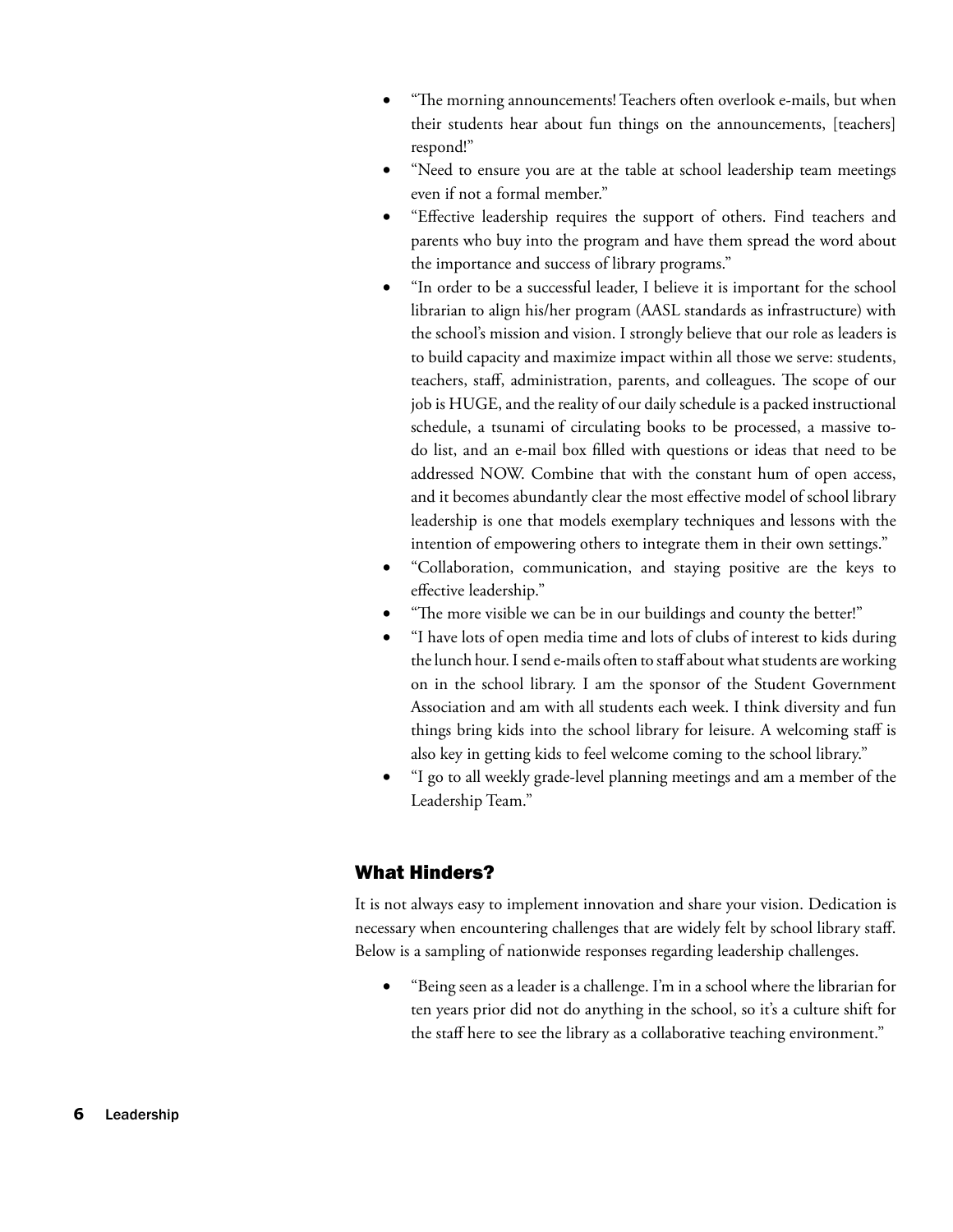- <span id="page-16-0"></span>"Misunderstanding of our role, and the importance of our contributions."
- "Shrinking budgets and staff; I have lost my assistants in two buildings."
- • "Competing interests for time and funds."
- "My greatest challenges are time, and managing all the moving parts that must correlate in an elementary school culture."
- "Time. Students are so busy through the day, and the current schedules don't allow for regular library time."
- "Ignorance. If someone has never worked in our position they really have no idea what we do every day. We need to educate everyone!"
- "Time and ability to utilize funds for technology."
- "Since I am the only one in the school running this whole school program, I am often pulled in many, many directions—but I do love that!"
- "Not enough time for all of the fun things that I'd like to do!"

# Success Stories

Being a school librarian is challenging and fun, and requires several leadership qualities. Below are written narratives and videos from school librarians telling their leadership stories as they relate to promoting the school library program at the librarians' schools. Enjoy!

# *First Impressions*

"My favorite [anecdote] is how I introduced myself to the staff in my first job. After not ever having a certified [school librarian] in the building, I was keenly aware that no one knew what it was that I did, why, or how I did it. I also wanted to head off the inevitable stereotype of the librarian as the warehouser of books and duster of shelves. So I didn't introduce myself as the new librarian. I told them I was the new Information Literacy teacher, which, quite naturally, led to many questions about what that was. When, in confusion, they would ask me how, then, could the kids use the library, I explained that they had to bring the kids and work with me on a lesson relevant to the content they were teaching. I told them it would be great— TWO teachers instead of one—and I taught the process so they didn't have to! Framed in the language of being helpful and not just 'something else' to do within their overburdened schedules, my program was welcomed and utilized."

# *Tips Worth Their Weight in Gold*

"An effective school library must balance instruction, programming, and service. With limited staff and the logistics of scheduling and budgets that don't always support our wish lists, it's tempting to go to the dark side and focus on what we can't get done given our current state of affairs. Focusing on the negative like this will



*Stephanie Rosalia Library Media Specialist PS/MS 105Q The Bay School, Queens, New York*



*Sue Kowalski, School Librarian East Syracuse Minoa School District New York*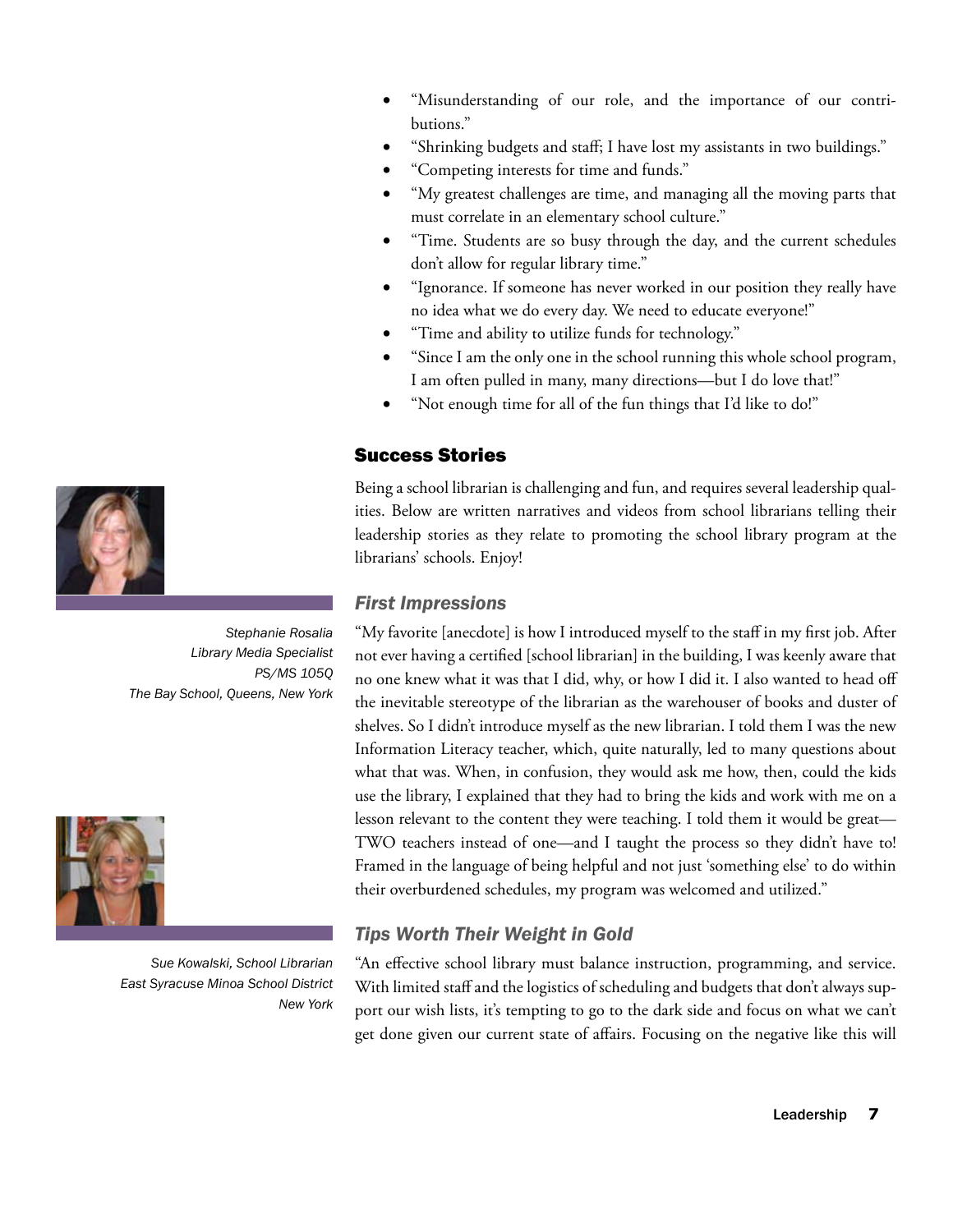drive away customers and negate any PR we are doing. We must instead take the current state of affairs as a way to showcase our role as instructional and program leaders who can and will maximize the opportunities we've been given.

I found some of these to be 'worth their weight in gold' as I ruthlessly advocate for our program:

- Provide monthly (or anything more than just yearly) reports to the Board of Ed and your administrators. The reports should be simple, one page, and/or multimedia. Archive the reports on the school library website and in your e-mail signature include a link to the page. In the report be sure to give a shout-out to your teaching partners and send them a copy. Some say this might be viewed as bragging or tooting my own horn. I know if I don't get the info out, no one else will, so I go for it!
- Apply for grants—big ones, little ones, partial ones, fully funded ones. Yes, it takes a little time, and you won't always be successful, but go for it and keep all of your materials stored electronically. Save yourself from duplicating the work on your next application. Share your victories and your losses.
- Take on leadership positions related to libraries and share what you are doing, where you've been, and what impact you are having. In your monthly reports, share your involvement in these leadership roles.
- Empower student leadership—at ANY age students can help, and want to, and bring a range of talents to the table. Find formal and informal ways to have them provide the leadership and input your program needs. We have a student work force called the 'iStaff,' and 60+ members of this team work during study halls to provide instructional support, manage facility issues, coordinate programs, and play a key role in distribution and set up of our shared mobile technology.
- LET IT GO... kids won't care about your MARC records, perfectly organized shelves, award-winning displays, or meticulous files. Prioritize! Do the job you were hired for and let go of what doesn't align."

## *Elevator Talks with Strangers*

"I never miss an opportunity to share with people—very often perfect strangers the value of school librarians. The opening depends on whatever the other person has said, such as the 'Internet makes everything easy,' or 'It's so dangerous for kids when they are online,' or 'Kids don't read as much as they used to.' I respond to the statement, pointing out the connection to school librarians and their role. I then follow the format of an 'elevator speech' by making a big statement: 'No one in the school system does for kids what a school librarian does.' Also, 'eliminating



*Hilda Weisburg school library author/editor/speaker, Aberdeen, NJ*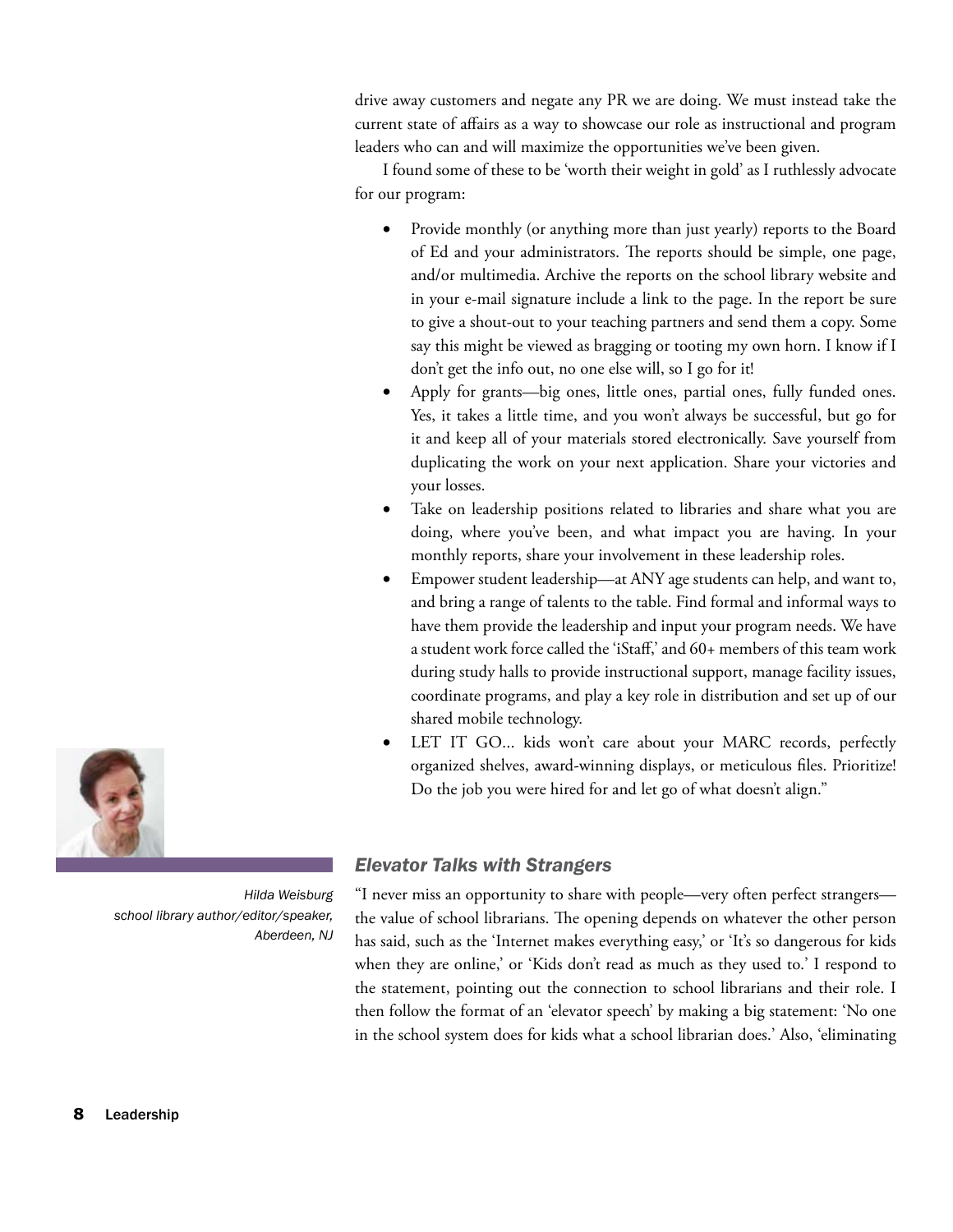

*Ann M. Martin Educational Specialist (Retired) Library Services Henrico County Public Schools, Virginia*



*Sandy Brand Library Media Specialist Liberty Middle School Madison, Alabama*

a teacher unfortunately leads to larger class sizes, but eliminating a school librarian usually means eliminating a whole program, which has disastrous effects on student learning and achievement.' Does it work? I have no idea. I know I have engaged interest and raised awareness. It's the way trees [proliferate]. If you scatter enough seeds, some of them will germinate."

## *Foster Beneficial Relationships*

"Several years ago I left a position at the building level to become a district supervisor of a library program that has grown to seventy schools. One Saturday I was at the car wash when I saw my former superintendent of schools. As we talked, he gave me some extremely valuable advice. I was trying to figure out a way to get more money for library resources. He told me to 'follow the money.' We had a conversation about recent legislation that provided funds to assist districts to create a mandated pre-K program. Following our conversation, I reached out to my counterpart in Federal Programs with data proving that school library programs raise student literacy skills. A mutually beneficial relationship evolved from this partnership. The librarians developed a literacy-rich program based on a core collection of pre-K titles funded by Federal Programs. Each year the librarians receive funding to replace all lost books. In addition, this partnership resulted in close to \$1,000,000 to refurbish and update the school library collections. Building relationships continues to benefit my school libraries. This year over \$40,000 was provided to twenty-one elementary libraries to replenish collections."

#### *Lead and Be Led*

"For me, leadership as a [school librarian] also means being involved outside of the walls of my school. Among other things, I currently serve on the board of our state school library association, and am a co-founder of our local Edcamp. These activities allow me to represent my school, share my knowledge, and sharpen my own professional saw. When I am faced with struggles or issues, chances are that I can find another [school librarian] who has already walked that same path and is willing to provide guidance. In other situations, I can be the one who helps a fellow [school librarian] as they search to find solutions to a particular problem. I am thankful for my opportunities to step up to leadership, and also for my colleagues who do the same."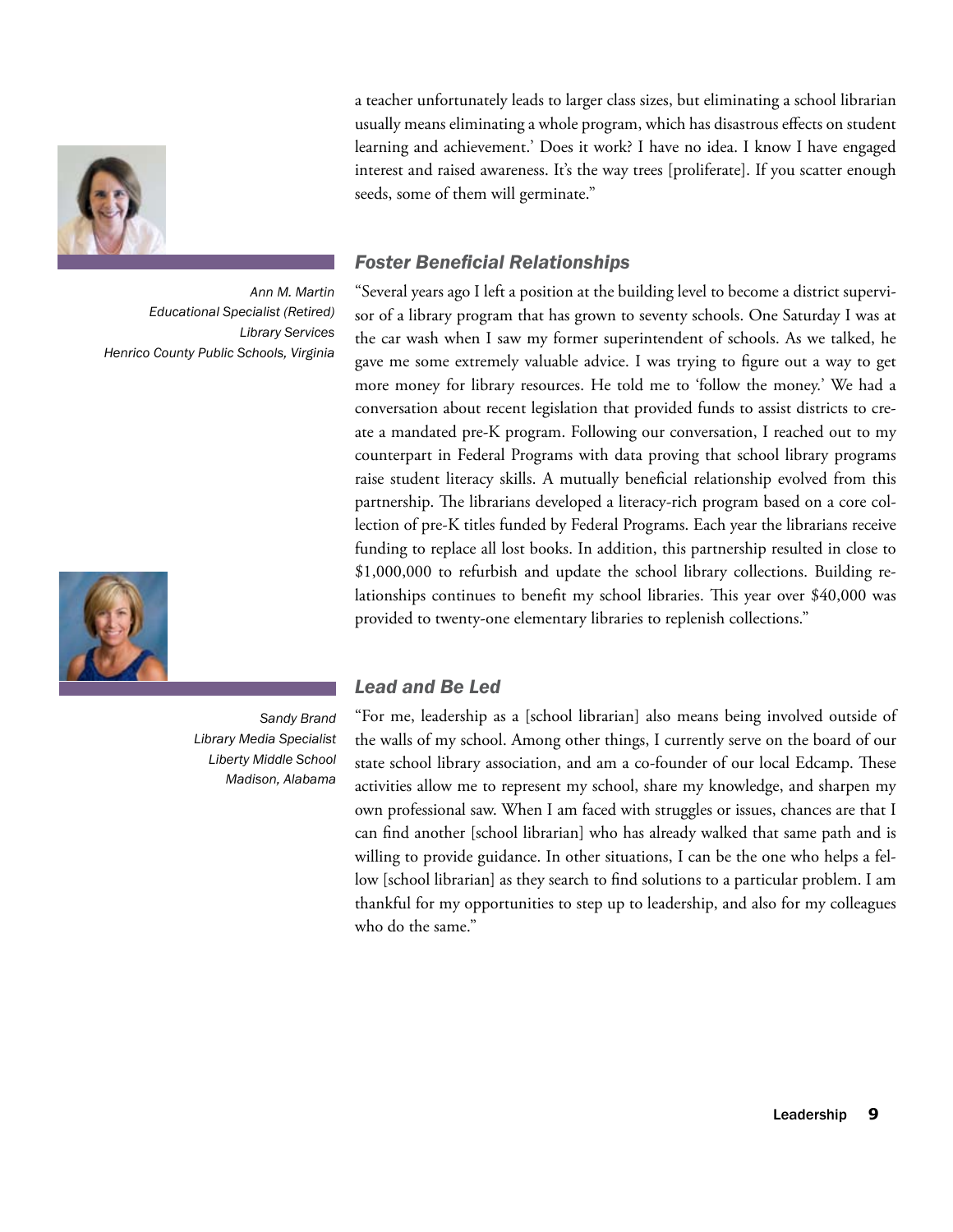# <span id="page-19-0"></span>Video Discussions on Leadership

Consider your perspective on leadership as participants discuss characteristics and issues for school libraries through video interviews. Leadership topics include Dispositions, Communication, and Visions of the future.

<www.ala.org/aasl/advocacy/tools/toolkits/promoting/videos>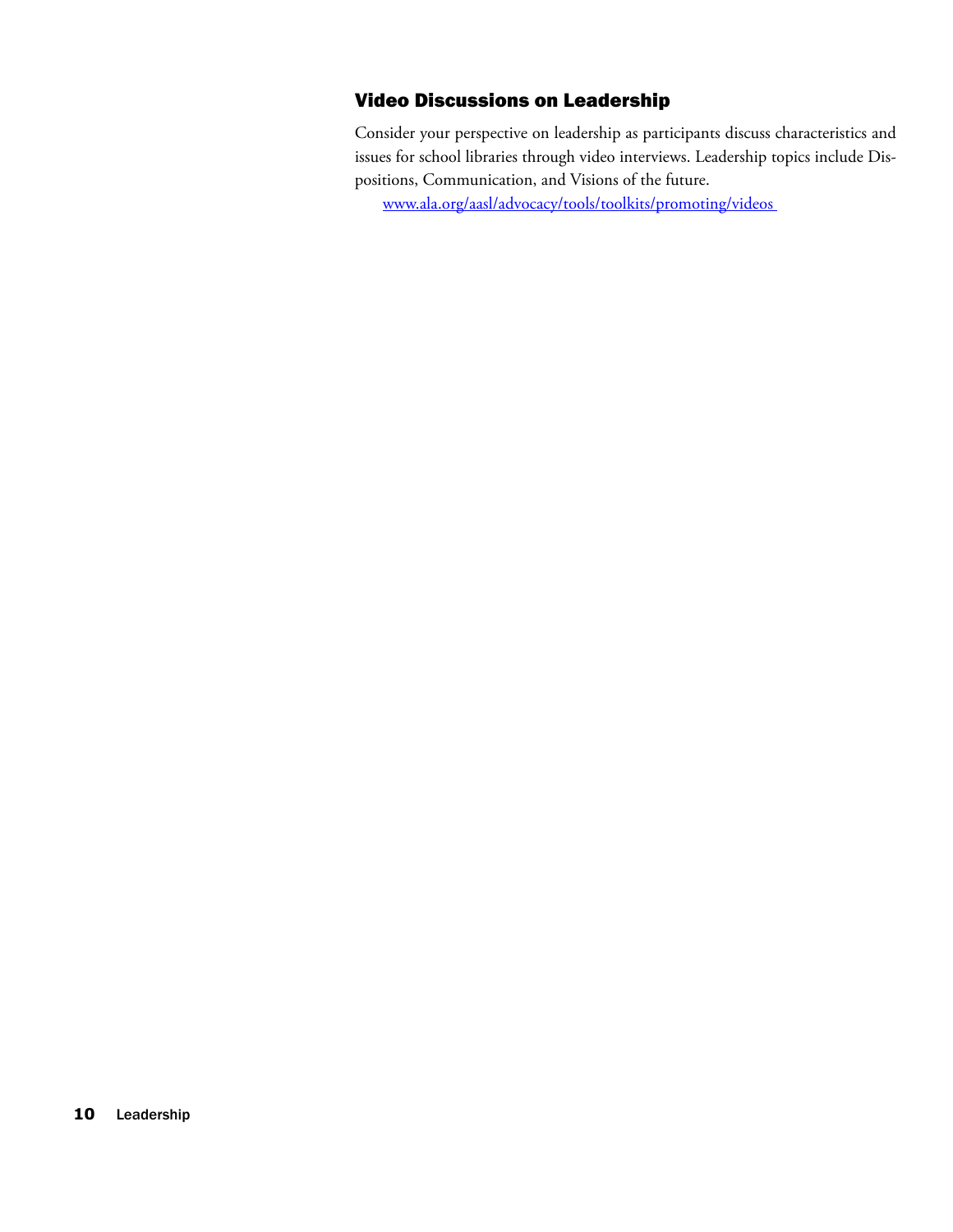# **Advocacy**

- <span id="page-20-0"></span>[Practical Suggestions](#page-22-0)
- [Advocay Planning](#page-24-0)
- [Success Stories](#page-26-0)
- $\Rightarrow$  [Tough Questions](#page-31-0)

*Toolkit for School Library Programs Revision Task Force, 2012–2013*

AASL [defines advocacy](http://www.ala.org/aasl/advocacy/definitions) as the:

on-going process of building partnerships so that others will act for and with you, turning passive support into educated action for the library program.

[Advocacy] begins with a vision and a plan for the library program that is then matched to the agenda and priorities of stakeholders.

Advocacy is a slow but steady course of action largely determined by the quality of the relationships you create with students, teachers, administrators, parents, and community members. The goal? To improve the school library program's perceived value and ability to serve its constituent groups. Your advocacy efforts should be guided by a carefully crafted advocacy plan based on an evaluation of your program and of your stakeholders' needs and wants. However, your everyday interactions are the foundation for your advocacy plan. Start each day with this in mind.

Advocacy is an ongoing process of building partnerships so that others will act for and with you. Communications that are focused on gaining support for the school library's vision and goals are considered advocacy. Marketing is a planned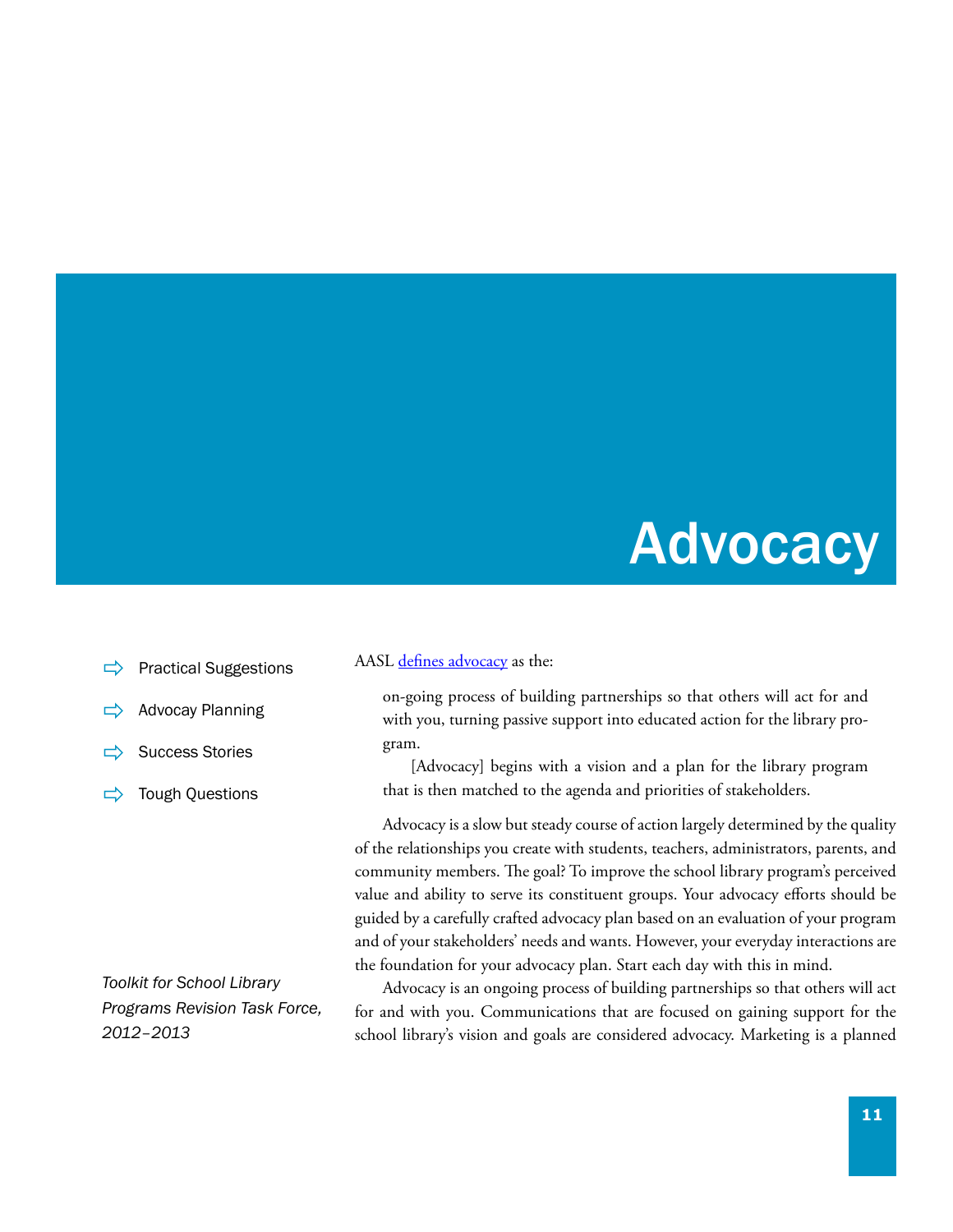and sustained communications process that involves listening to and assessing the customer's needs, and then selecting and promoting resources and services to meet those needs. In contrast, public relations efforts consist of one-way communications intended to get your message across to a selected audience. Both marketing and public relations are important forms of communication that will be effective as you advocate for your program. Plan on using both types of communication.

An effective advocacy campaign requires planning, identifying target groups, strategizing, and assessing the final outcome of the campaign, but the first step of this process begins with building partnerships by reaching out to members of key constituency groups.

#### Advocacy Begins with Reaching Out

Promoting your library program means making a conscious proactive effort to reach out and show that the school library is a changing and dynamic place that is truly boosting student achievement and creating 21st-century learners and effective users of information. You, the school librarian, bring special expertise to the school library program, strengthening the learning environment through technology, instruction, and a well-selected collection. Promoting your library program also means staying visible and keeping in touch. It means reaching out with special programs that motivate students to read and become better researchers. Students who are welcomed into the school library and are successful in their quest for information or who find a good book to read will begin to see the school library as their place—a place where they are successful! As a result, students will have a sense of ownership and become allies and advocates for your school library program.

Work to build your reputation as an instructional partner with your teachers. Many school librarians reach out by making special efforts to visit every teacher at least once during the school year to discuss curricular and professional development needs. Review the calendar and circulation data. Do your teachers do certain projects at certain times every year? Leverage the timeliness of your offer. When a teacher's project is on the horizon would be a great time to offer your professional expertise and experience with all of the print and electronic resources in your school library collection. Relationships become more solid when school librarians turn curriculum discussions into ongoing collaborations and when professional development is designed to meet expressed needs and delivered at convenient times.

Whenever possible, do the unexpected! Try to bust stereotypes with programs and activities that let students, teachers, administrators, and parents know the library is a welcoming and "with it" place. Described below are ideas for reaching out to build the partnerships that are the foundation for advocacy.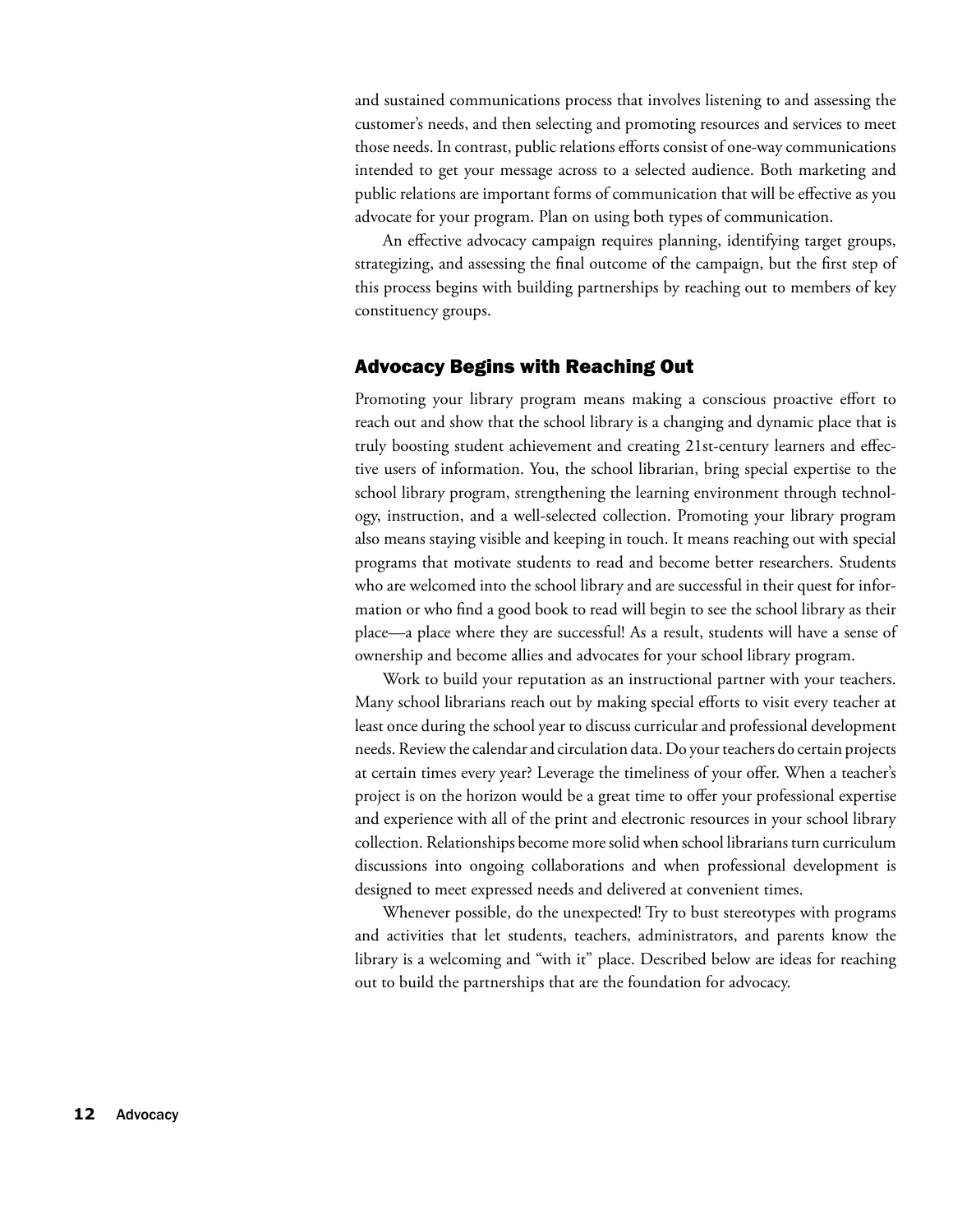# <span id="page-22-0"></span>Practical Suggestions for Reaching Out

## *Reaching Out to Students*

- • Form a student group to advise and assist in the development of programming and promotions directed at students. Students are your target audience—your customers. Students who feel their ideas are important to you and the program are likely to develop a sense of ownership for their school library!
- Consider students an important part of your advocacy team. Invite one or two students to join the school library advisory group. (Johnson 2013, 41–43).

## *Reaching Out to Faculty and Administrators*

- Make it clear to your principal that you are there to help achieve the school's mission. Demonstrate that the principal's priorities and concerns are your concerns, too. Share the program resources you have to help address those concerns.
- Reach out to new administrators, faculty, and staff. If your district provides induction seminars for new teachers, volunteer to present at the seminars.
- Invite participation. Make it evident to faculty and administrators that you want feedback and suggestions, and you welcome partnerships that improve the learning environment of the school.
- Volunteer to serve on a variety of committees.
- Insert the library program into all school-wide activities.
- Review the yearly circulation data and develop a calendar for reaching out to teachers based on their standard project cycles. Leverage the timeliness of your offer of help and be prepared with resources and ideas for collaboration.
- Make it a goal to reach out individually to every teacher in the school at least once each semester.
- • Give teachers their own space. Provide a professional-reading corner or space to encourage idea-sharing and collaboration. Designate two computers in this area for *staff use only*.
- Others should see you as a teacher. Volunteer to be a writing-assessment judge or to teach reading in summer school. Offer faculty and staff tech training on your school's e-mail platform and other district-mandated software programs (e.g., payroll or student grade reporting).
- Develop a professional collection that supports teachers' continuing education.
- Offer professional development on navigating the electronic databases available through your school, district, or state, and review proper citation of scholarly articles.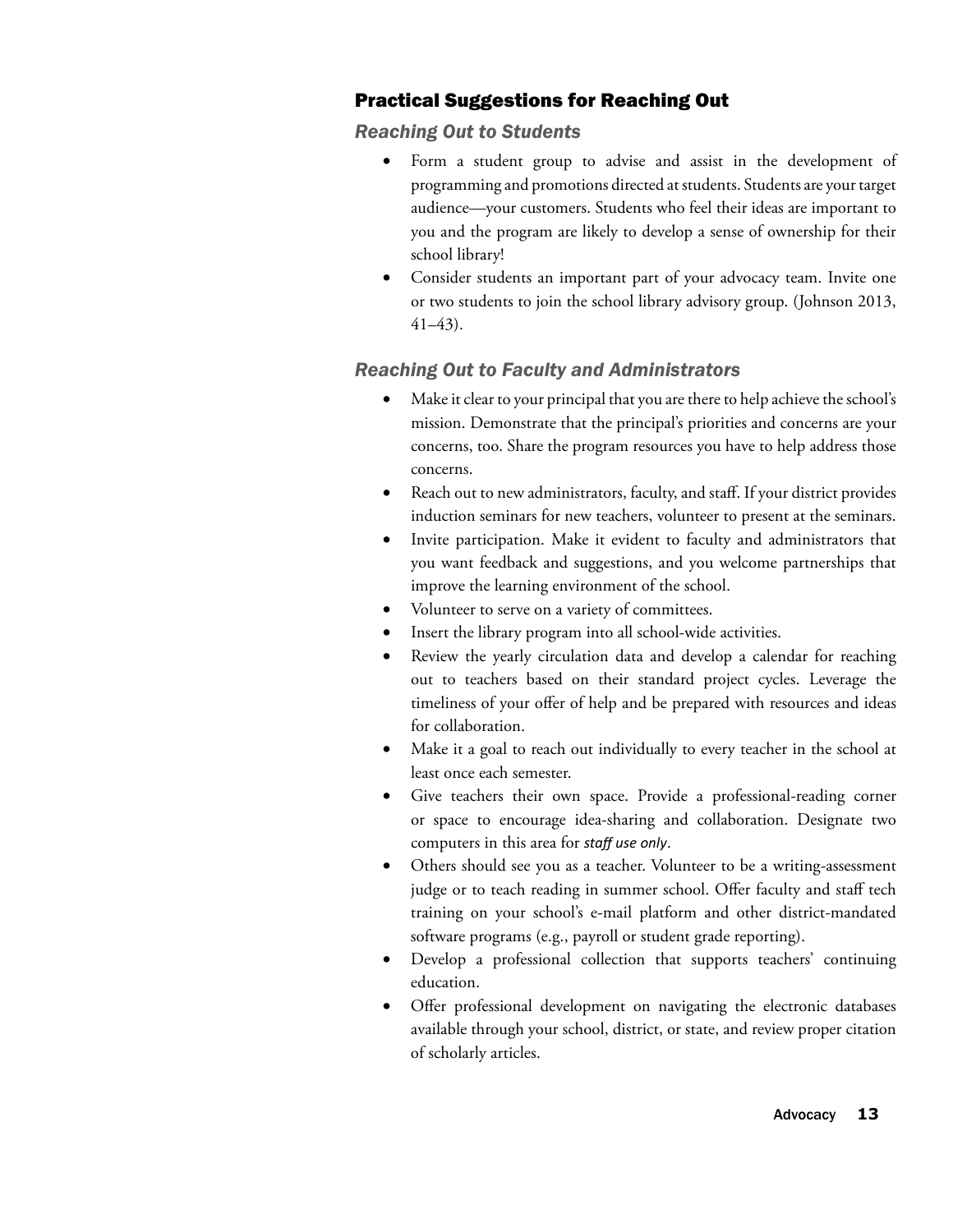## *Reaching Out to Parents and Caregivers*

- Visit your school's Parent Teacher Organization (PTO). Tell members about programs and events at your library and invite parents to stop by.
- Partner with PTO members for fundraisers and get a share of the proceeds for library resources and student programs.
- Host a special reception with library tours for parents during parentteacher night or School Library Month. Focus on the resources that make their child's school library experience so different from their own.
- Create and manage a school-wide tech night. Invite parents to the library and have your tech director address parents' questions and explain your district's Acceptable Use Policy.
- Sponsor regular family nights with storytelling, movies, and other educational games and tools that turn learning into a family activity.
- Invite parents to participate as library aids or presenters in special programs on careers, hobbies, cultural diversity, and the arts.
- Start a Friends of the School Library group to assist with advocacy, fundraising, and other special projects. Forming a Friends group can be a key strategy in raising awareness of the school library program's contributions and needs by engaging parents, school staff, and others in its support. Starting a Friends group is an effective way to find and nurture a core group of advocates in good times, as well as bad. To learn more, visit the United for Libraries website <[www.ala.org/united>](www.ala.org/united).

## *Reaching Out to the Community*

- Introduce yourself to the librarians at the public libraries in your area. Make certain you know who they are. Develop a Homework Alert Form to help you partner with local public libraries to provide outside resources when needed. The form can be completed and sent to local libraries when students begin a research project.
- Collaborate with community relations/education staff at local museums to develop research projects, school library programming, and displays in connection with special exhibits the museums are hosting.
- Learn about the community and create opportunities for its members, public officials, and business leaders to visit the school library and use their expertise to build students' knowledge on topics being researched and studied.
- Support authentic problem-based learning and inquiry by partnering with local government and businesses to include students in solving local problems.
- Invite local journalists to participate in discussions about the First Amendment.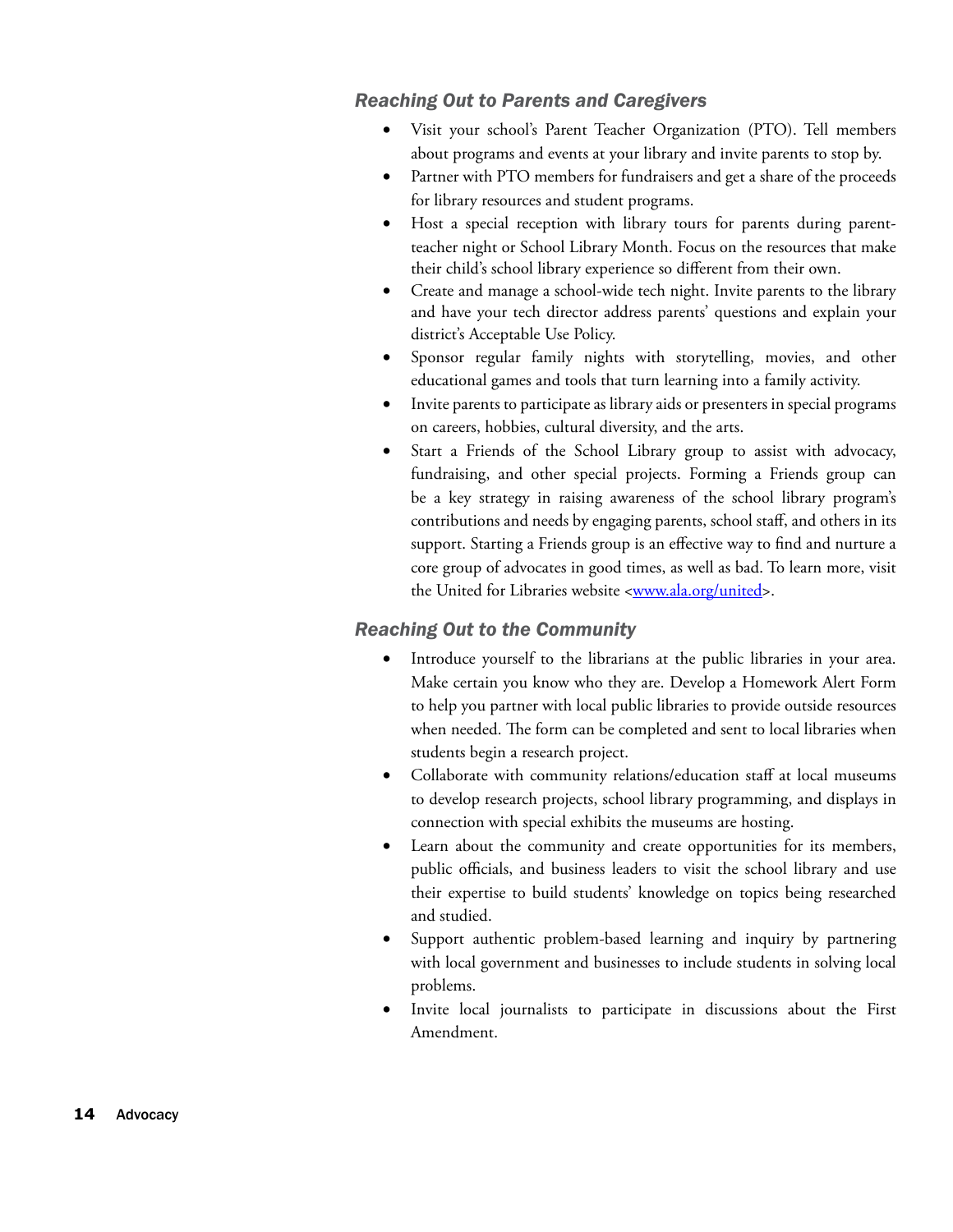- <span id="page-24-0"></span>Make presentations to businesses and service groups about the changing role of today's school libraries.
- Ask a service group to adopt your library as a fundraising project or to provide volunteer assistance.
- Ask local businesses for sponsorships to replace lost books or expand existing resources. Call it the YES Read Fund (Yes Everyone Should Read Fund). Spanish speaking schools could call it the LEER fund (Let Everyone Experience Reading). "Leer" is the Spanish verb "to read." Be sure to promote the businesses that contribute to the fund.
- Collaborate with the children's or young adult public librarian to develop summer reading and other programs.
- Partner with your public library to get public library cards in the hands of 100 percent of your students. In the spring invite the public librarian to speak with students about summer programs available at the public library and help students sign up online for a public library card.

# Advocacy Planning

Others can't advocate for the school library program if they don't know about what you do! You will need to educate and inform your stakeholders about what you do every day to impact student achievement. Advocacy begins with reaching out to understand constituent needs and form partnerships, but an advocacy plan goes far beyond building relationships.

# *Five Step Planning Model*

Outlined as an Action Plan in AASL's *[A Planning Guide for Empowering Learners](http://www.aasl.eb.com/),* Audrey Church, a professor of library science at Longwood University in Virginia (and 2015–2016 AASL President-Elect), applied a five-step planning model to two goals: (1) encourage greater use of databases; and (2) inform K–12 educators of the importance of strong school library programs and the contributions of school librarians. To see Audrey's example Action Plans, *[click here](http://www.longwood.edu/staff/churchap/Sample%20Action%20Plans.htm)*.

#### **AASL's Five Step Planning Model begins with a goal.**

Once the goal is identified the five steps are:

- 1. Determine your objectives.
- 2. Determine your target groups.
- 3. Determine your strategies.
- 4. Determine your communication tools.
- 5. Evaluate.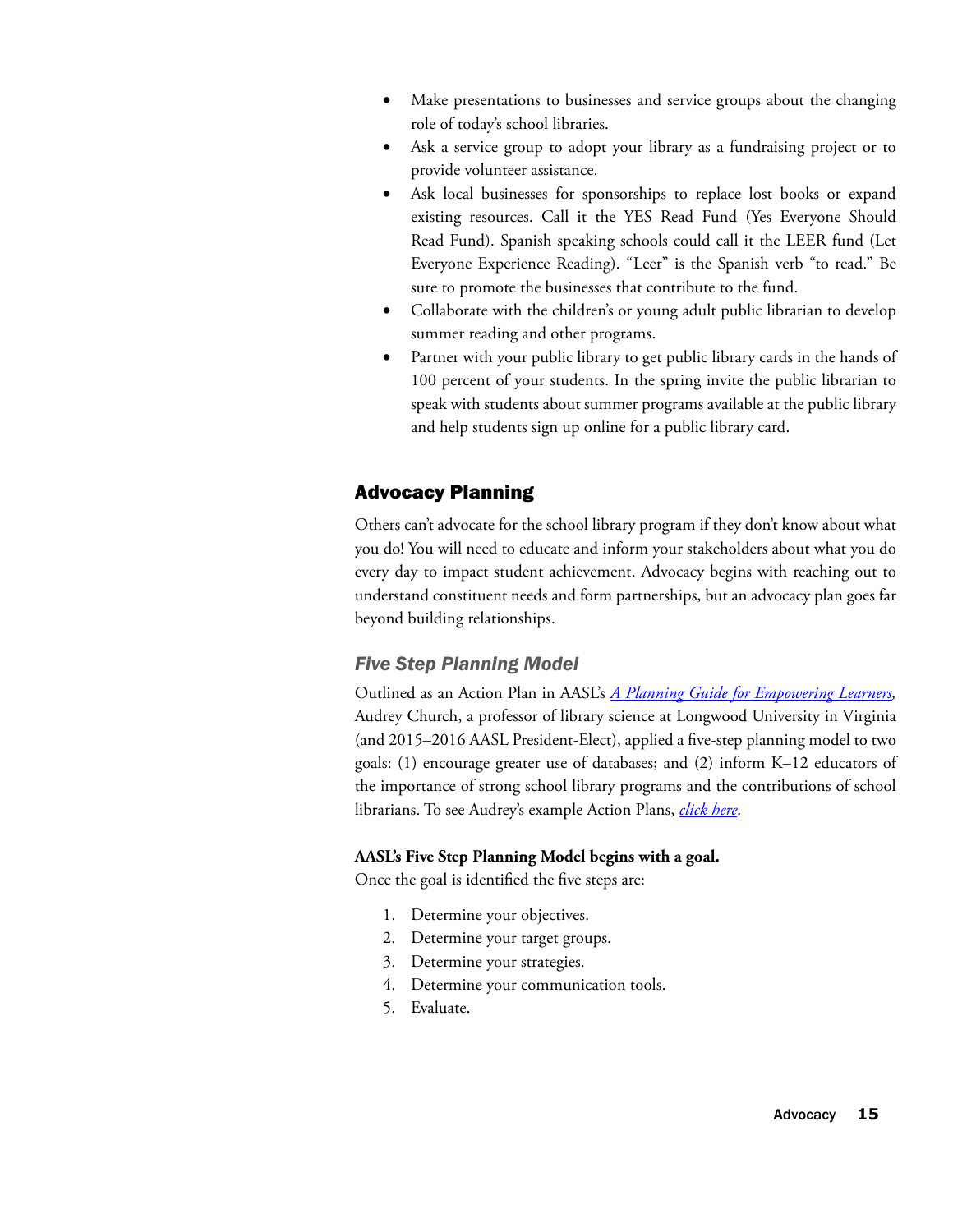Often school librarians are asked, "What is it you do?" or "Why do we need school libraries when everything is on the Internet?" When these questions come up, it is important to be prepared to address them using short "elevator" speeches, as well as to engage in an ongoing advocacy process to raise awareness about the school librarian's role and contributions.

Let's apply AASL's Five Step Planning Model to the question, "What is it you do?" The goal of this advocacy effort is to raise awareness about the important role of the school librarian and contributions of the school library program.

The **objective** of this advocacy effort is to inform teachers about the varied roles of the school librarian and how these contributions improve students' academic achievements.

The **target group** is teachers at your school. By reaching out to teachers you'll gain a greater understanding of their curricular needs and how the school library program can address these needs.

The **strategies** used to raise awareness could be one-on-one meetings with teachers, attending grade-level meetings, speaking at faculty meetings about school library resources, or developing a workshop series on school library resources.

The **communication tools** might include individual personal conversations or e-mails, staff newsletters or memos, videos or webinars about the library resources, or PowerPoint presentations at faculty meetings.

**Evaluating** the effectiveness of the advocacy plan could entail comparing the number of teachers who used the library this year to the previous year, the increase in collaborative projects, or other varied ways the school librarian is used as a resource.

#### *Audience*

After identifying your goal and objective, identifying the target groups for your message is essential to the development of your plan. Without understanding your target audience, it is impossible to develop a focused strategy, or a clear and targeted message. The primary audiences for your advocacy efforts will depend on the issue being addressed. Reaching out to promote library use is one thing, but asking for money or changes to policy is another.

*The key is to focus on student impact*. Demonstrate how increased funding or curriculum changes will improve students' academic life. Things you might advocate for include a bigger budget (or avoiding a cut), a new or improved facility, or a flexible schedule to include student-centered inquiry in the curriculum. For instance, the primary audiences for advocacy efforts to maintain school library positions will be key decision-makers—school and district administrators, board of education members, state or federal legislators.

However, parents who support your efforts will be critical. The voice of a parent in support of your request can be more powerful than your own voice. When a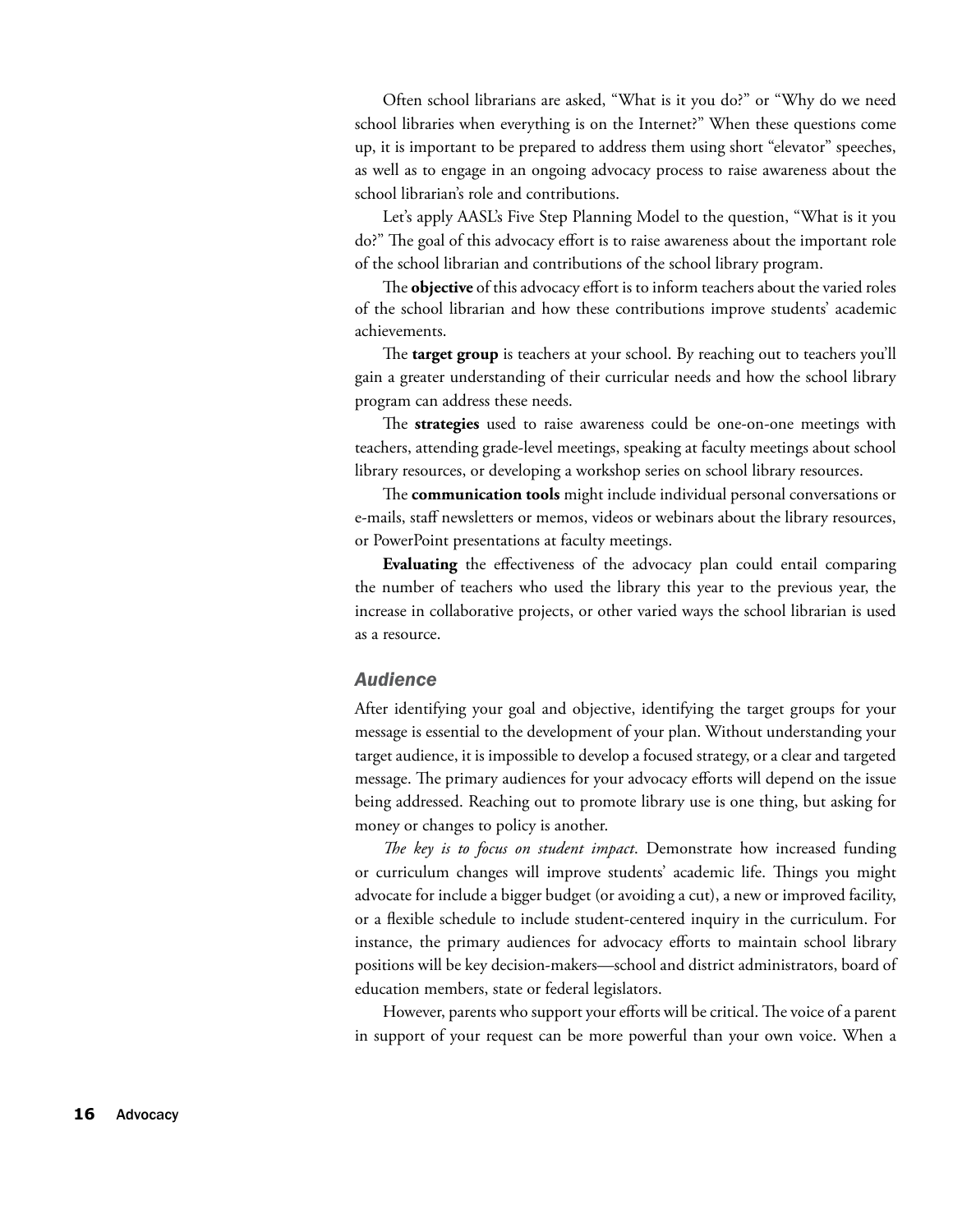<span id="page-26-0"></span>group of parents (i.e., taxpayers) approach a principal or school board asking for additional funding for their students, the effect can be huge. Secondary audiences might be state Department of Education officials, community leaders and other local elected officials (the mayor, city council members, or county commissioners), members of the media, and others who wield influence with these groups.

While you can and must take a leadership role, the best advocates are those who directly benefit from your work and are willing to speak on your behalf. A "Friends of the School Library" group often is the nucleus of your advocacy networks. Parent and teacher councils, including PTOs and other groups, are important to advocacy efforts too. Relationships with these groups can and should be nurtured and developed.

#### *Message*

For more strategies for crafting your message and promoting your program through written and verbal communications, visit the "Communication" section of this toolkit. See also "Key Messages" and "Tough Questions," and "Talking Points" in the "Tools and Resources" section of this toolkit.

#### Works Cited

Church, Audrey. 2002. *[Going Beyond PR—Library Advocacy Begins with You!](http://www.longwood.edu/staff/churchap/Sample%20Action%20Plans.htm)*

Johnson, Doug. 2013. *The Indispensable Librarian,* 2nd ed. Santa Barbara, CA: Linworth.

#### Success Stories

Stories of real student experiences bring your message to life in a way that numbers alone cannot. Although you will want to make strategic use of statistics, numbers aren't the whole story when it comes to telling your story.

Everyone loves a story, especially one with a happy ending. Most people don't remember statistics unless they are surprisingly good or bad or translated into a story. Be sure your message is memorable! Whether you're speaking with the school board, a parent, or a teacher you should always be prepared with stories or examples that illustrate how your school library program makes a difference.

In the same way, we've tried to bring our message of advocacy to life through a collection of stories from school librarians advocating for their programs.

#### *Professional Paradox*

Being a school librarian is paradoxical: I am a part of so many things going on at the school, while simultaneously isolated as a department of one. In the same way I love to share a good book with a student, I have found it to be both helpful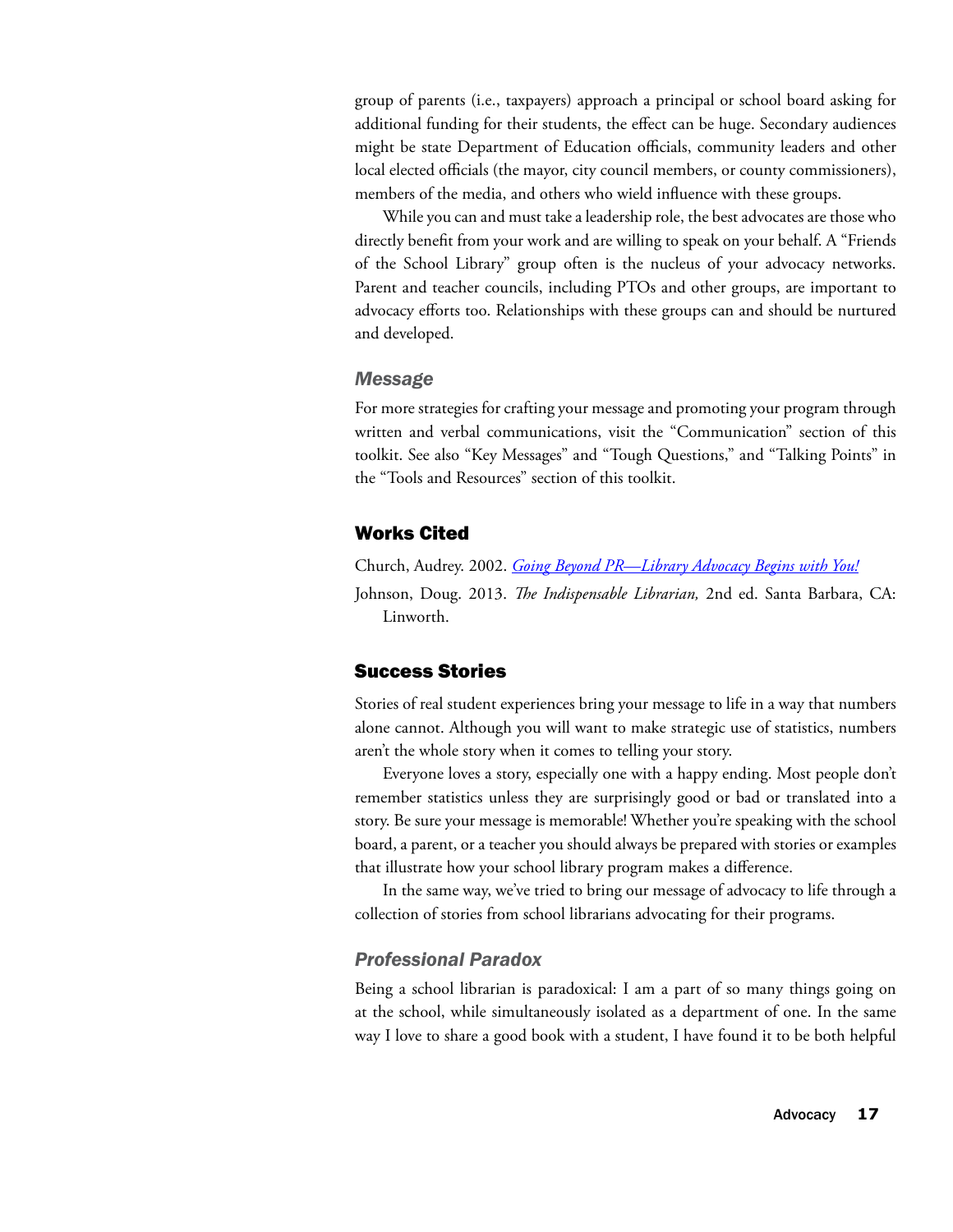*Sara Oremland Teacher-Librarian Albany High School California*



*Stephanie Rosalia Library Media Specialist PS/MS 105Q The Bay School, Queens, New York*

and enjoyable to give regular, enthusiastic updates to my school administration about curricular projects, teacher collaborations, and leadership opportunities. I have shared library and research standards [with] my administration to reinforce my status as teacher and show how the library program supports curriculum. I have also explained to my administration the importance of some of the more librarianspecific work that I do. When it is time to be evaluated, I am sure to demonstrate competencies for both the teaching and the librarianship sides of the profession.

I am fortunate to work with great librarians in my district who also care about advocacy. We try to give a "State of the Libraries" presentation every year at a school board meeting so that the superintendent, board, and community understand that we are putting taxpayers' money to good use and to remind all that our work goes far beyond checking out books. Finally, during Back to School Night I open up the library and stand in the hallway to help confused parents navigate the school, all the while handing out fliers that have a list of library resources and my contact information with a link to my annual online fundraiser. I think the easiest part about advocating for my library is that I love my job; sharing what goes on there is fun and easy!

#### *It Takes a Village*

It was important to me to show my largely immigrant population of students a [glimpse of American life] outside of their immediate surroundings and to show them success stories of people who, like them, had begun life with difficult circumstances. I invited local politicians and successful people from many walks of life to come and read to the students during Children's Book Week, Teen Read Week, and Banned Books Week. Most of those who visited had ties to the Brighton Beach/Coney Island community. The students met executives of the Brooklyn Cyclones, the New York Mets minor league affiliate, whose stadium is in Coney Island; the execs read *Teammates: The Story of Jackie Robinson and Pee Wee Reese* and talked about Brooklyn Dodgers history and that team's role in the civil rights movement. Brooklyn Borough President Marty Markowitz, who [as a teen lived in public housing], read *Duck for President* and talked about elections. Judges, politicians, authors, and even the former football coach from the local high school also read and shared their own stories. The students learned from the oral histories of real success stories of people who had at one time been just like them. But the learning went both ways: those local politicians, judges, business people, and community activists learned what we were doing in our school and went out of their way to help us do it better. It takes a village...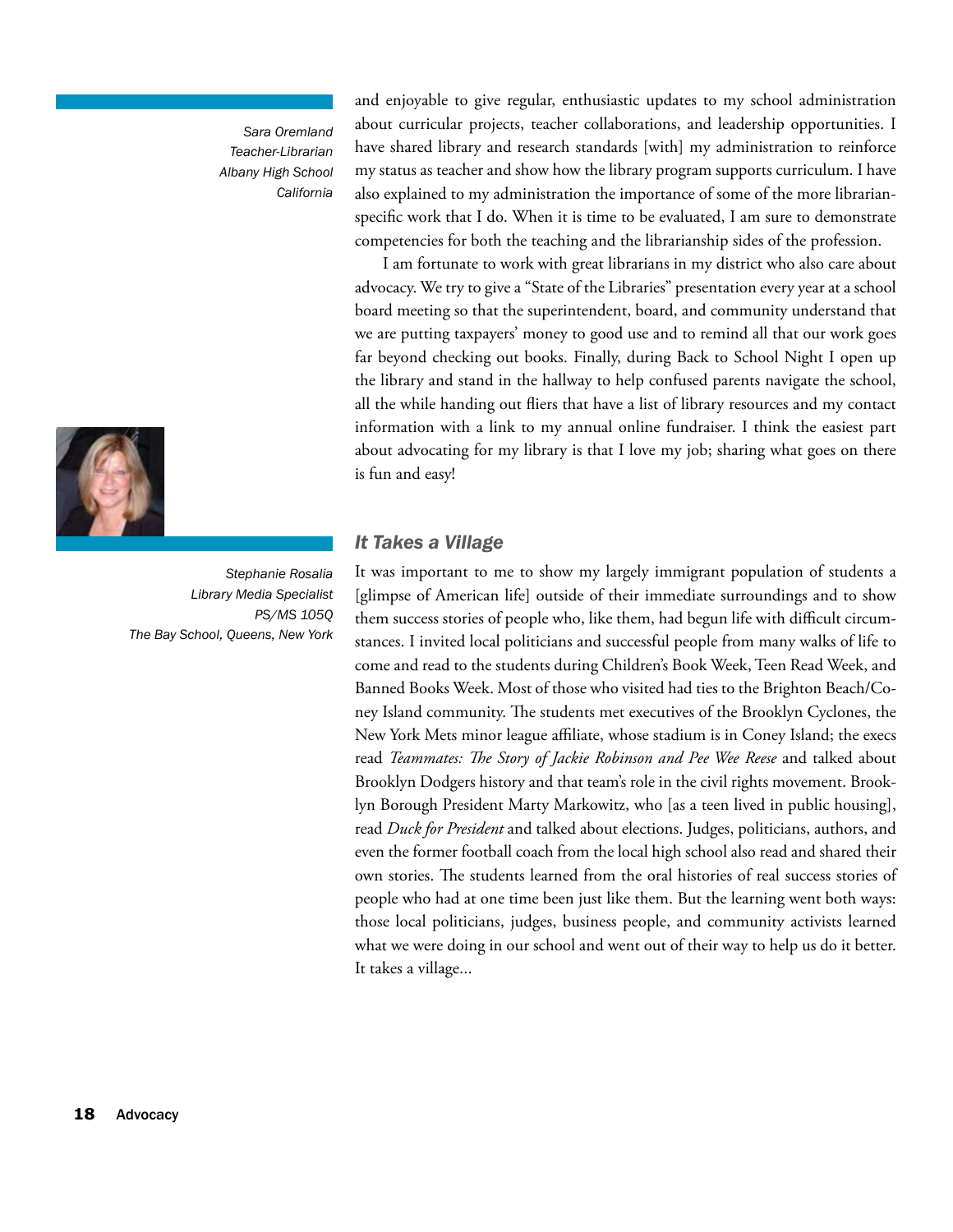

*Shannon Hyman School Librarian and Information Specialist David A. Kaechele Elementary School Glen Allen, Virginia [<https://sites.google.com/site/kaechelelibrary>](https://sites.google.com/site/kaechelelibrary)*



*Ann M. Martin Educational Specialist (Retired) Library Services Henrico County Public Schools, Virginia*

## *When Students Are the Voice*

The goal of advocacy is to build the capacity and maximize the impact of your school library program within the four walls of your building and beyond. I believe that advocacy is all about identifying, and, in some cases, creating stakeholders who partner with you to achieve this goal. Let's face it; no lone librarian can handle the [scope of our mission:](http://www.ala.org/aasl/standards-guidelines/outline) "to empower students to be critical thinkers, enthusiastic readers, skillful researchers, and ethical users of information." It takes a team! While there is no doubt your local community and business leaders are essential partners to accomplish this vision, I believe some of the best, most valuable advocates are homegrown. If you set the tone for a welcoming, flexible, safe, and vibrant library learning commons (LLC), students will want to be there. Before you know it, the place is popping because their friends know it is the place to be, too. In the LLC, our students are empowered instructionally, as well as through authentic learning experiences as assistants, tech pros, collection developers, book reviewers, and as members of the street team for producing physical and virtual promotional material for upcoming events.

We keep an eye on trends and on the interests of our students through consistent opportunities for feedback using simple Google Forms or face-to-face focus groups. Using this feedback we find ways to integrate student thinking into our program and instruction. Why do we so highly value students as team players for library advocacy? Because a student who feels valued is a happy student, and that makes for happy parents, which makes for happy teachers, happy administrators, happy school board members… well, you get the picture. When student advocates are the voice of the library program, their influence is felt by teachers who are intrigued by the opportunity for 21st-century collaborative learning experiences, and this, my friends, builds capacity and maximizes the school library's impact.

## *Personalizing Your Connections*

School board members like to know about good things that are happening, and the library program is a perfect opportunity to bring positive recognition to the school and the district. I encourage school librarians to invite their school board representative to events they plan in their library—with approval from their principal before issuing an invitation. The value of this communication is that school board members become acquainted with the school librarian and library program on a personal level. Each visit is an opportunity to provide evidence that the school library program is integral to the students' development as literate 21st-century learners.

For example, a school board member in my district raises butterflies. Each spring the school librarian invites this board member into the library to assist with a butterfly lesson. Before her visit, second-grade students research butterflies based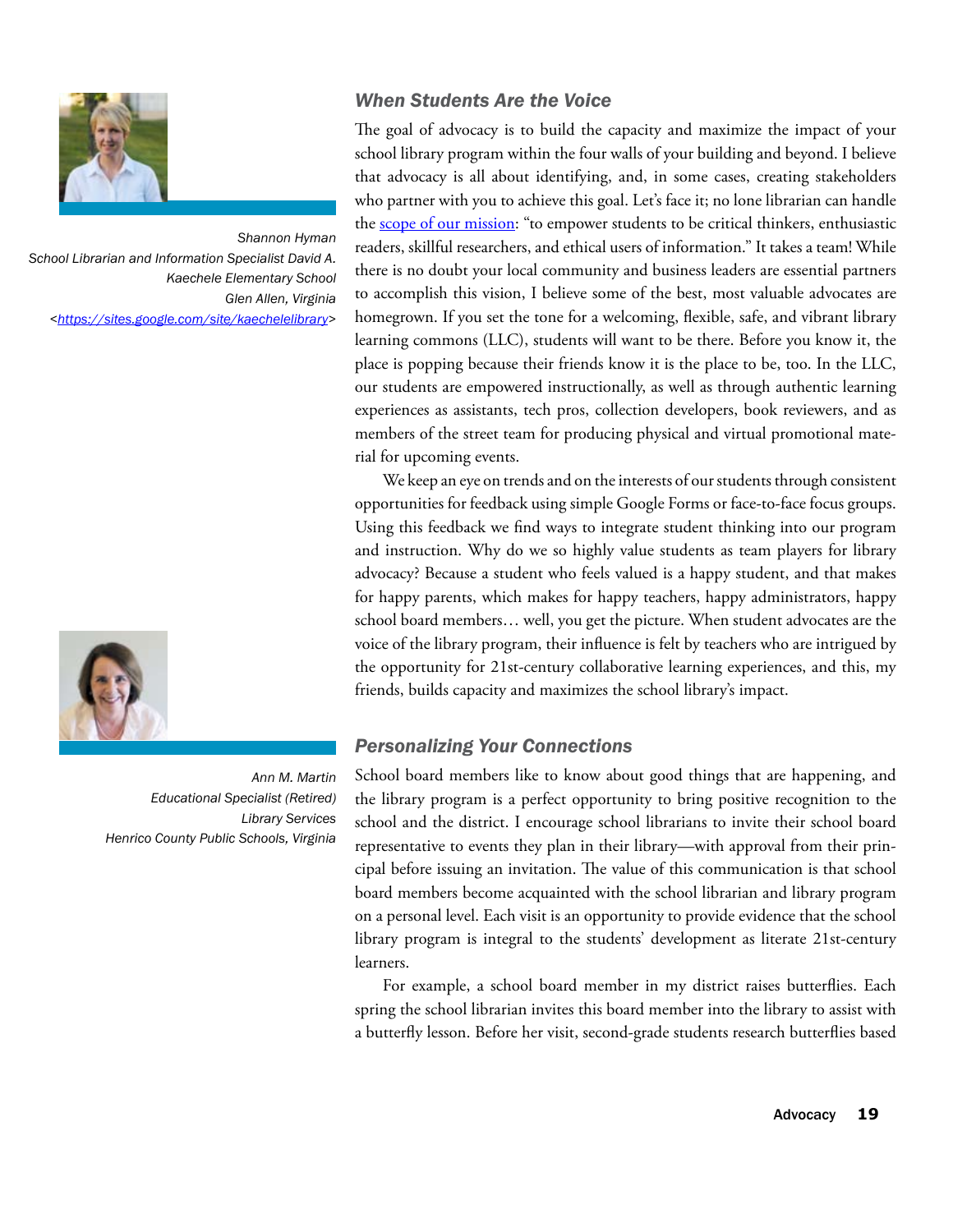

*Ann M. Martin Educational Specialist (Retired) Library Services Henrico County Public Schools, Virginia*



*Elizabeth Kahn Library Media Specialist Patrick F. Taylor Science and Technology Academy Avondale, Louisiana*

on questions they personally develop and collect evidence from library resources to answer those questions. During her visit, the school board member shares her passion for butterflies with the students. She demonstrates the importance of butterflies to the ecological environment and shows students different butterflies. After her visit, students create a product such as a [digital museum box](http://www.ala.org/aasl/advocacy/definitions) that explains the answers to their questions. The school board member is invited back when the students share their work.

#### *Many Levels of Decision-Makers*

A one-community one-book event involved the entire school district community and built support from every level of decision-makers. By reaching out to the superintendent of schools and his leadership team, I obtained funding for the project. The financial commitment from these decision-makers was validated by the overwhelming and positive response to the various project events from buildinglevel administration, teachers, and students. The instructional input and creative contributions from each participating school changed the program into a literacy event with broad curriculum benefits and made me aware that these are important decision-makers too. At a metro-area event, my superintendent recognized me for building understanding in the school community through reading. This recognition started a metro one-city one-book program that lasted five years. By including multiple levels of decision-makers in the buy-in for this event, the success of the program skyrocketed and the value of school libraries extended beyond the school community into the greater community.

#### *Grassroots Advocacy*

In 2012–2013 Louisiana school librarians motivated local communities and waged a battle against the state Board of Elementary and Secondary Education (BESE) to save school librarians across the state from possible elimination. In the fall of 2012 BESE had decided that, to achieve school reform, Bulletin 741, the handbook for school administrators, needed to be revised, giving more flexibility to district and school administrators. Section 1705 about school librarians was slashed from seven guidelines to two, and staffing according to student population at the secondary level became a recommendation not a requirement. There were no policies for staffing at the elementary and middle school levels and never had been. In December 2012 I learned about these changes from a colleague through the state library association discussion list.

In support of school libraries the Louisiana Library Association (LLA) and the Louisiana Association of School Librarians (LASL) spearheaded a letter-writing campaign to the BESE and to the editors of the local newspapers around the state. Many Louisiana school librarians and teachers asked students and community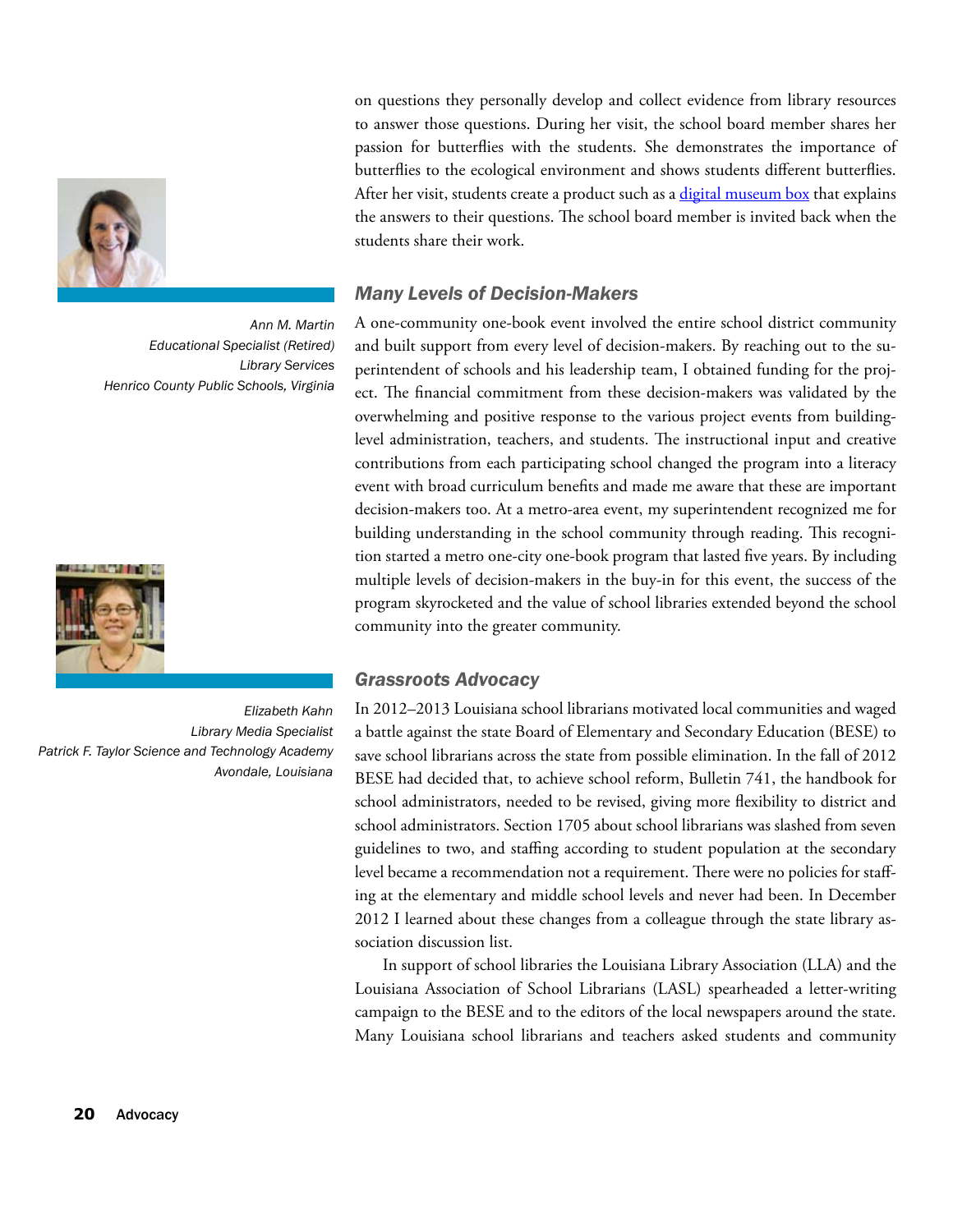members to write about what they felt the educational benefits are of having a school library staffed with a certified school librarian. A parent sent me a copy of a beautiful letter that she composed to BESE about school libraries. Students in the seventh- and tenth-grade English classes at my school wrote persuasive letters in preparation for standardized tests. I explained to the students that librarians were not being eliminated, but the revisions allowed administrators a choice to staff or not to staff the library. We sent the best of these letters on to BESE. Letters were sent from all across Louisiana, illustrating that all districts were concerned about the implications of the proposed changes.

Due to the outpouring of public comments, the revisions were re-revised to include a third guideline allowing building principals "the authority to determine how (library) resources and assistance are provided to students." Unfortunately, with this change principals still had the option to replace a librarian with a nonprofessional and offer assistance at a much cheaper rate. However, at least with these changes, staffing at the secondary level would again be required.

The letter-writing campaign continued. In April 2013 the Academic Goals and Instructional Improvement Committee of BESE met to discuss the proposed changes to Bulletin 741 regarding counselors and librarians. Members of LLA and LASL were present at this meeting to voice the problems with the proposed revisions. One BESE member spoke up; he did not understand why changes to the language concerning counselors and school librarians needed to be made with so many members of the public opposed to the changes. The state superintendent finally agreed to have the original language of the document reinstated. The outpouring of support in this grassroots effort moved elected officials, and the BESE chose to listen to the people.

Counselors and librarians compose a very small number of the total teaching force within the state. Even with those small numbers, we were able to rally forces to speak up about our role in student learning. Apathetic is not what you want to be when an issue that is important to you comes before lawmakers. School librarians across the country need to continue to be advocates for all library programs so stakeholders understand the critical role that we play in students' academic lives. When I wrote my letter to BESE, it was not about my small school and the students that I teach, but about all the students who attend public schools in Louisiana. Every single student deserves an excellent education. You can read more about this fight with BESE and letters written by the students in support of libraries on my blog at [<talesfromaloudlibrarian.com](http://www.talesfromaloudlibrarian.com/search/label/BESE)>.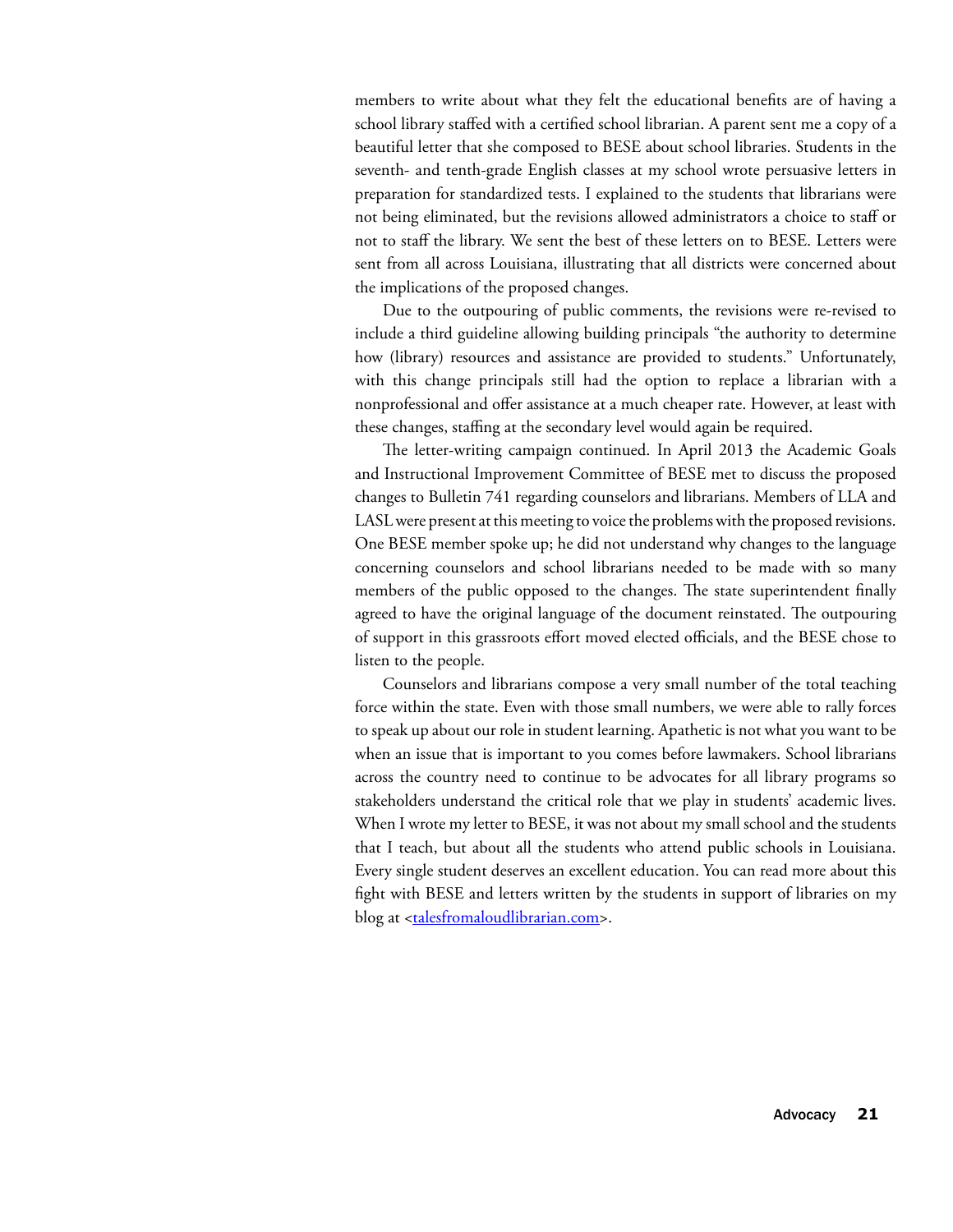# Tough Questions

#### *Be prepared, positive, and proactive.*

As our stakeholders begin to realize the importance of school librarians as leaders and instructional partners, they will begin to formulate questions on sensitive topics. We all have "hot-button" topics that come up over and over. Having a repertoire of short and positive answers ready to go is important. Remember to keep answers short but sweet—and said sincerely and with conviction.

Below are some questions that might come up in conversation.

School librarians can support students in the ethical use of information as well as share strategies for accessing, evaluating, and synthesizing information resources for use in their work. We can help students navigate the sometimes overwhelming and not always accurate—amount of information available through Google, online databases, e-books, and the Internet. We can also help students find information available in the library from periodicals, DVDs, books, and other materials. School librarians can help narrow down the six million hits that may come up on a Google search.

Our school library is the "hub" of the school, where students can find a certified school librarian who is an expert at facilitating student use of information. Volunteers can help children find books using the online catalog, but a school librarian can assist students with finding information in many different formats and places. Librarians are very familiar with all of the materials available in the library, as well as learning standards and the school's curriculum, and can help students make realworld connections for using independent learning skills in their own life. However, volunteer assistance is appreciated and welcomed for special events and on advisory groups.

Our students use the school library in a wide variety of ways! It is busy all day with students checking out books for independent reading, classes doing research and collaborative projects, students playing games like chess and Scrabble during lunch, reading on an e-reader, recording podcasts, socializing, or asking questions. Our school library website can be accessed 24–7 and includes lots of information for students to use independently. We have a "warm, stimulating, and safe environment" (AASL n.d.). I invite you to come in and check us out!

A very multifaceted position, a career as a school librarian is the most rewarding and enriching career in the education field! As a school librarian I am able to share in the growth of every student in the building as students learn information-literacy and problem-solving skills. I also work on several different levels with other teach-

<span id="page-31-0"></span>*1. Google seems to have everything I need. How can a school librarian help me?*

*2. We could save the school lots of money if we use volunteers in the library instead of a school librarian.*

*3. How do students really use the library? Don't they really go just to hang out?*

*4. How rewarding is a career as a school librarian?*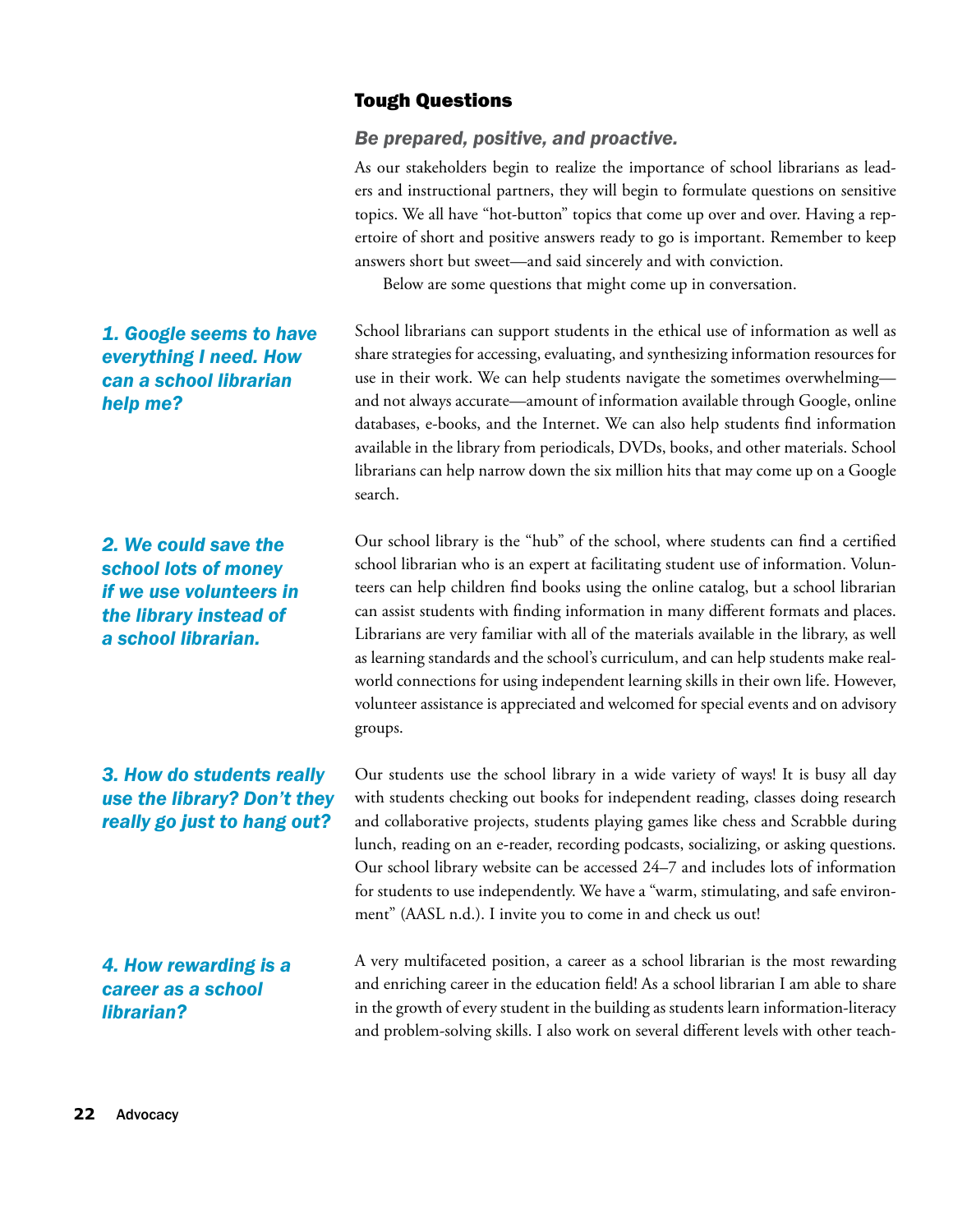ers, both in professional development settings and collaborative classroom situations. I have built relationships with students who have rediscovered their lost love of reading because I have spent time finding the perfect books for them. When a student recently ran into the library, clutching a book, grinning from ear to ear, saying "Thank you, thank you! I haven't read a book this good since third grade!" I know I have encouraged one more lifelong reader.

#### *5. Can you explain why we should fund the library budget?*

Many studies indicate a strong correlation between strong, well-funded school library programs and increased student achievement. These libraries are composed of more than just books. Funds are needed to find and make accessible the best resources in all kinds of media that relate to the school and district curriculum and meet national and state standards.

Without a decent budget we cannot provide the quality or quantity of resources that our students and teaching staff deserve access to both on and off campus. "The school library is the school's physical and virtual learning commons where inquiry, thinking, imagination, discovery, and creativity are central to students' information-to-knowledge journey, and to their personal, social and cultural growth" (Todd 2009). Learning does not end with the school day, and neither should access to quality school library resources and services. Students are always exploring and engaging with new information, and not always with good information resources. In addition to curating quality resources for the library, the school librarian *teaches* learners *how* to learn so that they can navigate and evaluate information inside and outside of school.

Information literacy includes multiple literacies: digital, visual, textual, and technological. These skills are crucial for all learners in the 21st century (AASL 2007). It means knowing how to find, evaluate, and use information from a variety of sources. It means knowing when a book may be more helpful than a website. It means knowing what questions to ask. Is the information complete? Accurate? Is someone trying to sell something? Good decisions depend on good information. School librarians know that the best source of information isn't always Google. They teach the newest research skills that students will use to become lifelong learners.

Our school library program strives to create an environment where independent reading is valued, promoted, and encouraged (AASL 2007). The best resources are not always available online. Students need to be able to read and research high quality resources that meet district curriculum goals and state learning standards. "Shouldn't schools be the place where students interact with interesting books? Shouldn't the faculty have an ongoing laser-like commitment to put good books in our students' hands? Shouldn't this be a front-burner issue at all times?" (Gallagher 2009)

*6. It seems like more information is available online now. Couldn't we budget fewer dollars for the school library program?*

# *7. Explain information literacy to me, please.*

*8. Since the Internet has millions of resources, can't we buy fewer books?*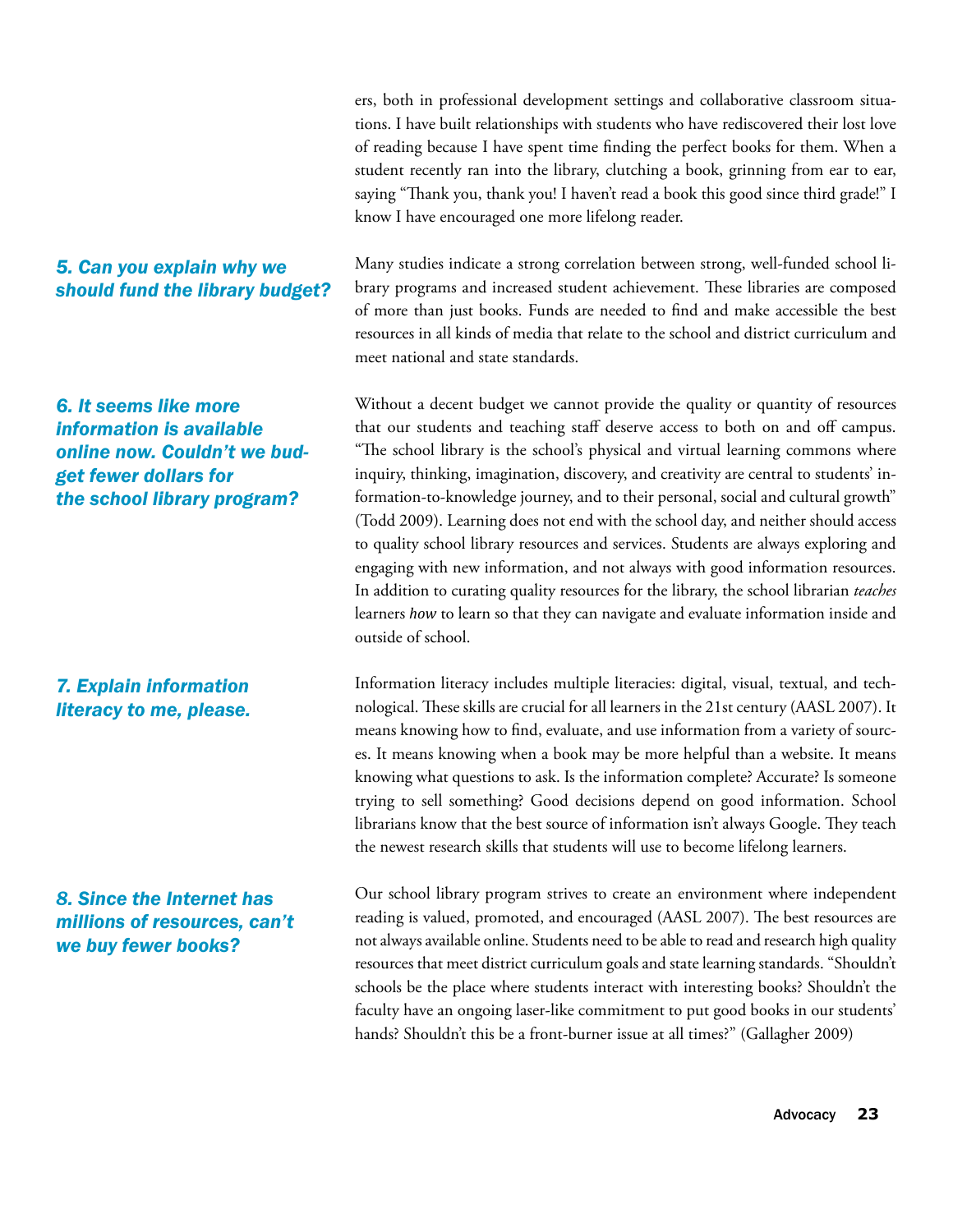*9. I have heard that school libraries are being closed. Is that true?*

*10. My kids love to read! Would they make good school librarians?*

A lot of school districts across the United States have cut library programs, budgets, and school librarians. Some librarians are split between two or more schools; some districts have let the certified school librarian go and have hired an assistant or recruited a local volunteer to run the facility. This trend is particularly damaging to students given the current data on the impact of school libraries on student achievement (NYSL 2011).

Not only do school librarians have to have a love of reading, they must possess a multitude of other traits. First and foremost, a school librarian is a teacher who is a leader in the school community. School librarians are information specialists, quick thinkers, planners, technologists, and flexible resourceful collaborators. If your child is a motivated self-starter who is organized, a "people person," and has a love of reading, I'd say, yes, that child could become a great school librarian!

#### *Works Cited*

American Association of School Librarians. n.d. "Learning 4 Life Message Box."

- ———. 2007. Standards for the 21st-Century Learner.
- Gallagher, Kelly. 2009. *Readicide: How Schools Are Killing Reading and What You Can Do About It*. Portland, ME: Stenhouse.
- New York State Library. 2011. *[Informational Brief: Impact of School Libraries on](http://www.nysl.nysed.gov/libdev/nyla/nycc_school_library_brief.pdf) [Student Achievement](http://www.nysl.nysed.gov/libdev/nyla/nycc_school_library_brief.pdf)*. New York Comprehensive Center.
- Todd, Ross J. 2009. "There is Knowledge to Be Gained." *School Library Media Activities Monthly* 25 (10): 55–58.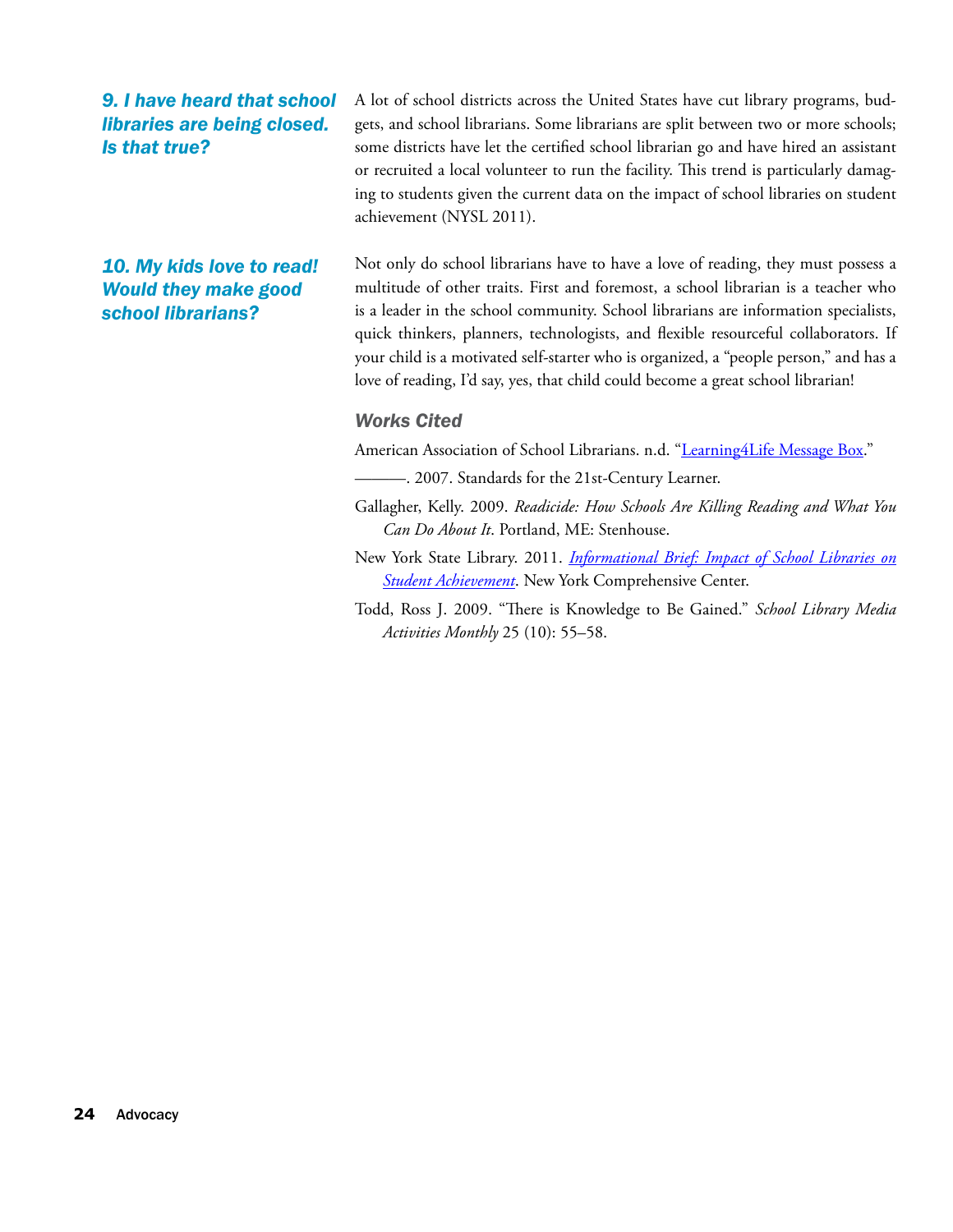# Communication

- <span id="page-34-0"></span>[Practical Suggestions](#page-36-0)
- [Success Stories](#page-39-0)
- [Key Messages](#page-41-0)

**WHEN IT COMES** to getting your message across, how you share information can be as important as what you say. Even the best advocacy plan still requires a vision for marketing and communicating your ideas to the people who need to hear them. In marketing, delivering the right programs and services is as important as communicating about them. Listening to your user community is critical, and their wants are as important as their needs as they perceive them. Developing a marketing plan is an essential step in getting the word out about your school library program. This plan should support the overall mission and goals of your program, contain both one-way communications and engagement strategies, and be tailored to the audience you serve. Additionally, your plan should be reviewed and updated regularly. Most importantly, it should be practical and doable.

Some things to consider when planning your marketing communication approach include:

Needs—What does your school or community need? What programs or services could be developed to meet these needs? How do the services or materials that you already offer meet these needs? What people or groups would be likely to use your services or resources if they only knew about them?

*Toolkit for School Library Programs Revision Task Force, 2013–2014*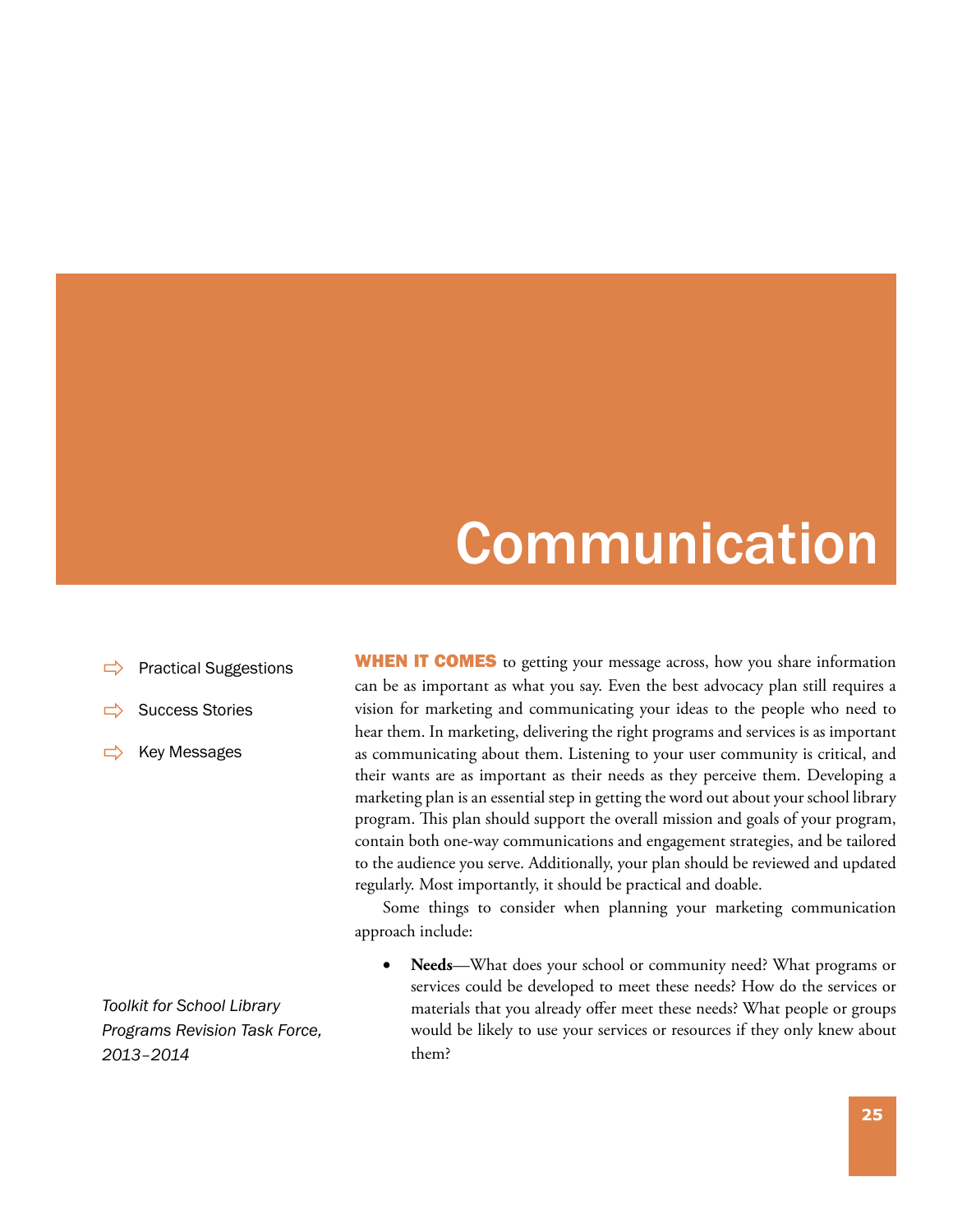- Goals—What do you hope your message will accomplish? If everything goes exactly as you hope, what will the outcome be? Are you willing to compromise?
- **Audience**—Who are you trying to reach with your message(s) to accomplish your goals? Users or potential users? Administrators or colleagues? Community members? Some combination of the above?
- **Media—What communication or marketing tools are at your disposal?** Which of these would be most effective in reaching your target audience? Would a single, focused approach be best? Or should you employ a wide array of media to reach your audience? Is the same medium appropriate for all members of your target audience?

Each of these factors plays an important part in your marketing plan. As you think through each of these elements, consider how you can maximize impact through the wording or approach of your message. Always consider your goals, audience, and media—but also consider how they interact with one another. Let your goals dictate the target audience for your message, and let both your goals and the audience influence your choice of media.

For example, one of your advocacy *goals* is to help your students understand that the school library program can support their learning even outside of school hours. Perhaps your library is a peer tutoring hub before and after school, so one of your specific advocacy goals is to entice more students to visit the library during those times to take advantage of this service.

In this situation, the target *audience* is students because they will be the ones actually visiting the library for tutoring. Other possible target audiences might include teachers (who could encourage students to take advantage of the tutoring) and parents (who might encourage their children to visit or serve as a tutor).

The next step is to identify the best *media* for the task. If you know your students are active on Twitter, try tweeting a message from the library's Twitter account. Or, if they visit the library website regularly, a banner on the homepage might be effective. If you're collaborating with their teachers on a lesson, consider including the tutoring information on a class handout.

Overall, think consciously and intentionally about how your students take in information. Media preferred by students, regardless of your own preferences, will be the best vehicles for your message and prove to be effective additions to your marketing plan. Remember that the media you use to reach your students need not be the same tools employed to reach teachers or parents, even if the goal for the communication is the same. Finally, spend time wordsmithing your message for maximum impact with each audience and strive to make the message appropriate to the medium.

Although creating a marketing plan for your school library program may seem daunting, it's important because a plan of action is needed to achieve any goal. You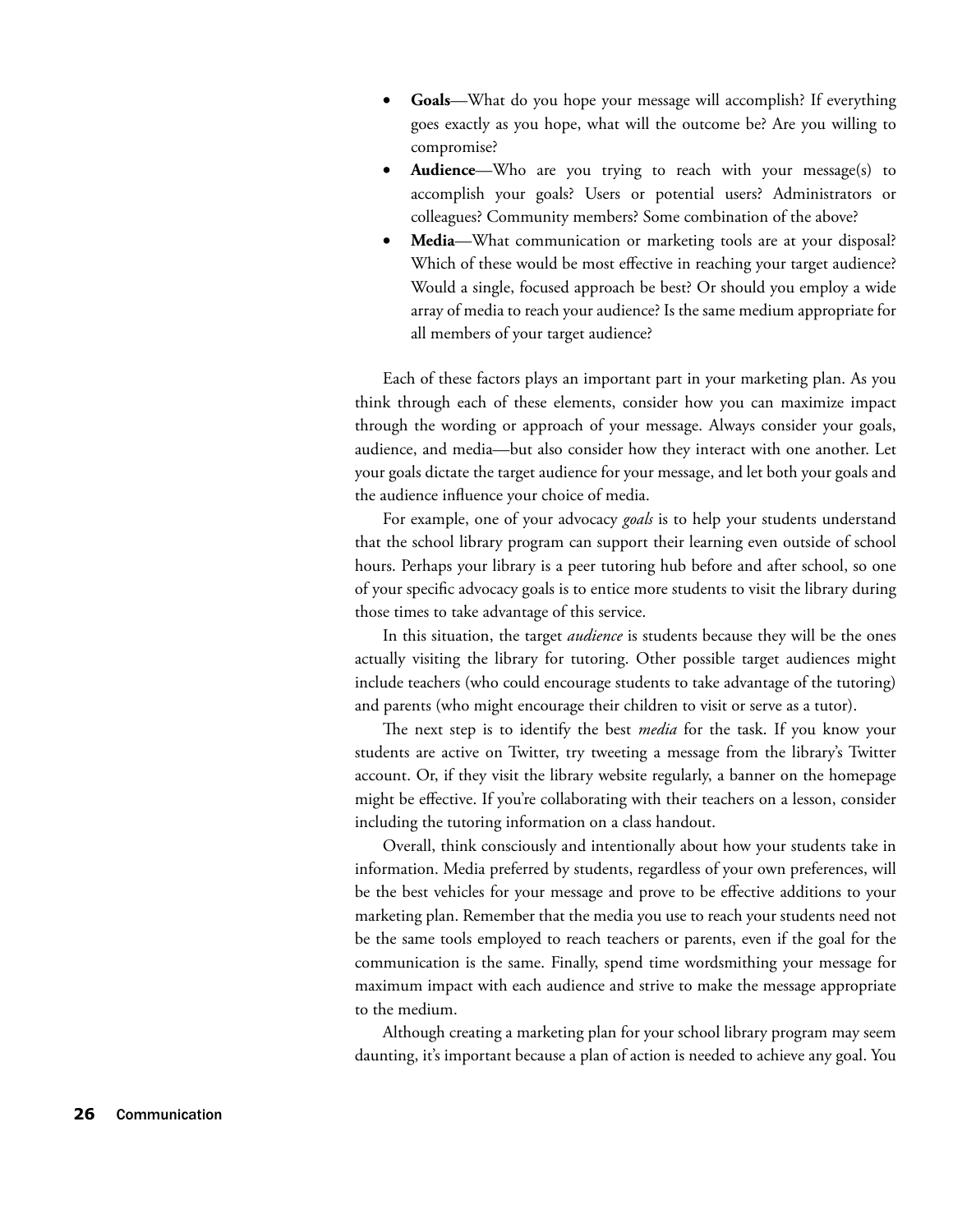already know your program, your goals, and your audience. Take a few moments to think intentionally about matching your objectives to the appropriate vehicles. See the chart listed under "Communication" in the "Tools and Resources" section of this toolkit to help with this exercise.

# Working with Others

Other people can also help share your message with those who need to hear it. Marketing communication involves assessing the needs of your community and describing through words or actions how your school library program meets those needs—working with others is the key to making this happen. Whether by word of mouth, presentations at meetings, through relationships, or via social media, your interactions count.

The relationships you've built with other people in your school and community as discussed in the "Advocacy" section—are a good place to start. Your students, parents, colleagues, and district and community leaders can all deliver your message and be vocal proponents of your library program. However, this kind of teamwork requires sustained investment and a commitment to hearing the input and serving the needs of your constituent groups.

# Practical Suggestions for Working with Others

#### *Marketing Your Program Inside of Your School*

- • Form a Library Advisory Committee composed of representatives from various stakeholder groups in your community (i.e., students, teachers, administrators, staff, parents, community business leaders). Seek their input and perspective on goals, objectives, and major initiatives of the school library program.
- Create a mission statement for the school library program that is aligned with the school's mission and display it proudly—and prominently—in the school library, on your website, and throughout the school.
- Share powerful but brief success stories—in staff meetings, publications, on the website, whenever and wherever possible. Keep success stories brief but make sure they are powerful. Spontaneous opportunities to share success stories, when you have only a "minute to win it," are often referred to as "elevator speeches."
- Send welcome packets to new administrators, faculty, and staff at the beginning of the school year. Include a library brochure of services, a bookmark, and a survey of needs. One school librarian in North Carolina offered treats in exchange for completed surveys that helped her plan for the upcoming year.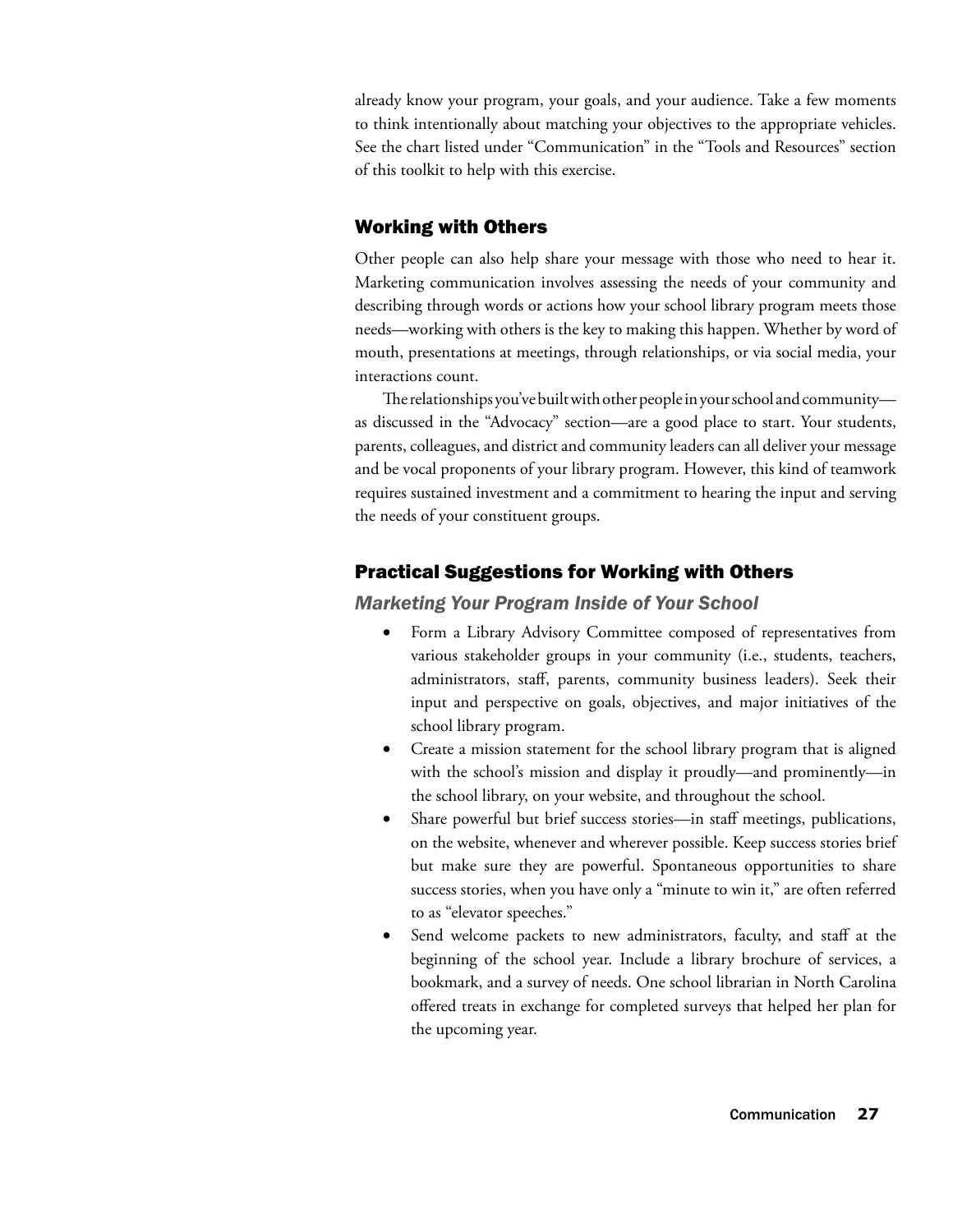- Develop a monthly "what's happening in the school library" e-newsletter for faculty and staff to showcase the ways you and your program impact student learning. Highlight your expertise, creativity, and workload. Provide curriculum and collection updates about both electronic and print resources. Include circulation statistics and a preview of next month's activities.
- Aim to communicate on a regular basis. On your website provide archived copies of your newsletter, annual report, promotional flyers, and other items of special interest. Ask teachers and administrators in what format they prefer to receive updates. Don't rely solely on e-mail.
- Create an archive of "tech tips" on your website and add tips frequently. Teachers and students can access the archive throughout the year. Provide a Tech Tip of the Week/Month. Create a "There's an app for that" tip sheet with great apps for educators or fun ones for everyone. Post links to really great TED talks, especially motivational ones! Create (or ask students to create) "how to" screencasts for both staff and students on any program or action that you have had to explain more than once.
- Keep a portfolio of student projects that provide evidence of the valued role of the school library in supporting student success and alignment with standards. Work with classroom teachers to create physical displays of student projects, as well as an online gallery that can include links to a variety of technology-based student projects.
- Listen—don't just talk. Ask students what they like about the school library and what they don't like. What would they like to see changed? Some students who have never been asked may not realize how much their suggestions can influence and improve the school library program. Conduct an annual online student survey and share the results with students, parents, and staff.
- Have a conversation with your administrator about your marketing and communication plans. Listen to his or her suggestions and provide frequent updates.
- Offer coding classes or makerspace afterschool programs in the library. Some students may not frequent the library to check out books, but they might get excited about and feel connected to the program if it offers them an opportunity to develop programming skills, tinker with low-cost—but fun!—electronic equipment, and make connections with like-minded peers.
- Contribute articles on a regular basis to the school's student-run media outlets (e.g., student newspaper, television station, morning announcements) about resources on a variety of topics that interest students.
- Have a clipboard at the checkout desk, titled "books we need/want to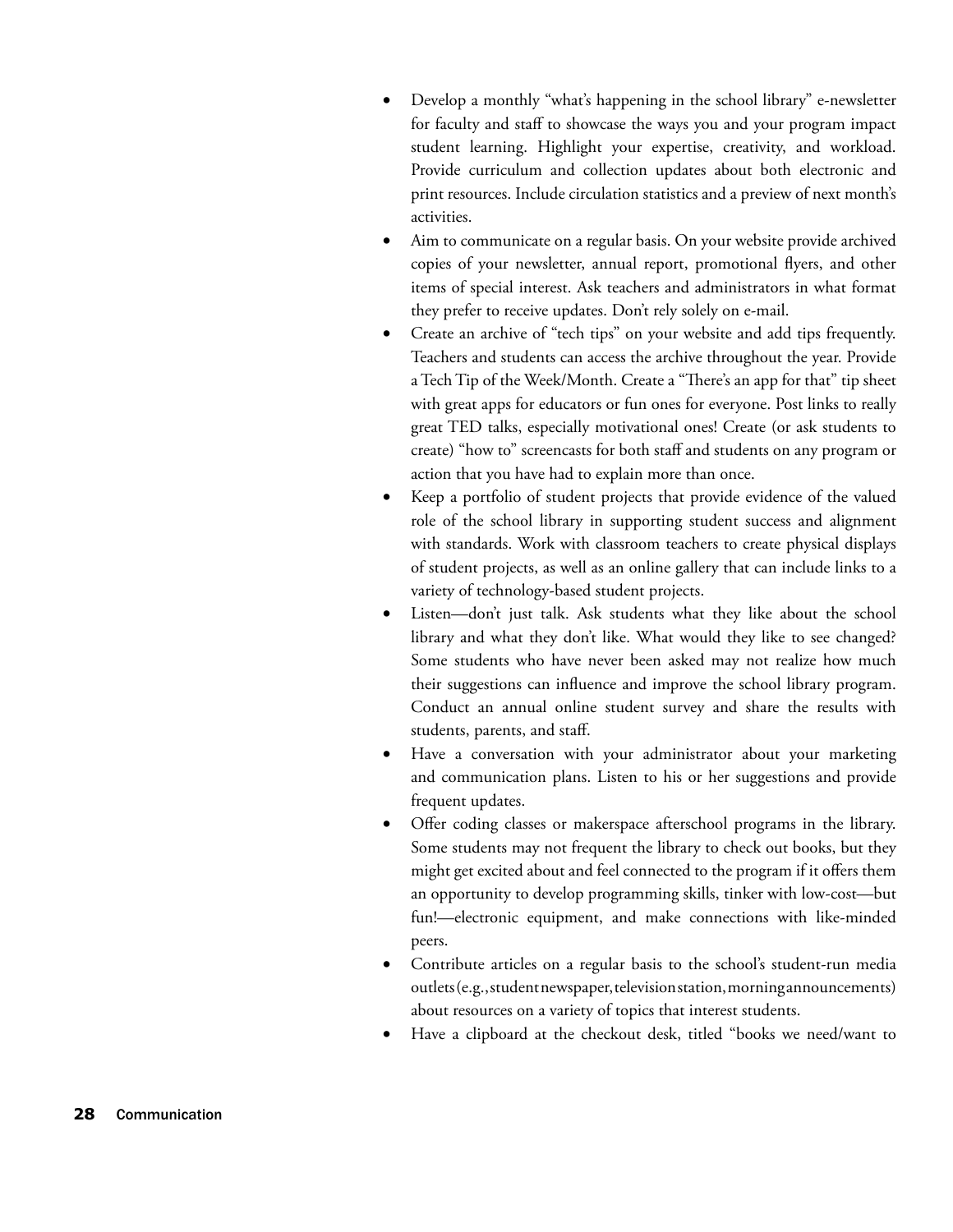read." Require a contact name and e-mail. If you have the book already, you can advise students/faculty you have it.

- Do you allow students/faculty to put a reserve on a book that is checked out? Most circulation software allows you to do this. Accepting reserves can turn casual users into ardent fans and increase circulation.
- Taking part in major school activities is a great way to increase awareness of the school library program. For example, at homecoming or prom create a display about the history of the school with prominent credit to the school library.
- Volunteering provides an opportunity to demonstrate your commitment to student learning and growth, while forging new relationships with community members in the process. A successful volunteer project working with that student, teacher, parent, or community member can turn that positive collaborative experience into a word-of-mouth marketing and advocacy for the school library.

# *Marketing Your Program Outside of Your School*

- Before you begin any communications outside of your building, always discuss your plans with your administrator. No administrator wants to be blindsided. You and your principal are a team. Invite the principal's input and provide regular updates on the project.
- Share photos on your school library website and Facebook. Always check with your school's secretary to find out which students and parents have given permission to publish students' photos. Never publish online photos of students with their names—even publishing first names can be dangerous! Always check with your principal before posting anything.
- Learn about the community and create opportunities for its members to use their expertise to build students' knowledge on topics being researched and studied.
- Every week send photos to the district—creative classroom projects, special events, or students just using library resources. Remember, school and district communications staff constantly need photos to update the district webpage or slideshows. They want to show district parents and perspective parents that your district does cool things for kids. Learn in advance what file types and sizes are needed, as well as to whom pictures and captions should be sent. Of course, always check with your principal before sending anything.
- Make connections with education journalists for your local newspaper or television station. Be sure to send notifications or flyers via e-mail about events at your school, or work with your school district communications staff to send a press release.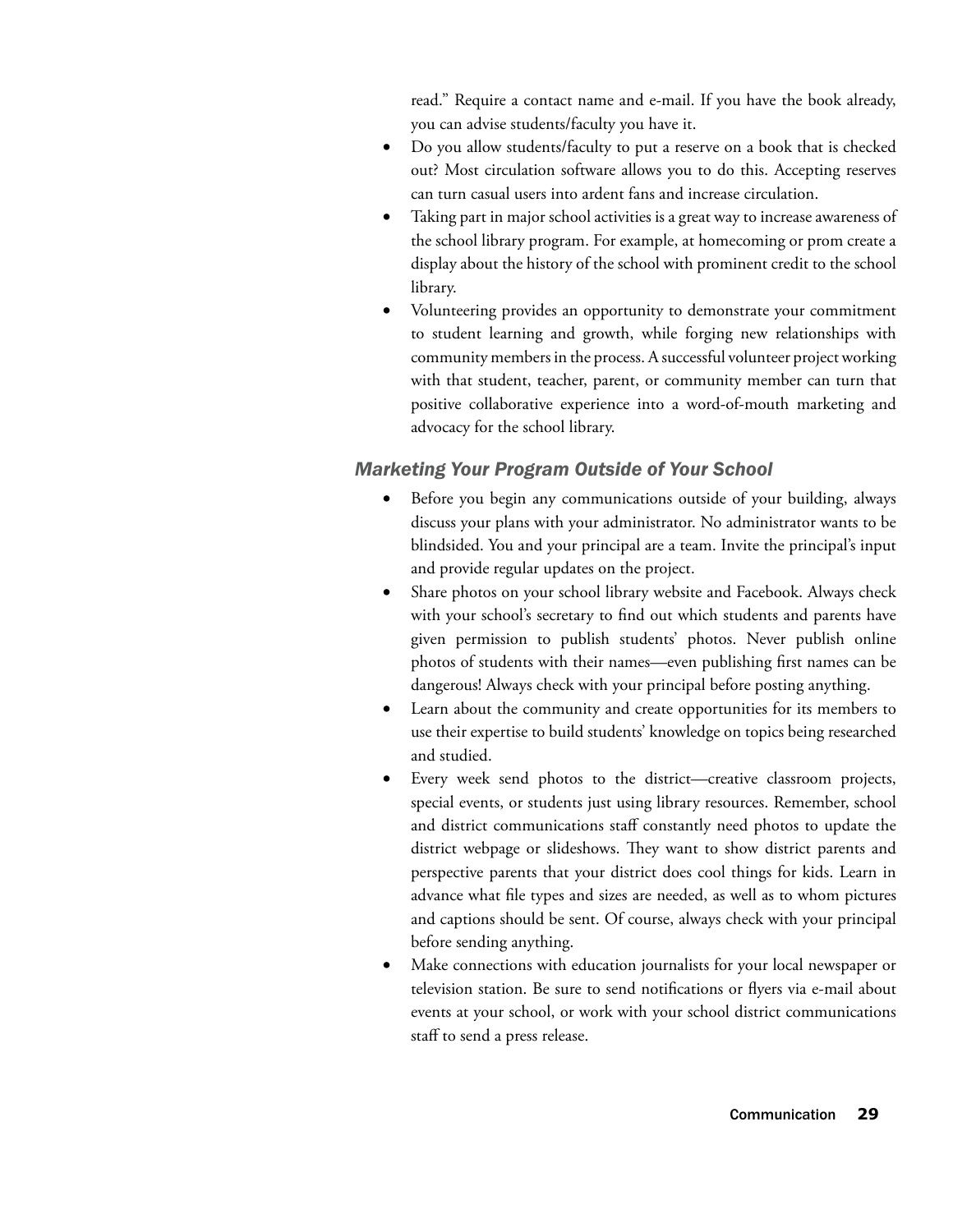- Contribute regular articles to the school or district newsletter for parents about exciting student projects, technology tips, new books and resources, and suggested reading lists. Highlight upcoming programs and events.
- Create and promote a special Parent's Page on your website with tips and resources for helping their children learn and improve their reading. Discuss topics of current interest such as social media and its benefits and pitfalls. Use screencast software to illustrate "how to" ideas. Post summer reading lists, as well as suggestions for family activities and educational games.
- Have students send home an e-mail about the technology and inquirybased projects they are working on in the school library. Take pictures that the students can attach to their messages home.
- Start a readers' theater for students. Schedule performances at senior centers, public libraries, and other venues.
- Make your school's reading lists available to the local public library for librarians to reference and distribute to students and parents. Ideally, send the lists of required reading far enough in advance that the public librarians have time to purchase and process copies of titles on the list.
- Work with other libraries—school, public, academic, and special—to develop broad-based programs such as the popular "One Book, One Community." ALA [provides resources](http://www.ala.org/programming/onebook) to support these community-wide reading initiatives.

For more tips and strategies on targeting your audience, getting your message out, and creating advocates visit the "Advocacy" and "Leadership" sections of this toolkit. See also "Learning4Life," "Key Messages," and "Tough Questions."

# Success Stories

The following are stories and insights from school librarians who have marketed their library programs successfully.

# *Social Media to Promote Reading*

I have created a VIP Readers Club as part of our school library program to promote reading and enhance student communication. VIPs can check out five books at a time, including most reference books. They have a special library card and can receive prizes after reading books. These readers may take a tote filled with books and magazines home with them to read over the summer! Additionally, the VIP Readers Club has an annual party; readers can bring a friend (a potential reader) and receive certificates and other awards. All VIPs join our Edmodo group to stay abreast of new book arrivals, and to recommend and discuss books with each other. This realworld community marketing strategy celebrates and encourages avid readers.

*Amy Jo Southworth School Librarian Bay Shore Senior High School New York*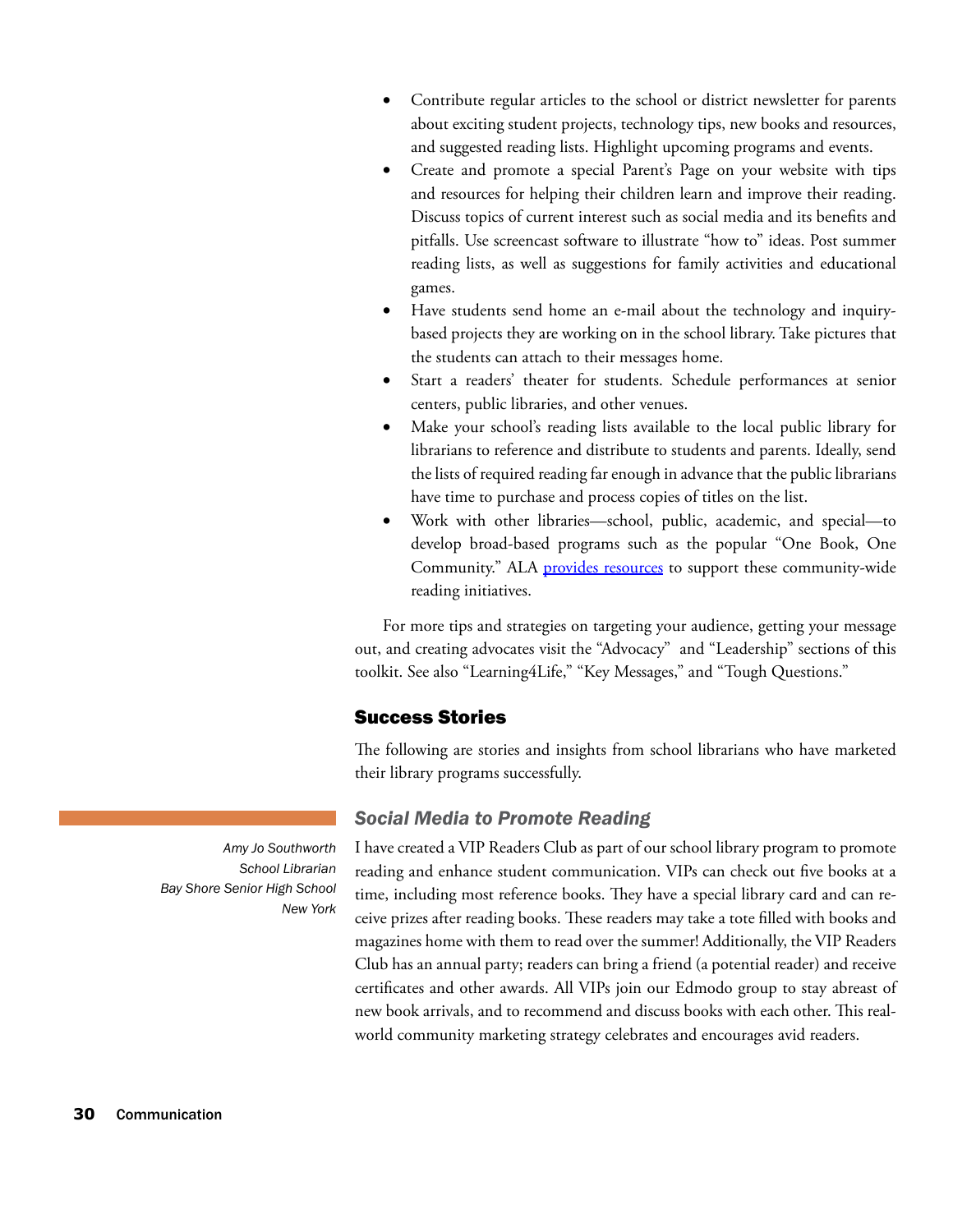*Andrea Sporre, School Librarian Wiley H. Bates Middle School Annapolis, Maryland*

# *Partnering For Families*

The support of the Bates Middle School PTA is incredible. This is my second year as the school librarian at Bates, and I have never seen a more supportive parent team. This year we held our 2nd Annual Family Book Club and partnered with the PTA to get the word out and to get families reading together. In our first year we chose *Wonder* by R. J. Palacio, and this year we chose *Glory Be* by Augusta Scattergood. The PTA helped to purchase additional copies for our students and families. In addition to supporting our family book club, the PTA funded our Read Across Bates incentive prizes (over \$200) and purchased thirty-two interactive e-books (valued at over \$700). Members of the PTA truly care about the school library program.

# *Students Get the Word Out*

*Michele L. Kuhar School Librarian (Retired Edwards Middle School Brunswick, Ohio*



*Kay Wejrowski Library Media Specialist Swan Valley High School Saginaw, Michigan*

Joseph belongs to our award-winning educational-access program, *Brunswick School News*. He elected to feature the Edwards Middle School Book Club in written articles and a live recorded interview. The article was published in our local [newspaper](http://www.thepostnewspapers.com/brunswick/school/article_2f7f1142-b61c-5dc0-af8f-a6d729969ab7.html) and the [video interview](http://thebeat.pegcentral.com/player.php?video=d30ee2064660dc58f84b6a1f558a29c7) is archived online.

# *Holistic Collaboration*

Our school, built in the 70s, is centered around the library, which was genius on the part of the architect back then, whether he realized it or not. Our students meet in the library in the morning, and many teachers pass through on their way to classes, in the process checking out what's new.

Annually, our library works with the entire school staff to create a literacy theme that spans the curriculum, encourages reading, and fosters social responsibility. This year's theme is "Read for Peace—Work for Justice." Industrial arts students are building wooden chairs that students are painting with peace themes. The chairs will be auctioned off, with the proceeds going to the Child Abuse and Neglect Council. Students are reading *Radioactive Boy Scout* in chemistry, *Touching Spirit Bear* in Freshmen Transition (supplemented by videoconferences with the author), *Annie's Ghosts* in psychology (Steve Luxenberg was here last week to talk to students), and working with author/artist Wendy Halperin on peace themes. Other classes are also reading related books, such as *How Do You Kill 11 Million People* in world history and *Crazy Love* in family relations, and learning about peacemakers in the world. A year ago, we dealt with racial issues. We read *Arc of Justice*, among other books, and spent the spring working on Habitat for Humanity houses in Saginaw.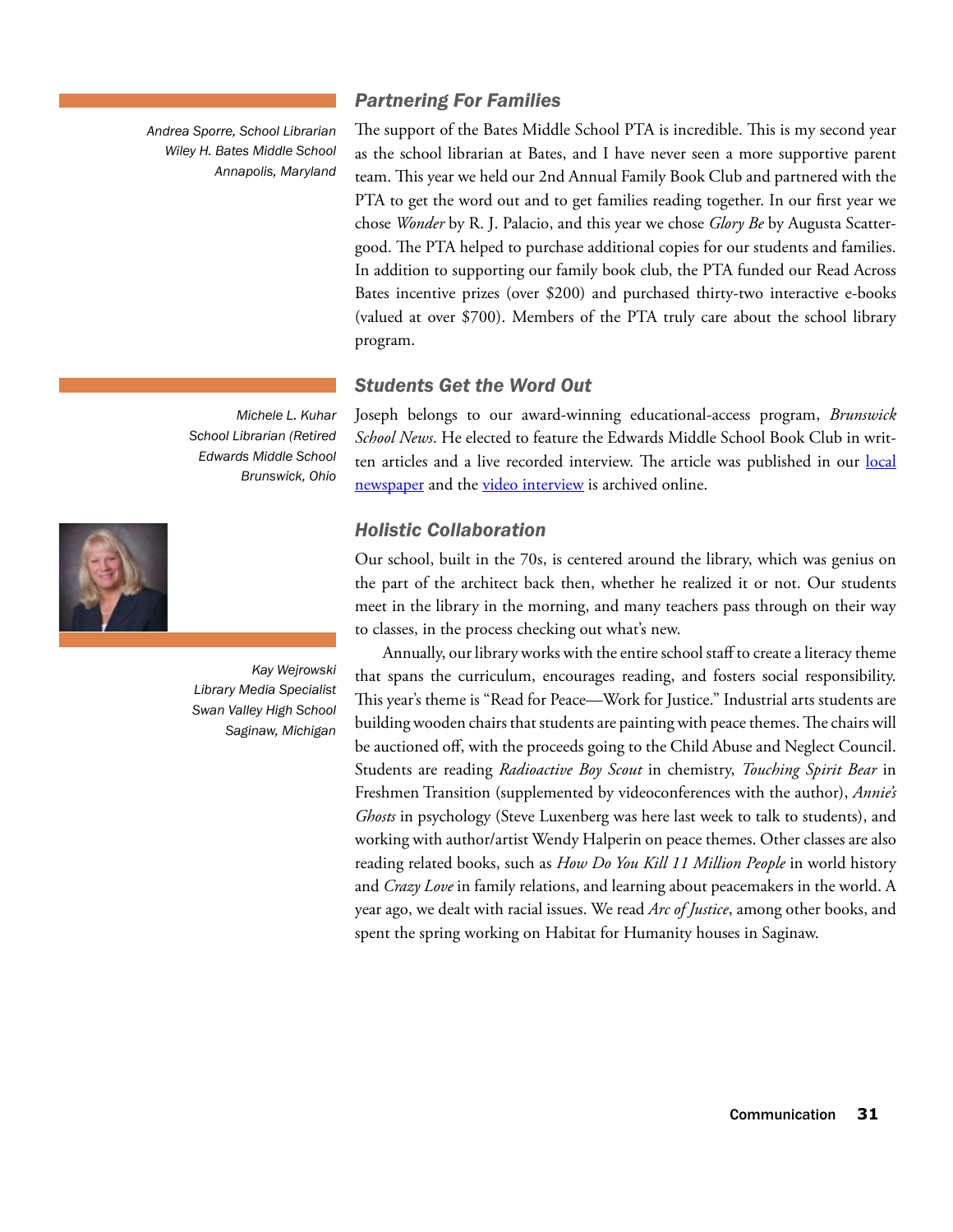# Key Messages

Having a consistent message is key to a successful advocacy plan or awareness campaign. Think about the messages that resonate with your different stakeholder groups. Avoid technical language and professional jargon that may not be easily understood. Adapt these sample talking points and key messages as needed for *your* school library program. Once you have identified the language, use your messaging as often and consistently as possible in presentations, print, electronic, and other communications. And share the message with your advocates so that they can help reinforce it in the minds of decision-makers.

### **School library programs are critical to teaching and learning.**

- School library programs are integral to achieving the mission of the school and meeting curriculum standards across subjects and grade levels.
- School librarians systematically evaluate their programs as well as themselves to ensure continuing relevance to the learning community.
- School librarians initiate collaborations with individual classroom teachers or with groups of teachers across content areas to develop engaging and motivating student-centered learning opportunities.
- School librarians teach students the information skills, responsibilities, and self-assessment strategies to learn and achieve.
- School librarians provide instruction that addresses multiple literacies, including information literacy, media literacy, visual literacy, and technology literacy.

### **School librarians are crucial to learning and inquiry.**

- Many studies document very close associations between AASL's *Standards for the 21st-Century Learner* and the *Common Core State Standards*. In particular, the evidence indicates that inquiry-based learning provides students with a strong foundation of learning skills that will serve them well throughout their lives (Lance and Schwarz 2012).
- School librarians work with classroom teachers on cooperative and collaborative projects to help students use a variety of resources, conduct inquiry-based research, and present their findings.
- School librarians model an inquiry-based approach to learning and the information-search process.
- School librarians model dispositions essential to inquiry such as curiosity, initiative, flexibility, perseverance, and openness to new ideas.

### **School library programs improve student achievement.**

Researchers have correlated fourth-grade reading scores to the number of school librarians in the school or district over a five-year span. The data shows that where states cut their school librarians, reading scores declined.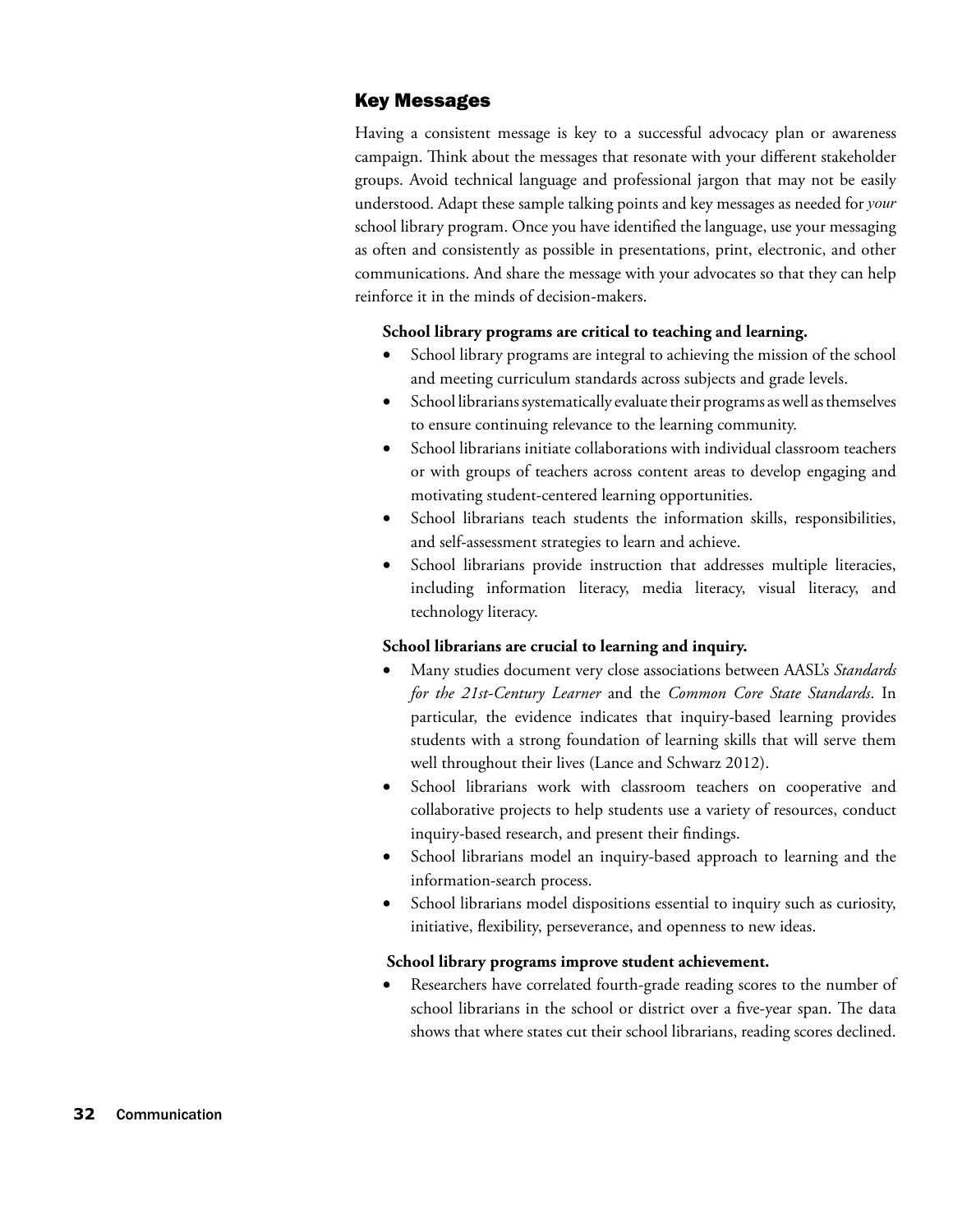The decline is even greater among students labeled at risk, thus increasing the achievement gap (Lance and Hofschire 2013).

## **School libraries are places of opportunity.**

- School libraries are safe zones supportive of students' efforts to explore, create, and confidently present their findings in various formats such as debates, written reports, oral presentations, and exhibits.
- School libraries are respectful places that provide students equitable access to quality resources, information, and ideas.
- • School librarians encourage students to pursue and develop interests, and promote reading by providing strong collections in various formats and organizing activities such as book clubs.

# **School librarians are leaders.**

- School librarians are technology leaders who understand students, curriculum, and technology, and blend new technologies with curriculum to create truly transformative lessons.
- School librarians provide training for both staff and students in the latest technology (Kuon and Weimer 2012).
- School librarians initiate collaborations with teachers to meet various standards.
- School librarians seek feedback from members of the school community to develop school library programs that support teaching and learning.
- School librarians connect with students to understand their interests and motivations that are crucial to inquiry-based projects and skills.
- School librarians regularly attend and present at conferences and professional development workshops. This involvement helps them to continually develop the library program and its services.

# **School librarians are instructional partners.**

- School librarians collaborate with classroom teachers to develop assignments that are matched to academic standards and include key critical-thinking skills, technology and information-literacy skills, and core social skills and cultural competences.
- School librarians guide instructional design by working with the classroom teacher to establish learning objectives and goals, and by implementing assessment strategies before, during, and after assigned units of study.

# Works Cited

Kuon, Tricia, and Holly Weimar. 2012. "[How Does Your Boss See You? Proof That](http://www.slj.com/2012/09/careers/how-does-your-boss-see-you-proof-that-principals-value-librarians/) [Principals Value Librarians](http://www.slj.com/2012/09/careers/how-does-your-boss-see-you-proof-that-principals-value-librarians/)." *School Library Journal* 58 (9): 36–39.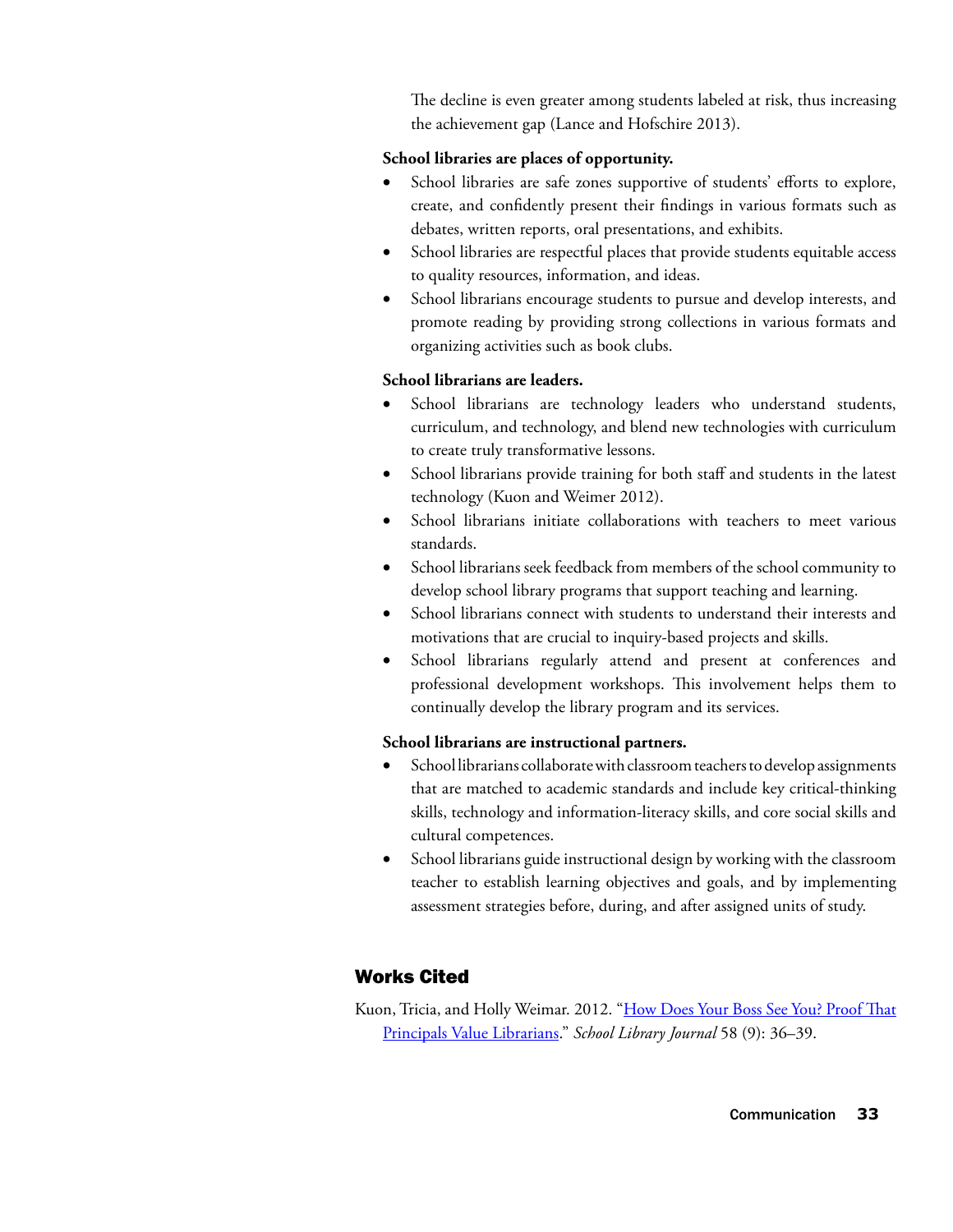- Lance, Keith Curry, and Linda Hofschire. 2012. ["Change in School Librarian Staff](http://www.lrs.org/documents/closer_look/CO4_2012_Closer_Look_Report.pdf)[ing Linked with Change in CSAP Reading Performance, 2005 to 2011](http://www.lrs.org/documents/closer_look/CO4_2012_Closer_Look_Report.pdf)."
- Lance, Keith Curry, and Bill Schwarz. 2012. ["How Pennsylvania School Libraries](http://paschoollibraryproject.org/research) [Pay Off: Investments in Student Achievement and Academic Standards](http://paschoollibraryproject.org/research)." PA School Library Project. HSLC.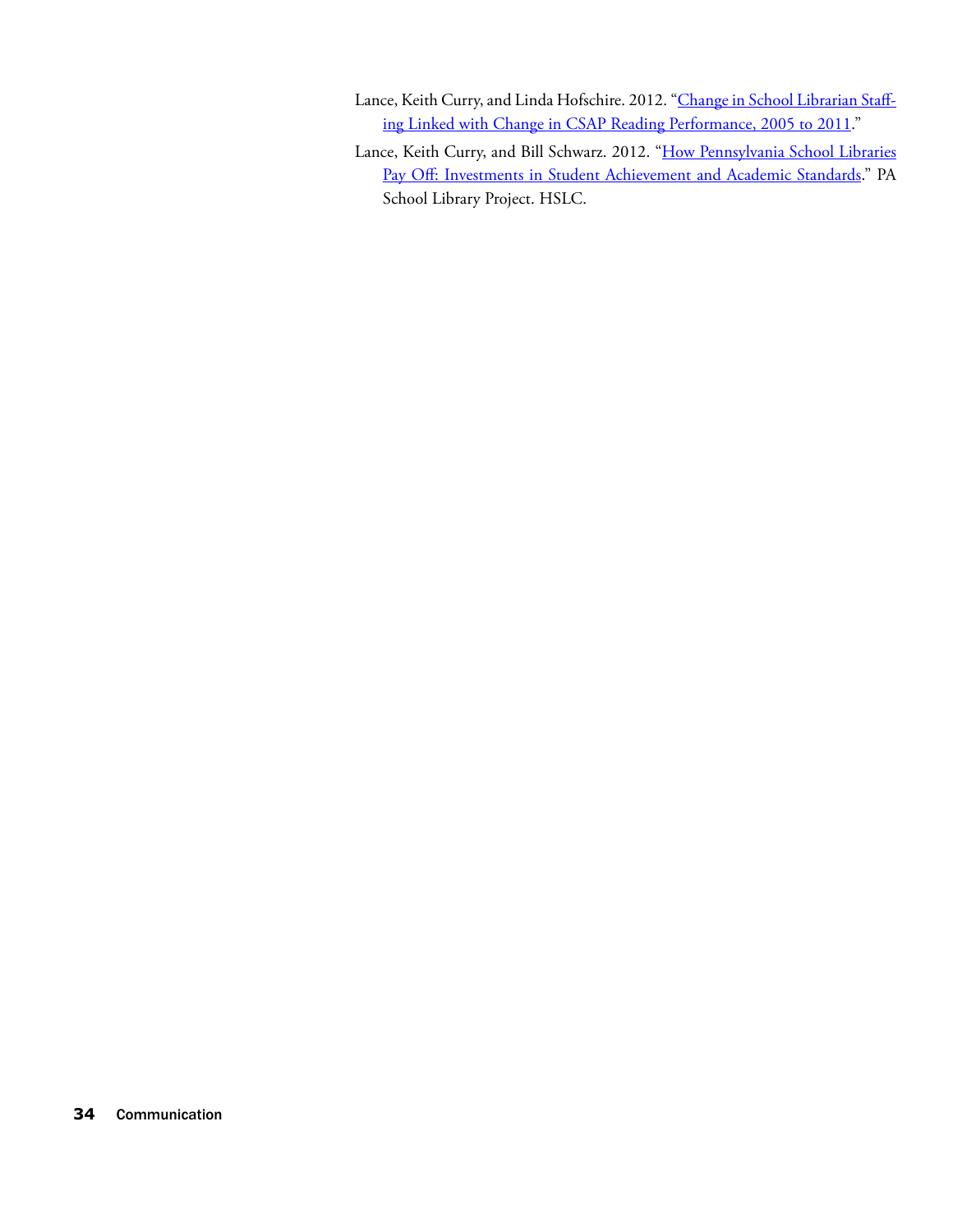A National Plan for Implementation of AASL's *Standards for the 21st-Century Learner* and *Empowering Learners: Guidelines for School Library Programs*

# Learning4Life

- Introduction
- [Background](#page-45-0)
- $\Rightarrow$  [Implementation Plan](#page-46-0)
- $\Rightarrow$  [Practical Suggestions](#page-47-0)
- $\Rightarrow$  L4L [Tools](#page-48-0)

*Written by the 2013–2014 AASL Standards and Guidelines Committee*

### Introduction

The Learning4Life (L4L) implementation plan, freely available for [download](http://www.ala.org/aasl/sites/ala.org.aasl/files/content/guidelinesandstandards/learning4life/document/l4lplan.pdf), was created to support states, school systems, and individual schools preparing to implement AASL's *[Standards for the 21st-Century Learner](http://www.ala.org/aasl/standards-guidelines/learning-standards)* and *[Empowering Learners:](http://www.ala.org/aasl/standards-guidelines/program-guidelines) [Guidelines for School Library Programs](http://www.ala.org/aasl/standards-guidelines/program-guidelines)*.

If school librarians are going to be successful advocates, they must understand the AASL learning standards and program guidelines, and allow them to guide their practice. If you are going to advocate for your program, be sure you have a program that is a good example of the profession.

# *How can school librarians use the L4L brand to enhance marketing of their own programs?*

School librarians can use the L4L brand to help enhance the marketing of their own programs and their own brands. The strong message of lifelong learning skills needed to think, create, share, and grow—combined with the visually branded tools, logos, and templates designed by AASL for school librarians—provides a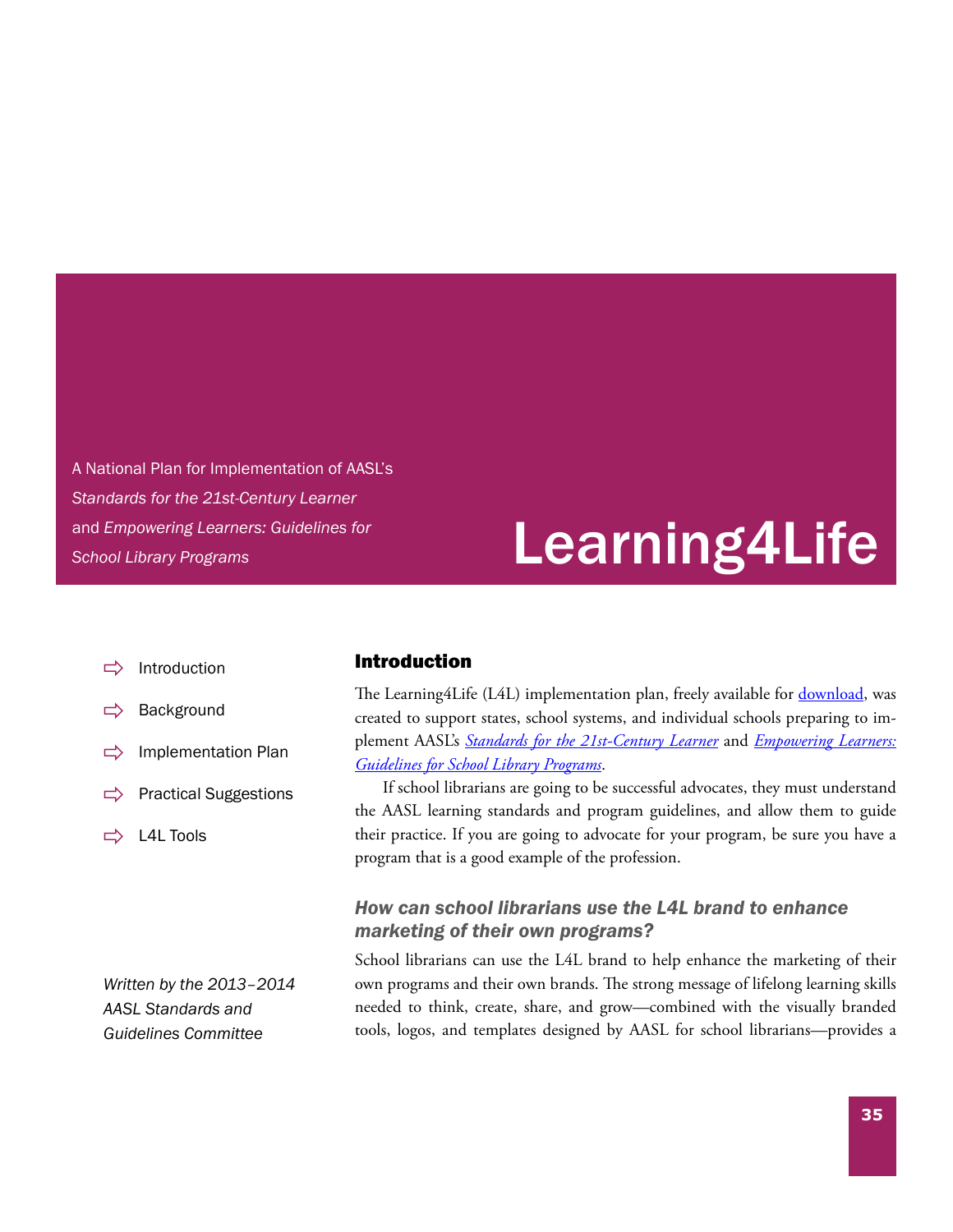<span id="page-45-0"></span>

An initiative of the American Association of School Librarians

unified approach to communicating with stakeholders about what school librarians and library programs bring to education. Definitely show your uniqueness and personality in your brand for your program. However, know that you share your brand with all school librarians. The more aspects of the school librarian brand that we can share and repeat, the stronger and more embedded that brand becomes across our nationally shared audience.

# **Background**

Responding to the dynamic twenty-first century in which students have unprecedented access to diverse and independent information resources and communication tools, the American Association of School Librarians introduced the *[Standards](http://www.ala.org/aasl/standards-guidelines/learning-standards)  [for the 21st-Century Learner](http://www.ala.org/aasl/standards-guidelines/learning-standards)*. Published in 2007, AASL's learning standards identify four key standards and under each four teaching strands—skills, dispositions, responsibilities, and self-assessment.

The learning standards place the learner firmly in an inquiry-based learning environment and place school librarians in a key position to guide students as they:

- **think** to make sense of information and gain knowledge,
- • draw their own conclusions to **create** new knowledge,
- share their knowledge by communicating in ethical and productive ways, and
- use this learning process to **grow** aesthetically and personally.

Among all the components of AASL's L4L materials, it is these four learning standards that have most deeply penetrated the profession and the brand marketing. They have been defined in the L4L brand simply with the words: Think, Create, Share, and Grow.

*[Empowering Learners: Guidelines for School Library Programs](http://www.ala.org/aasl/standards-guidelines/program-guidelines)* (2009), the program-guidelines companion book to AASL's *Standards for the 21st-Century Learner*, offers vision for developing the school library program to enable students to meet the learning standards. The roles of a school librarian are clearly defined and include **leader**, **instructional partner**, **information specialist**, **teacher**, and **program administrator**. Seen as essential to the future of the profession, the newest role, the leadership role, is strongly stressed.

Two additional planning resources were developed to help support school librarians as they enable their students to meet AASL's learning standards. *[Standards](http://www.ala.org/aasl/standards-guidelines/in-action)  [for the 21st-Century Learner in Action](http://www.ala.org/aasl/standards-guidelines/in-action)* (2009) provides the vision for instruction using the learning standards, and *[A Planning Guide for Empowering Learners](http://www.ala.org/aasl/standards-guidelines/planning-guide)* (2010) is an online, interactive program-planning module that incorporates the *School Library Program Assessment Rubric*. These four resources, along with the [L4L](http://www.ala.org/aasl/learning4life/implementation-plan)  [implementation plan](http://www.ala.org/aasl/learning4life/implementation-plan), are the heart of the **Learning 4Life** (LAL) initiative.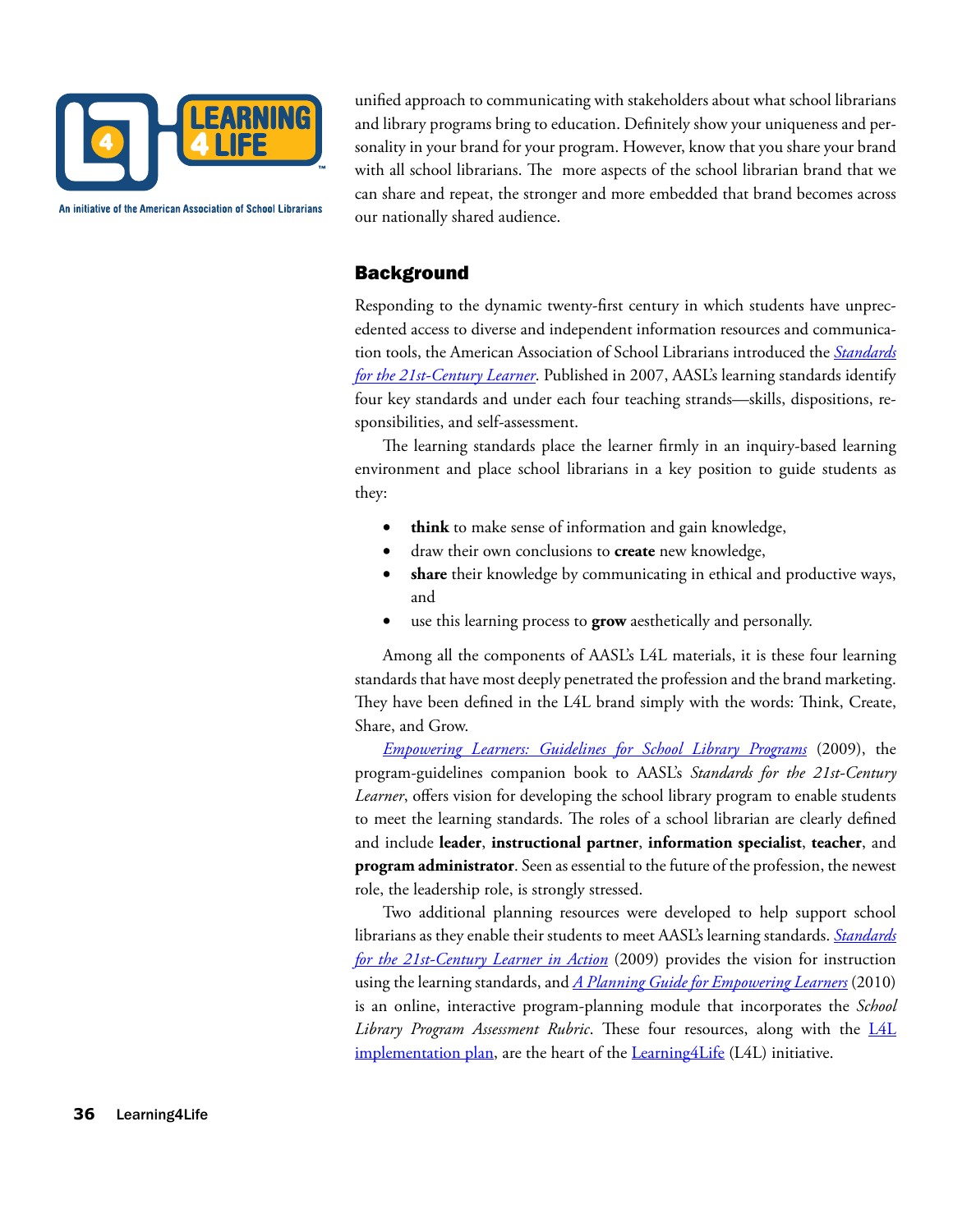## <span id="page-46-0"></span>Implementation Plan

The implementation plan for *Standards for the 21st-Century Learner* and *Empowering Learners: Guidelines for School Library Programs* will assist all those responsible for student learning as they work toward the vision and goals of the learning standards and program guidelines. The plan leverages past success and current efforts as well as proposing new ventures that take advantage of the current climate in education and society.

## *Brand Positioning*

The brand "Learning4Life" or "L4L" is designed to help people remember that school library programs and school librarians contribute to formal school-based learning *and* to learning throughout a lifetime. Use of the number four echoes and reinforces the four standards and the four strands under each standard (the skills, dispositions in action, responsibilities, and self-assessment strategies) in AASL's *Standards for the 21st-Century Learner*. The branding also reinforces to the target audiences how school librarians are in a unique position to assist teachers and teach students essential 21st-century skills and literacies that will prepare learners for a lifetime of success.

## *Goals and Key Components*

The goal of the implementation plan is to first build awareness of the AASL learning standards and program guidelines, and then develop an understanding and commitment to them. Ultimately, the goal is to create a shared vision with stakeholders and constituents—a vision in which priority is given to aligning the AASL learning standards to the curriculum and providing the necessary resources and conditions for full integration. And Learning4Life is the brand that symbolizes this vision and the awareness, understanding, and commitment that will make the vision reality.

Guiding principles include building a common vocabulary and message and realizing that "one size does not fit all." Target audiences (internal and external) are identified. Included are: a communication plan; a plan for continuous feedback, evaluation, and sustainability; a plan for endorsements and support; and supporting documents. The plan includes eighteen objectives that, for each objective, define the role and responsibilities of AASL, state affiliates, educators of school librarians, district supervisors, and building-level school librarians.

### *Stakeholder Responsibilities*

Building awareness and support for the new learning standards and program guidelines must be developed incrementally over time. Our efforts to advocate for the learning standards are not self-promoting; these efforts are about reaching our target audiences and addressing their needs for educational success. We will communicate our plan with respect for audience members' passion, point of view, interests,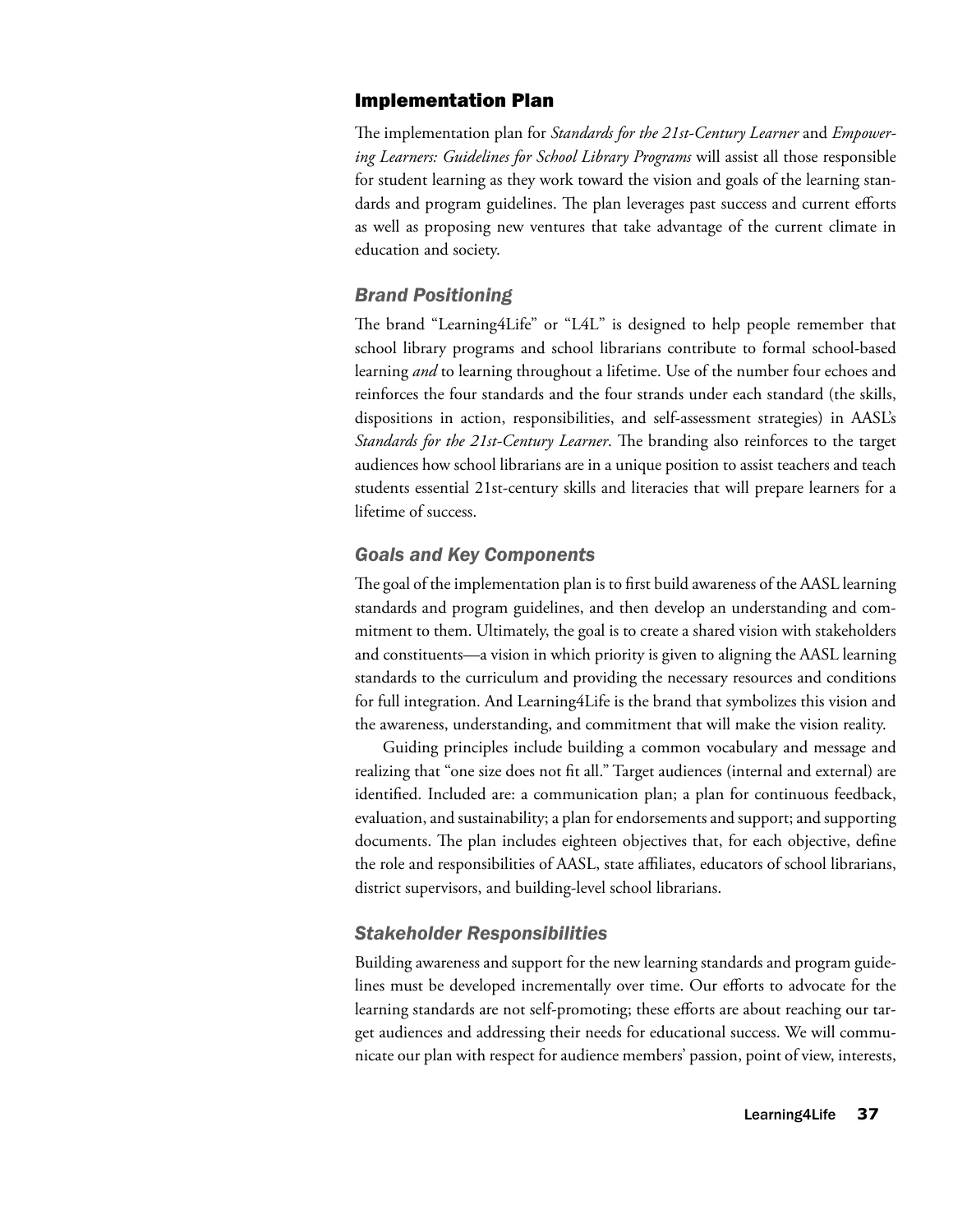<span id="page-47-0"></span>motivations, authority, and time. We must assure our audiences that implementation will assist their agendas. The plan ascribes primary responsibility for these efforts to a variety of stakeholders; responsible parties and their audience members are summarized below.

#### STATE AFFILIATES

Audiences: Building-level school librarians; state library associations; state departments of education; various state professional, parent and community organizations; state-level legislators; departments and agencies; and state media outlets.

#### Educators of School Librarians (ESLS Section of AASL)

Audiences: Administration and faculty at library and education preparation programs; school library students; pre-service educators; and building-level school librarians (through presentations and publications).

#### District Supervisors (SPVS Section of AASL)

Audiences: Building-level school librarians; school district administration; and other district-level departments and administrators, such as information technology departments and curriculum coordinators; internal communications vehicles; and local media outlets.

#### Building-Level School Librarians

Audiences: Classroom teachers and specialists, students, parents and families, sitelevel administrators, internal communication vehicles, and local media outlets.

## Practical Suggestions

#### *Get Involved*

As school librarians, we must model Learning4Life (L4L) by thinking, creating, sharing, and growing as the education environment constantly continues to change.

#### **THINK**

- • Join other school librarians in AASL professional development opportunities: [AASL National Conference](http://national.aasl.org/), [institutes](http://www.ala.org/aasl/learning/institutes), [online](http://www.ala.org/aasl/conferencesandevents/eacademy/eacademy) [courses](http://www.ala.org/aasl/conferencesandevents/eacademy/eacademy), [webinars](http://www.ala.org/aasl/ecollab), and with [AASL at ALA conferences](http://www.ala.org/aasl/conferences).
- • Keep informed about important educational matters by reading *[KQ](http://www.ala.org/aasl/pubs/KQexpress)  [Express](http://www.ala.org/aasl/pubs/KQexpress)*, *[Knowledge Quest](http://knowledgequest.aasl.org/)*, and *[School Library Research](http://www.ala.org/aasl/slr)*.
- • Explore AASL's *[Best Apps](http://www.ala.org/aasl/standards-guidelines/best-apps)* and *[Best Websites for Teaching & Learning](http://www.ala.org/aasl/standards-guidelines/best-websites/2014)* for innovative and collaborative lesson-planning ideas to share with your grade-level and subject-area teachers.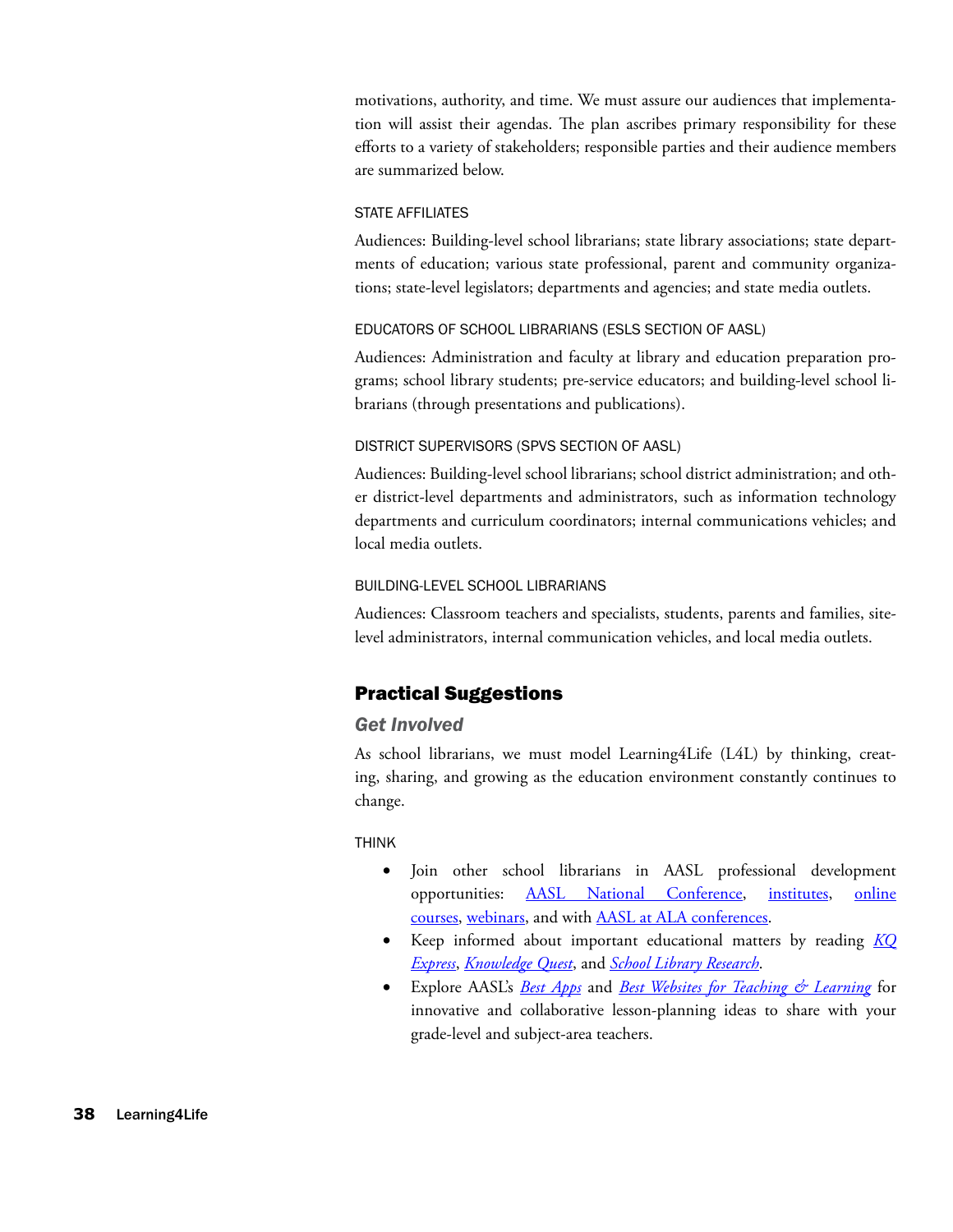#### <span id="page-48-0"></span>**CREATE**

- Create new materials for professional practice and advocacy. [Get Involved](http://www.ala.org/aasl/getinvolved) in the work of the association. AASL has many opportunities for members to volunteer through short-term projects and committees.
- Create an action plan to improve one aspect of your school library program to meet one or more of the *Empowering Learners* guidelines.

#### **SHARE**

- Discuss issues with your colleagues on AASL [social media](http://www.ala.org/aasl/about/community) channels, including the *[Knowledge Quest](http://knowledgequest.aasl.org/)* website, [AASLForum](http://www.ala.org/aasl/aboutaasl/aaslcommunity/communityinaasl/aasledisclist/aaslforum), and [ALA Connect.](http://connect.ala.org/aasl)
- Work with your [state school library association](http://www.ala.org/aasl/aboutaasl/affils/regions) on advocacy efforts.
- Sign and share the "I Support Learning4Life" [petition!](http://www.ipetitions.com/petition/learning4life/)

#### Grow

• Join AASL, the only national association focused solely on the interests of school librarians, and your state affiliate association.

### *Learner4Life Organizations*

Organizations across the country have signed on as **[AASL Learner4Life organiza](http://www.ala.org/aasl/learning4life/organizations)**[tions](http://www.ala.org/aasl/learning4life/organizations) in support of the Learning4Life implementation plan. These organizations see the plan and its components as essential to building a strong K–12 education system. If your organization would like to sign on as an L4L Organization, please fill out the [endorsement form](http://www.ala.org/aasl/files/guidelinesandstandards/learning4life/endorse/L4LendorsementForm.pdf)  $\blacktriangleright$  and return to [Jennifer Habley.](mailto:jhabley@ala.org)

# L4L Tools

The *[Learning Standards & Program Guidelines Implementation Toolkit](http://www.ala.org/aasl/advocacy/tools/toolkits/standards-guidelines)* guides school librarians through [Getting Started,](http://www.ala.org/aasl/advocacy/tools/toolkits/standards-guidelines2) [Who is the 21st-Century School Librarian?](http://www.ala.org/aasl/advocacy/tools/toolkits/standards-guidelines3), [Inquiry](http://www.ala.org/aasl/advocacy/tools/toolkits/standards-guidelines4), [Correlating to Your Curricula,](http://www.ala.org/aasl/advocacy/tools/toolkits/standards-guidelines5) Gaining Support, [Transforming the Physi](http://www.ala.org/aasl/advocacy/tools/toolkits/standards-guidelines7)[cal Space of the Library](http://www.ala.org/aasl/advocacy/tools/toolkits/standards-guidelines7), and [Implementation Challenges](http://www.ala.org/aasl/advocacy/tools/toolkits/standards-guidelines8). This toolkit is designed to help practitioners learn more about the key ideas of the learning standards and provide guidelines for sharing those ideas with others. It includes official AASL materials as well as materials created by L4L coordinators, practicing school librarians, library school faculty members, and experts in the field of education. This toolkit was developed by Kristin Fontichiaro and Melissa Johnston and includes an introduction by Nancy Everhart, AASL President 2010–2011.

Learning4Life Resources page: <**www.ala.org/aasl/learning4life/resources>** Check this resource page often for updates to these areas:

Listing of your current [L4L State Coordinators](http://www.ala.org/aasl/learning4life/coordinators)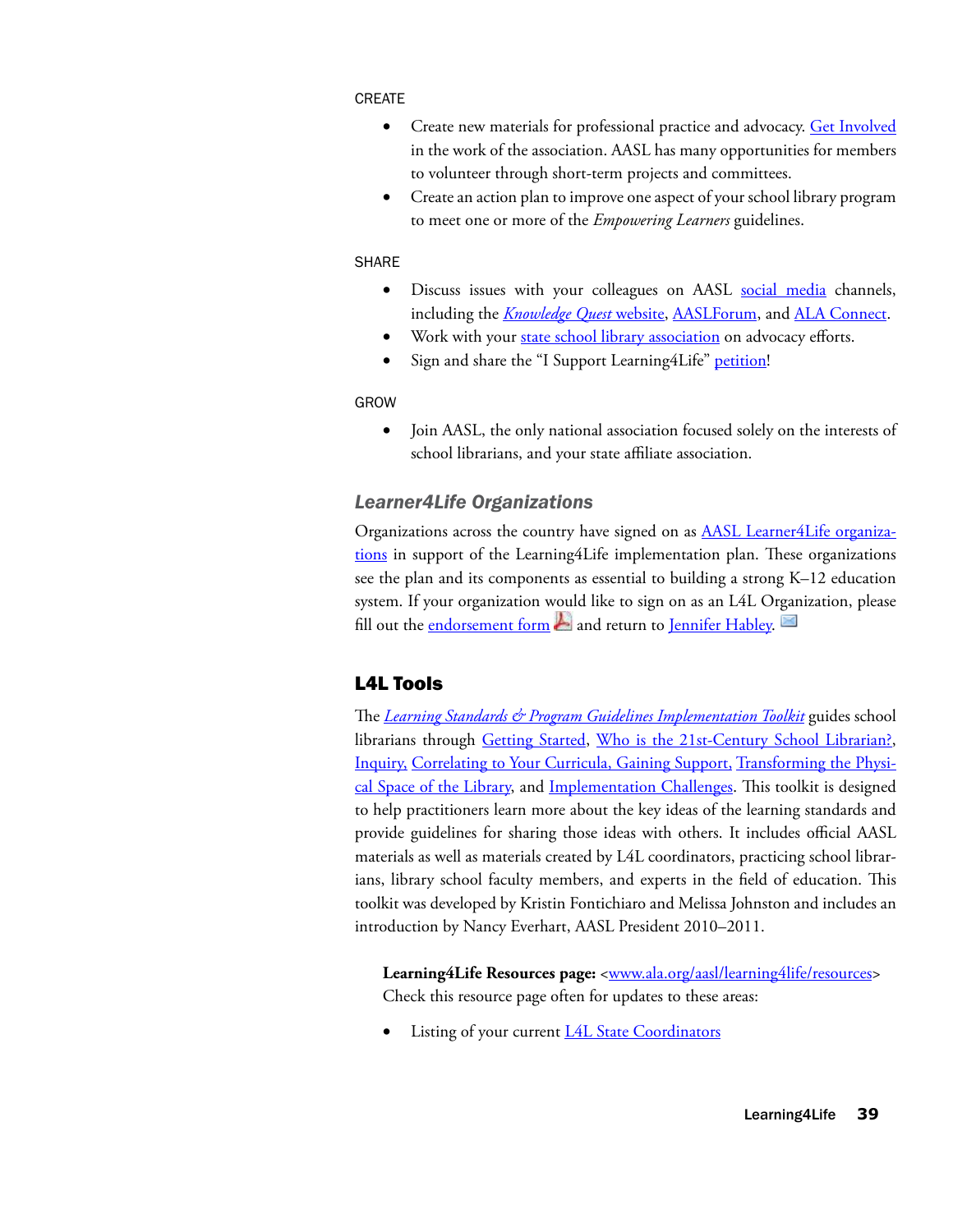- • Descriptions and ordering information for new publications in the L4L series including books such as:
	- o *[A 21st-Century Approach to School Librarian Evaluation](http://www.ala.org/aasl/standards-guidelines/evaluation-workbook)*
	- o *[Developing Collections to Empower Learners](http://www.alastore.ala.org/detail.aspx?ID=11021)*
	- o *[Empowering Leadership: Developing Behaviors for Success](http://www.alastore.ala.org/detail.aspx?ID=10613)*
	- o *[Library Spaces for 21st-Century Learners: A Planning Guide for](http://www.alastore.ala.org/detail.aspx?ID=4299)  Creating New School Library Concept[s](http://www.alastore.ala.org/detail.aspx?ID=4299)*
- [Free marketing document templates](http://www.ala.org/aasl/learning4life/resources#templates) including: brochures, letterhead, postcards, PowerPoint slides, bumper stickers, buttons, Web banners, and a lesson plan template.
- [E-Resources](http://www.ala.org/aasl/learning4life/resources#resources) including materials developed by the Standards and Guidelines Committee and Emerging Leader Teams, related *Knowledge Quest* articles, and guidelines for use of the L4L logo.

Portions of this section of the toolkit are excerpted from AASL's Learning4Life (L4L) implementation plan, freely available for **download**.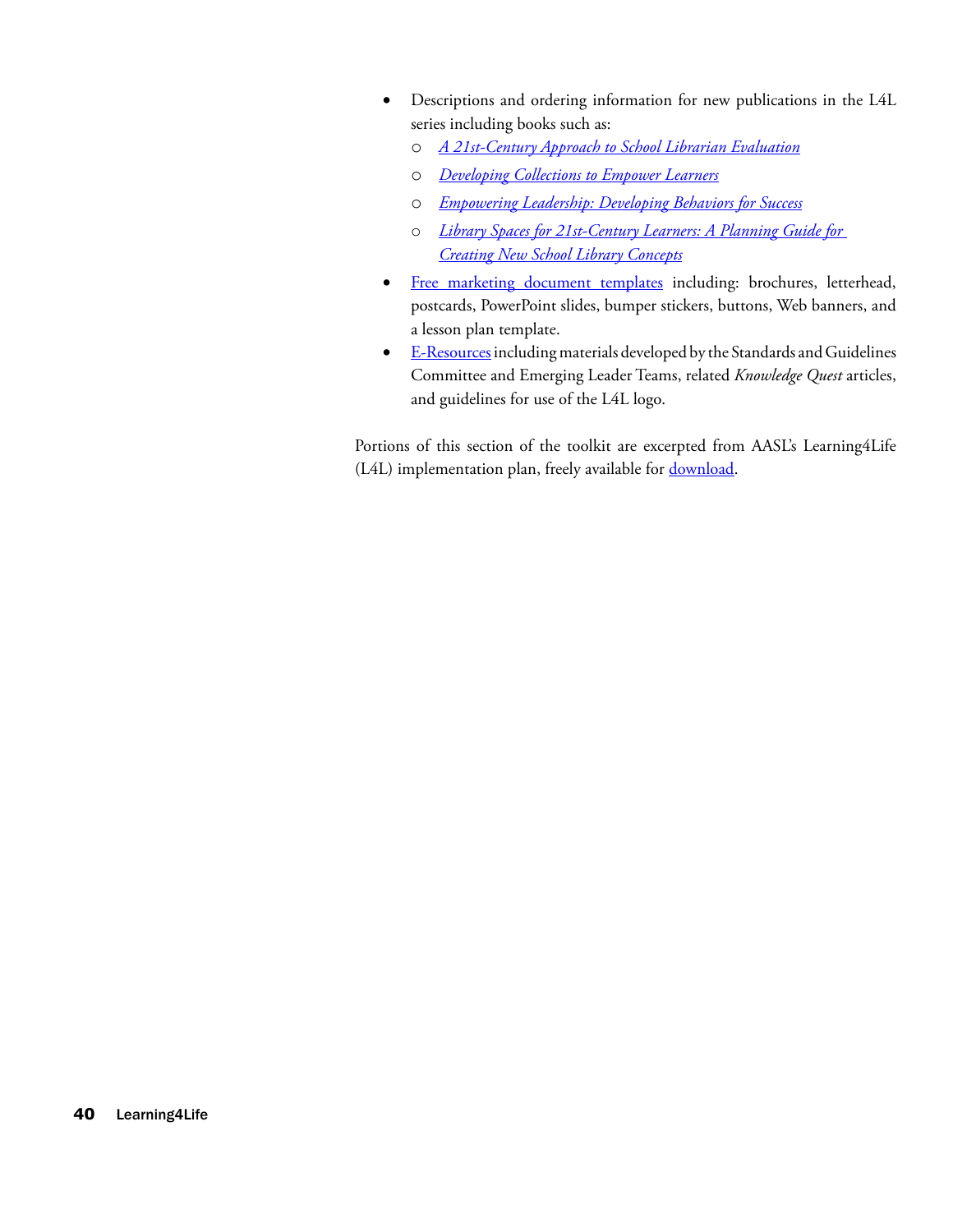# Tools and Resources

#### Brochures

#### *[Intellectual Freedom and Censorship Q&A.](http://www.ala.org/aasl/sites/ala.org.aasl/files/content/aaslissues/intellectual_freedom_brochure0212.pdf)* AASL

This brochure answers school librarians' common questions on these important topics and suggests online and print resources providing more information.

*[School Library Programs Create Lifelong Learners: A Student's and Parent's Guide to](http://www.ala.org/aasl/advocacy/tools/brochures/iss)  [Evaluating Independent School Libraries](http://www.ala.org/aasl/advocacy/tools/brochures/iss)*. AASL Independent School Section

Parents choosing an independent school face an important decision. This guide presents learning standards and critical questions to help families identify the important characteristics of a strong school library program. The included information will interest anyone evaluating a school library program.

*[School Library Programs Improve Student Learning](http://www.ala.org/aasl/advocacy/tools/brochures).* AASL

Designed to help school librarians generate and guide discussion with stakeholder groups in the school community, each brochure in this set outlines goals and key questions specific to each audience—administrators, policymakers, parents, and teachers—helping school librarians lead unique conversations, set goals and expectations for the program and stakeholders, and maximize the potential of the school library program. These brochures can also be customized for your particular school library.

*[School Libraries Transform Learning.](http://www.ala.org/aasl/advocacy/tools/transforming)* AASL and *American Libraries*

This free digital magazine is focused entirely on school libraries and designed to be shared with parents, colleagues, administrators, and policymakers. It can open the door to discussion on the multiple ways school library programs transform learning.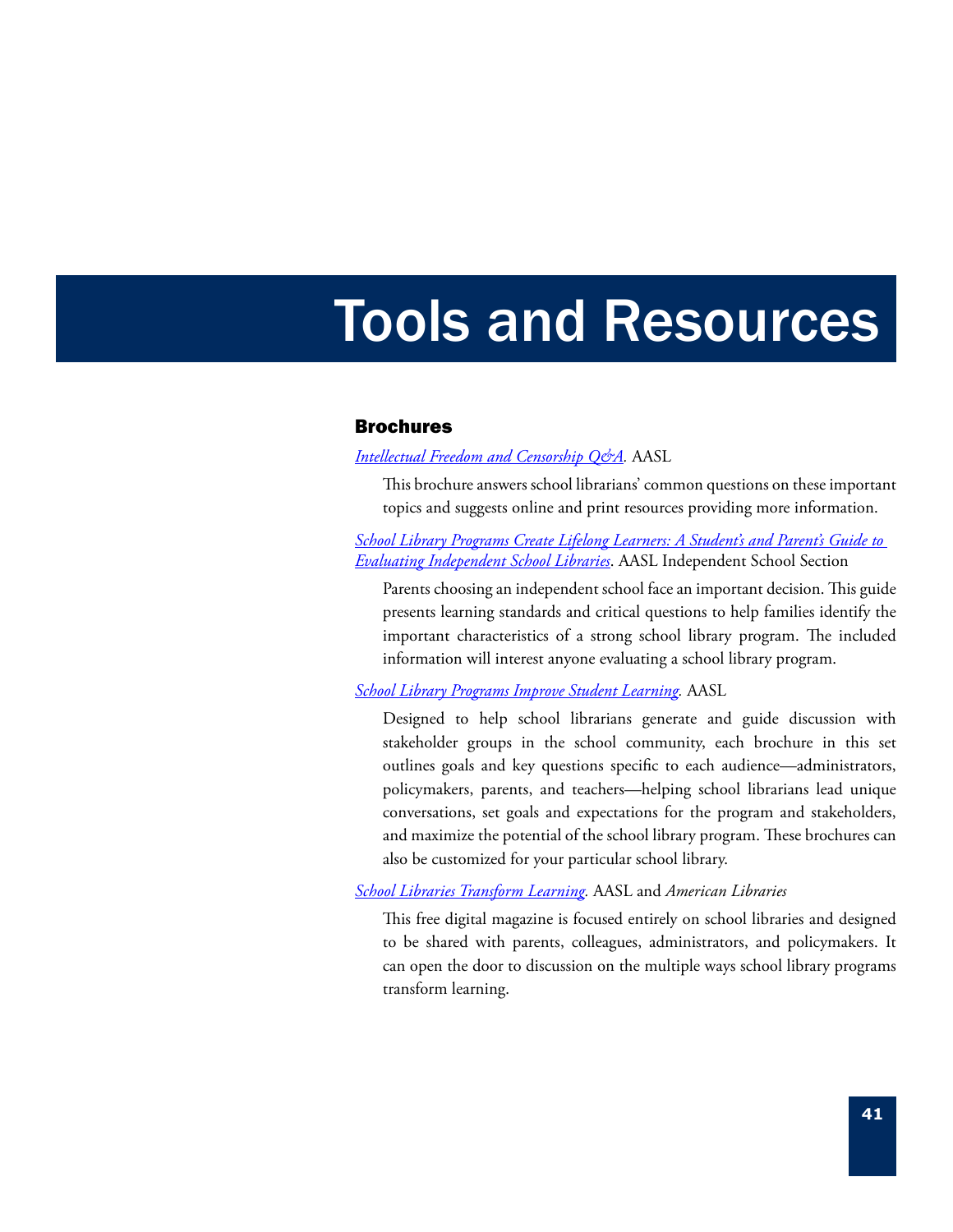# Communication and Presentations

## *Selecting a Medium*

The table below is an aid to selecting communication tools based on audience and content. It is adapted from Ann Martin's book *[Empowering Leadership: Developing](http://www.alastore.ala.org/detail.aspx?ID=10613) [Behaviors for Success](http://www.alastore.ala.org/detail.aspx?ID=10613)*.

| Tool                               | <b>Audience Size</b> | <b>Recipient</b>       | Time/Priority           | Content          |
|------------------------------------|----------------------|------------------------|-------------------------|------------------|
| Memo                               | Large Group          | Internal               | Important               | Policy / Process |
| Letter                             | Large Group          | External               | Important               | Information      |
| <b>Phone Call</b>                  | Individual           | Internal /<br>External | Urgent and<br>Important | Information      |
| <b>Face-to-Face</b>                | Large Group          | Internal               | Urgent                  | Policy / Process |
| E-mail                             | Individual           | Internal               | Urgent and<br>Important | Information      |
| E-mail                             | Large Group          | Internal /<br>External | Urgent                  | Policy / Process |
| <b>Blog</b>                        | Large Group          | Internal               | Not Time-<br>Sensitive  | Need Feedback    |
| Video                              | Large Group          | Internal               | Important               | Information      |
| <b>Social</b><br><b>Networking</b> | Large Group          | External               | Immediate               | Need Feedback    |

# *Free Presentation Tools*

Below are presentation tools that can be used to share information with your administrators, school, and parents. All of these are web-based and free to use. Some will require you to set up an account. Many more tools are available, and this is not meant to be an exhaustive list. Tools are listed in alphabetical order.

[Canva](https://www.canva.com/about) *[\(AASL Best Websites for Teaching & Learning 2014\)](http://www.ala.org/aasl/standards-guidelines/best-websites/2014)*: Create slideshows, posters, infographics, and other visual presentations using Canva's many templates and customizable font/image options. Canva works particularly well with social media.

[emaze:](https://www.emaze.com/?emazehome) Touted as the "next generation" of presentation software, emaze is easy to use and has numerous professional templates to choose from.

[Google Presentation / Google Slides:](https://docs.google.com/presentation/) Sharing and collaboration are easy with these Google tools that are similar to PowerPoint, but web-based.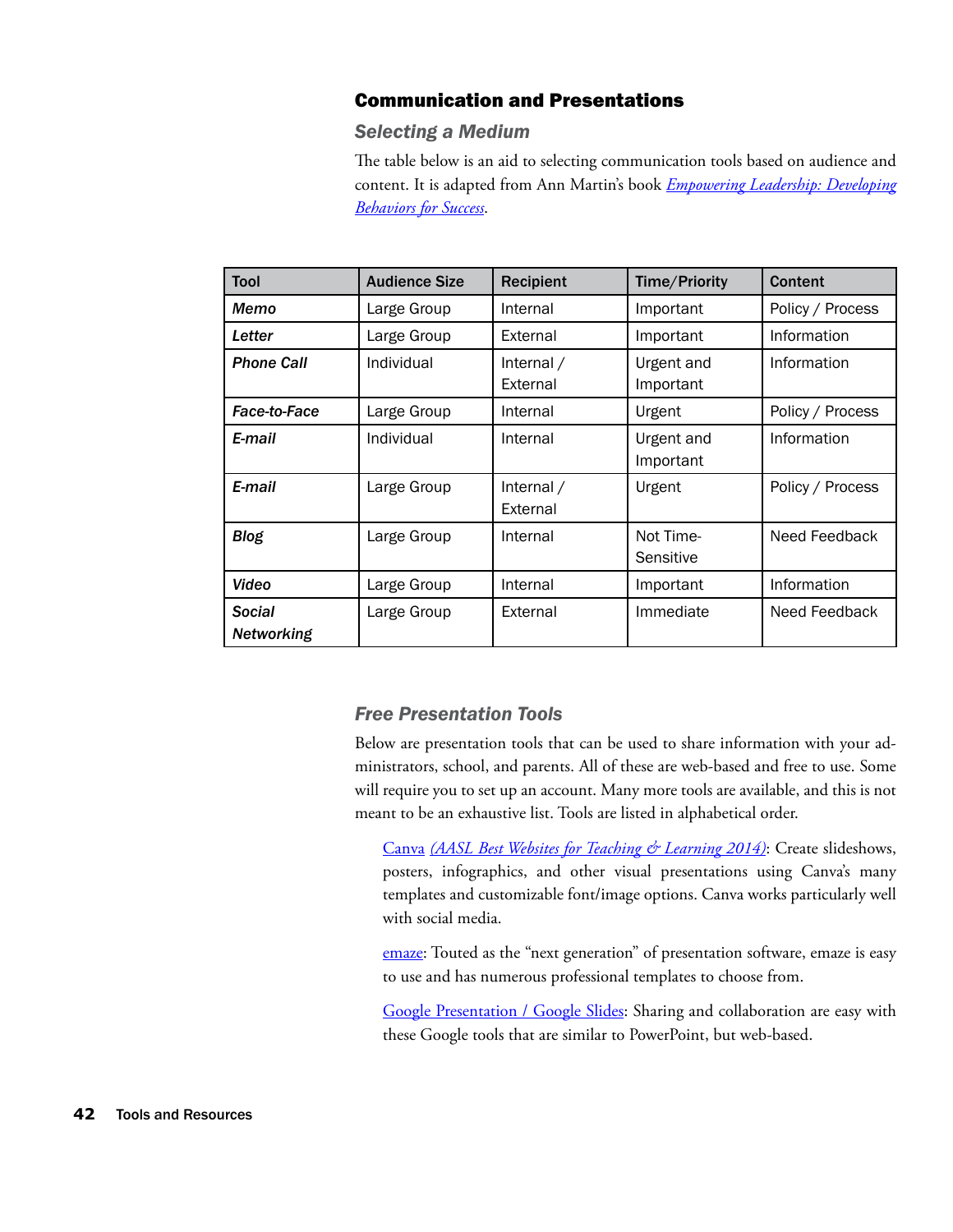[Haiku Deck](https://www.haikudeck.com/) *[\(AASL Best Websites for Teaching & Learning 2014\)](http://www.ala.org/aasl/standards-guidelines/best-websites/2014)*: Easily create fun presentations that are primarily image-based with minimal text. Select from thousands of Haiku Deck images or provide your own.

[PowToon](http://www.powtoon.com/) *[\(AASL Best Websites for Teaching & Learning 2014\)](http://www.ala.org/aasl/standards-guidelines/best-websites/2014)*: With PowToon you can create fun, animated videos or slideshow presentations for free. Add photos, video, music, and/or your own voice.

[Prezi](http://prezi.com/) *[\(AASL Best Websites for Teaching & Learning 2010\)](http://www.ala.org/aasl/standards-guidelines/best-websites/2010)*: Prezi is cloud-based software that allows you to zoom in and out to make your presentations interactive and visually interesting.

[Slideshare](http://www.slideshare.net/?ss): Share what you know and love through presentations, infographics, documents, and more. Search for "school libraries" at the Slideshare site to see the wealth of presentations other librarians have already created and to be inspired!

[Smore](http://www.smore.com/) *[\(AASL Best Websites for Teaching & Learning 2013\)](http://www.ala.org/aasl/standards-guidelines/best-websites/2013)*: Design and publish online flyers in as little as five minutes with Smore. Select from and modify ready-made templates or create your own.

# Data Reporting—Samples & Templates

[Annual Summary Prezi Sample \(High School\)](https://prezi.com/dmoptvfczjbu/road-trip/) by Shannon Harris

This sample library annual summary report was created with Prezi and is reusable. Data includes circulation, website visits, collaborations, student interactions, budget, and collection-development items.

[Annual Report Summary Chart](http://www.schoollibrarymonthly.com/articles/pdf/AnnualReport.pdf) Sample by Debra E. Kachel

A similar chart created with your own information on objectives, data collection tools, and examples of evidence that objectives were met can be an important advocacy tool that helps succinctly communicate what is being accomplished through the school library program.

[Annual Report Key Points and Samples](http://www.librarygirl.net/2013/05/school-library-annual-reports.html) by Jennifer LeGarde

In a posting to her *Adventures of Library Girl* blog, LeGarde shares her experiences with creating annual reports for her school. She summarizes key points for creating effective reports and shares several samples that helped her to design her own.

[Monthly Newsletter Sample](https://drive.google.com/file/d/0BxqNzkqqQorKZTc0MTZjYWItOWRmYi00YjNjLTkwMzUtM2E0NjkxOTY1NDc3/view) (Elementary School) by Kathryn Cole

This sample monthly newsletter aimed at teachers shares celebrations, ideas for thematic teacher-librarian collaboration, and availability of generic lessons for library instruction.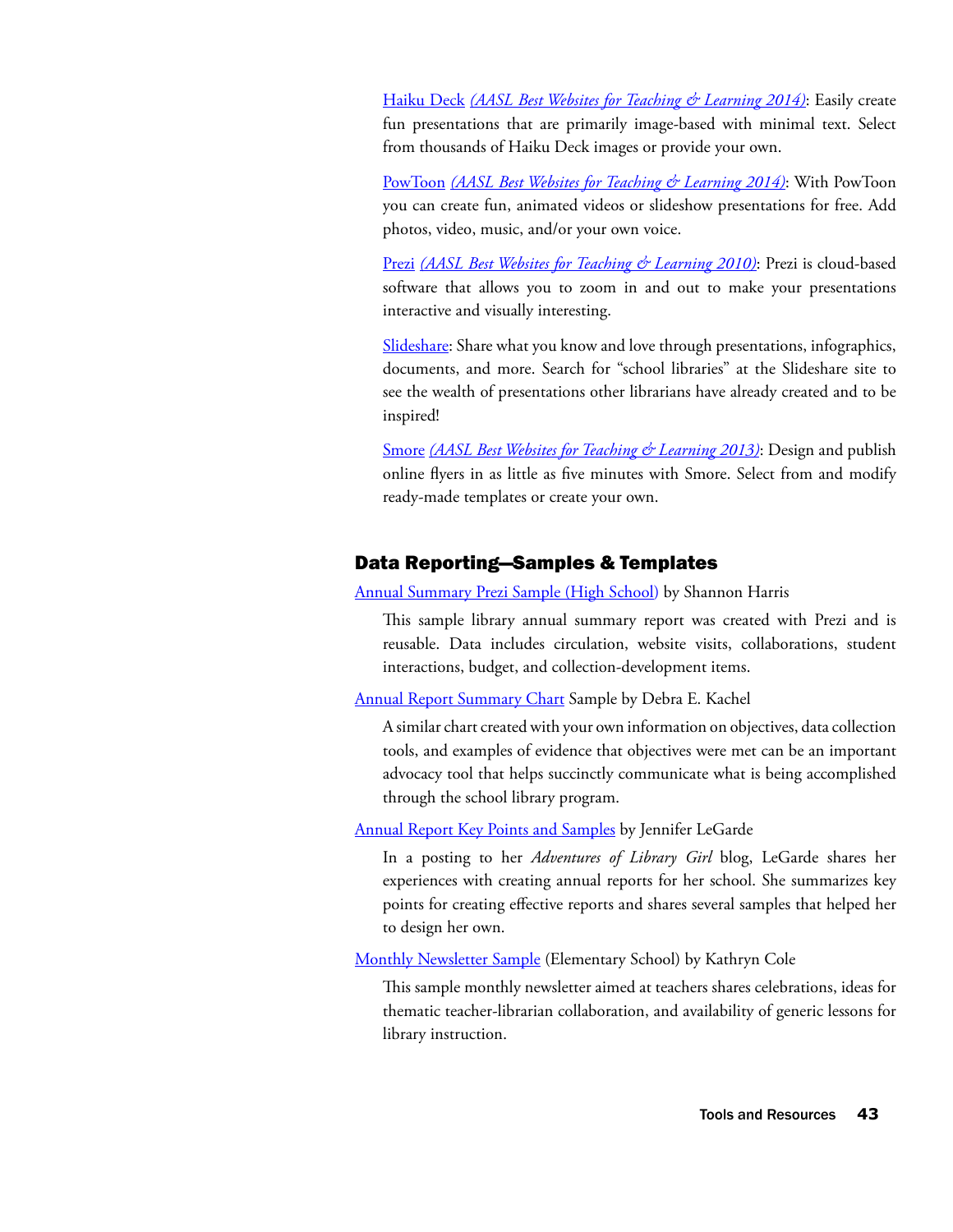[Quarterly Report Prezi Sample](https://prezi.com/sdbz5korkhi0/library-snapshots-q4-20132014/) (High School) by Shannon Harris

"Library Snapshots," a sample school library quarterly report, was created with Prezi. As with Harris's annual report sample, you can copy this presentation and customize it with your own data.

[Quarterly Report Template](https://drive.google.com/file/d/0BxqNzkqqQorKRkJMbGp2SlNPR28/view) for Use with PowerPoint by Shannon Harris

This downloadable POTX (PowerPoint Template) file was based on the information in the sample Prezi report above. Sections provide ideas for what to include in reports to administrators, colleagues, teachers, or the community.

## Graphics

[ALA Graphics for School Libraries](http://www.alastore.ala.org/alagraphics/SchoolLibraries.html)

ALA Graphics provides posters, bookmarks, gifts and incentives that support libraries, literacy, and reading. Check out the *[ALA Graphics Catalog](http://www.alastore.ala.org/catalog.aspx)*. To order, visit the **ALA Store** or call 800-545-2433, press 7.

### Infographics and Posters

*[100 Things Kids Will Miss If They Don't Have a School Librarian in Their School](http://www.ala.org/aasl/sites/ala.org.aasl/files/content/aaslissues/advocacy/100_Things_Poster.pdf)* by Nancy Everhart and Susan Ballard

This downloadable free poster is a startling list that every school librarian should know and share with parents, students, staff, and especially administration. A [video introduction](https://www.youtube.com/watch?v=YZDSFYl9pxo) to the list is available on YouTube.

*[School Librarians Transform Learning](http://www.ala.org/aasl/sites/ala.org.aasl/files/content/aaslissues/advocacy/AASL_Infographic_FINAL.pdf)* Infographic by AASL

Created for the digital supplement magazine *School Libraries Transform Learning*, this infographic (a free PDF file) includes statistics and quotes on school librarians' impact on digital literacy, student learning, and leadership within the school.

*[School Libraries & Student Achievement](http://www.lrs.org/documents/school/school_library_impact.pdf)* by Library Research Service

This one-page infographic (a free PDF file) presents highlights from all of LRS's school library impact studies.

*[Strong School Libraries Build Strong Students](http://www.ala.org/aasl/sites/ala.org.aasl/files/content/aaslissues/advocacy/AASL_infographic.pdf)* by AASL Legislation Committee

This free multi-page PDF file contains an infographic and quotations about the positive impacts of school librarians.

## Legislation Action

[ALA's Legislative Action Center](http://cqrcengage.com/ala/home)

Who can be a library advocate? Anyone who cares about America's libraries! While the American Library Association Washington Office advocates at the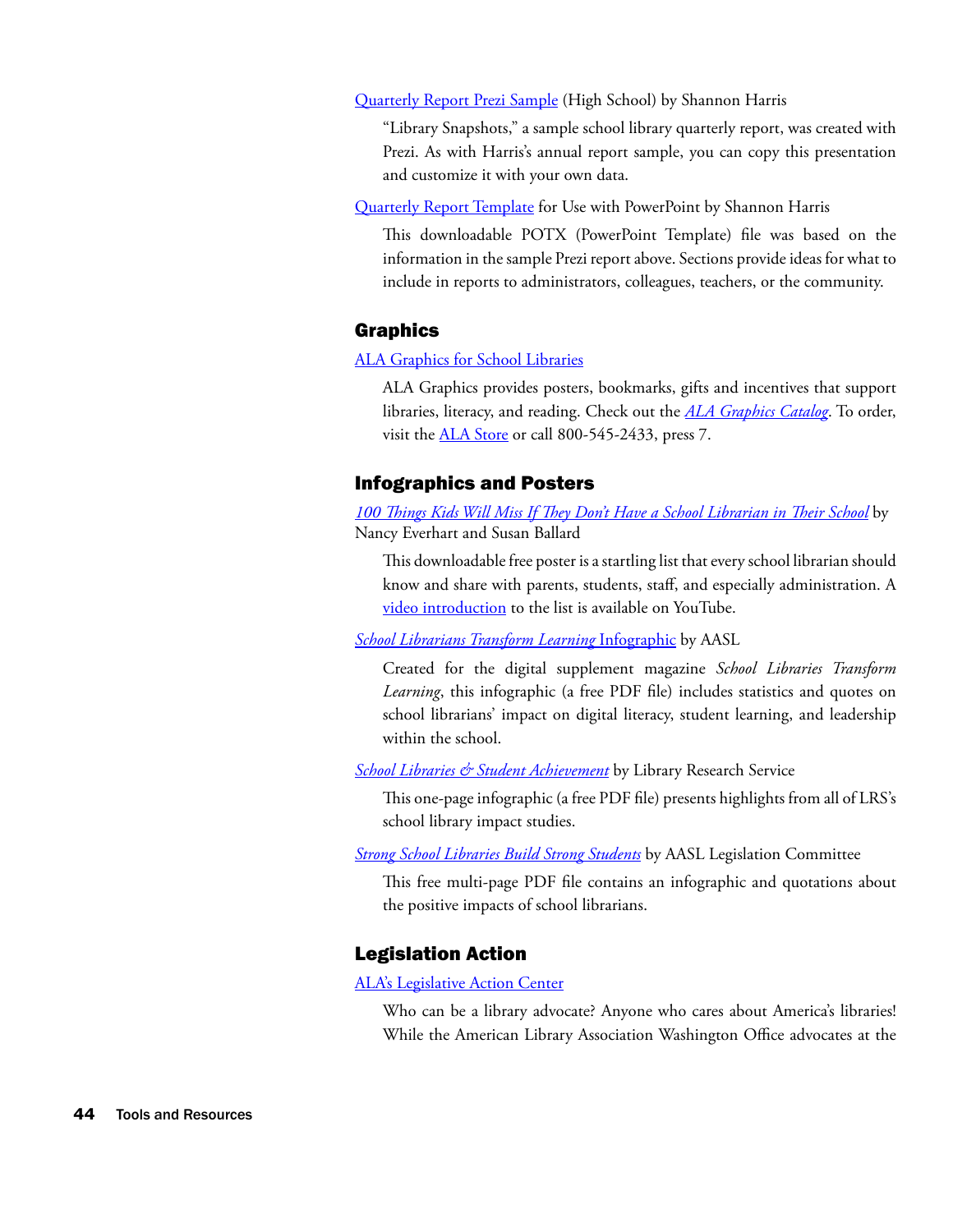federal level for school libraries, grassroots advocacy efforts and your voice help to determine the success or failure of legislation.

# National Campaigns and Promotions

#### [Ilovelibraries.org](http://www.ilovelibraries.org/)

Ilovelibraries.org is an ALA initiative designed to keep America informed about what's happening in today's libraries. Ilovelibraries.org promotes the value of libraries and librarians to the public, explains key issues affecting libraries, and urges readers to support and take action for their libraries. Parents who want to get involved can get info and ideas at the **[School Libraries page](http://www.ilovelibraries.org/school-libraries)**.

## Partnerships

[School/Public Library Cooperative Programs](http://www.ala.org/alsc/schoolplcoop). Association for Library Service to Children.

The AASL/ALSC/YALSA Interdivisional Committee on School/Public Library Cooperation aims to design and conduct a project of mutual interest and benefit to the three participating ALA divisions. Get ideas by reading what other librarians have done. Share your cooperative program by filling out the interactive form.

## Planning—Collaborative Instruction

*[Collaborative Planning](http://schools.nyc.gov/NR/rdonlyres/D0544E4C-45EC-4038-BA78-616DB87C193A/33406/Section24.pdf)*. New York City Department of Education

This document provides resources, definitions, and samples of collaborative planning for school librarians and teachers.

*[Media Specialist Templates](http://www.gadoe.org/Curriculum-Instruction-and-Assessment/Curriculum-and-Instruction/Pages/Media-Specialists-Templates.aspx)*. Georgia Department of Education

This site provides downloadable templates and forms for collaborative planning, instructional planning, marketing, and more.

["A Matrix for School Librarians: Aligning Standards, Inquiry, Reading, and](http://www.schoollibrarymonthly.com/articles/pdf/Moreillon2013-v29n4p29.pdf)  [Instruction"](http://www.schoollibrarymonthly.com/articles/pdf/Moreillon2013-v29n4p29.pdf) by Judi Moreillon

Within this *School Library Monthly* article (January 2013, 29–32) is a matrix that can guide school librarians when co-planning with colleagues. It serves to pull the pieces of the puzzle together to align library programs with standards initiatives (Common Core State Standards and AASL learning standards), the inquiry processes, reading comprehension strategies, and applications that guide teaching and learning in schools.

[Standards for the 21st-Century Learner Lesson Plan Database.](http://www.ala.org/aasl/standards-guidelines/lesson-plan) AASL

This database contains archived lesson plans and supplementary materials that can be used for collaborating with teachers or planning lessons.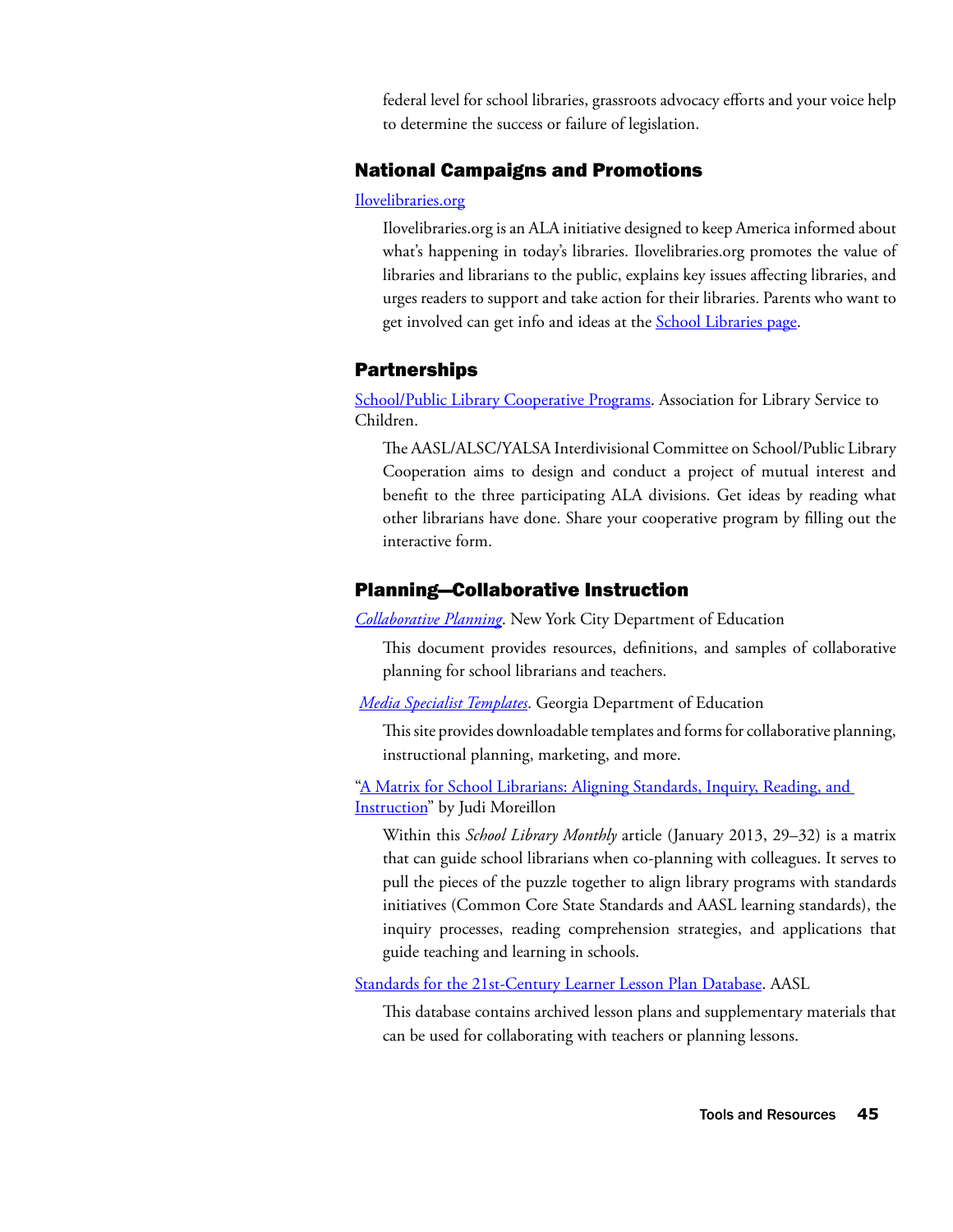[Understanding by Design Collaborative Template.](https://drive.google.com/file/d/0BxqNzkqqQorKSlVHNk95Q2swcmM/view?usp=sharing) Adapted from Association for Supervision and Curriculum Development's *Understanding by Design Professional Workbook*

This template can be used when planning collaboratively with teachers. The template is designed to specify student, teacher, and librarian activities.

*[Understanding by Design Professional Development Workbook](http://shop.ascd.org/ProductDetail.aspx?ProductId=411&Understanding-by-Design-Professional-Development-Workbook)* by Jay McTighe and Grant Wiggins

This workbook provides explanations, templates, and samples for lesson planning using understanding by design principles. The Introduction is [available online.](http://www.ascd.org/ASCD/pdf/books/mctighe2004_intro.pdf)

*[Understanding by Design–Backwards Design Process](http://www.d.umn.edu/~hrallis/courses/3204sp05/assignments/ubd_template.htm)* developed by Grant Wiggins and Jay McTighe

This template can be used when planning collaboratively with teachers. This document follows the backwards design philosophy of lesson planning.

*[Working Together is Working Smarter Infographic](http://www.ala.org/aasl/sites/ala.org.aasl/files/content/researchandstatistics/NCLE_AASLinfographic_FINAL-download.pdf)*. AASL

This AASL infographic details school librarian findings from *[Remodeling](http://www.literacyinlearningexchange.org/remodeling)  [Literacy Learning: Making Room for What Works,](http://www.literacyinlearningexchange.org/remodeling)* a report released by the National Center for Literacy Education. The report outlines key findings from a nationwide survey and investigates the connection between professional learning, educator collaboration, and student learning.

# Planning—Program Development

# *[A 21st-Century Approach to School Librarian Evaluation](http://www.ala.org/aasl/standards-guidelines/evaluation-workbook)*. AASL

*A 21st-Century Approach to School Librarian Evaluation* uses the AASL *Empowering Learners* program guidelines as a basis for a school librarian evaluation rubric—one that can be adapted or duplicated by school librarians and shared with school administrators. Workbook-style prompts walk school librarians through suggested readings, action tips, and evidence collection to help gauge their current levels of achievement, set goals for progress, and form plans for future professional development. This book provides school librarians an opportunity to engage in rigorous self-evaluation and to shape evaluations by school administrators'.

*[A Planning Guide for Empowering Learners with School Library Program Assessment](http://www.aasl.eb.com/)  [Rubric](http://www.aasl.eb.com/)*. AASL

This subscription-based interactive online tool assists school librarians in the tasks of assessing and planning for their programs. The tool helps users evaluate their program and its mission, develop attainable goals for the program's future, and enlist the help of a variety of stakeholders.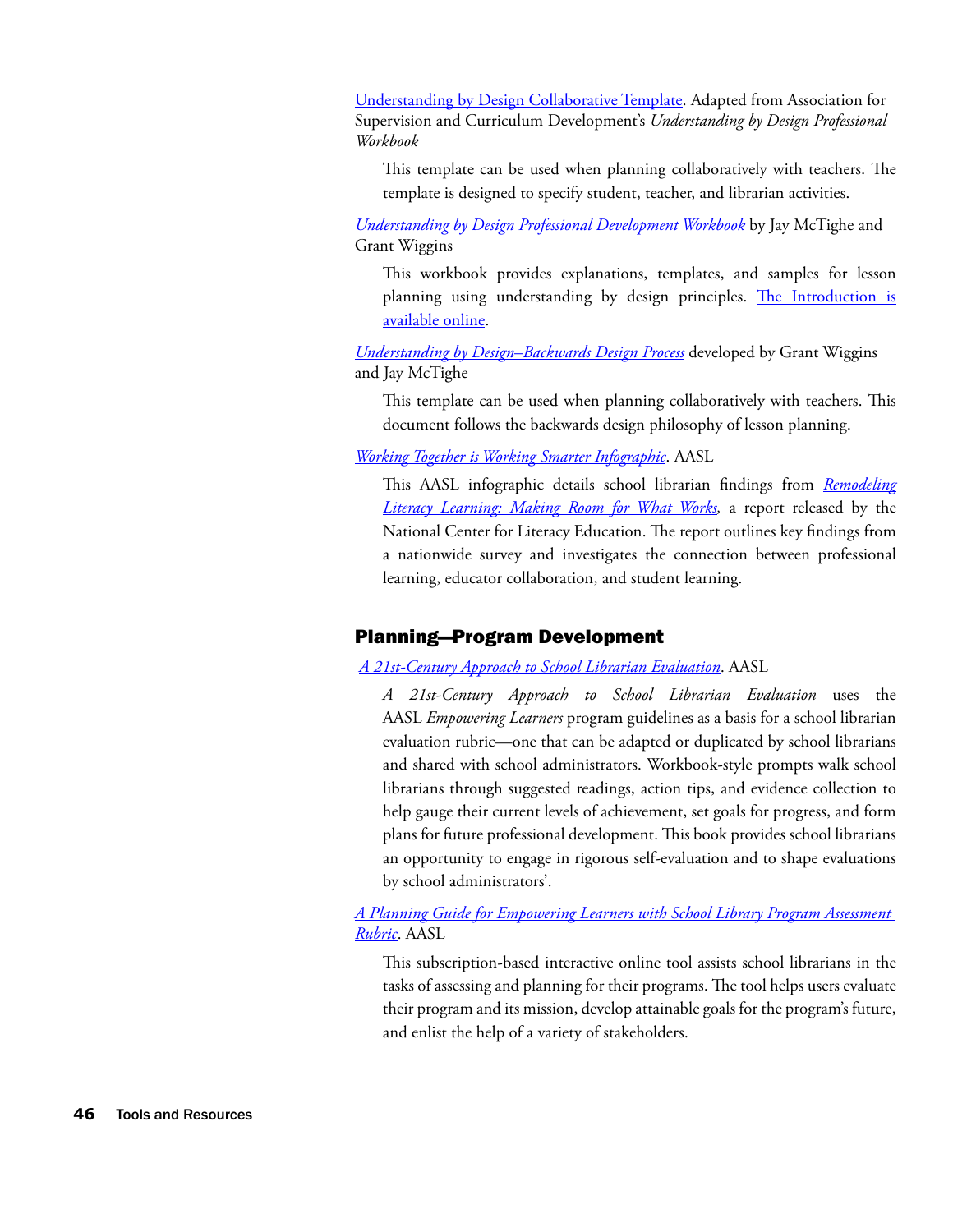#### *[Empowering Learners: Guidelines for School Library Programs](http://www.alastore.ala.org/detail.aspx?ID=2682)*. AASL

*Empowering Learners* builds on a strong history of guidelines published to ensure that school library program planners meet the needs of the changing environment and go beyond the basics to provide goals, priorities, criteria, and general principles for establishing effective school library programs. This publication is an essential resource for any school library program.

#### *[SWOT Worksheet](http://www.ala.org/advocacy/sites/ala.org.advocacy/files/content/advleg/advocacyuniversity/frontline_advocacy/frontline_school/swot.pdf)*. ALA

This worksheet can help organize your thoughts during planning as you consider your school library program's strengths, weaknesses, opportunities, and threats.

### Talking Points

Below are sources of talking points you may want to use to support and advocate for your school library program.

#### *[AASL Position Statements](http://www.ala.org/aasl/advocacy/resources/statements)*

These position statements reflect the official position of the American Association of School Librarians on matters related to the school library profession and provide a foundation for developing an advocacy campaign.

*[Ask Me How – Message Cards \(Business Card Templates\)](http://www.ala.org/aasl/sites/ala.org.aasl/files/content/aboutaasl/affils/promos/AskMeHow_Cards.zip)* [Zip file] *[Ask Me How – Button Art](http://www.ala.org/aasl/sites/ala.org.aasl/files/content/aboutaasl/affils/promos/AASL_r250-button_AskMeHow.pdf)* [PDF file]

First distributed at the 2015 ALA Midwinter Meeting in Chicago, these awareness buttons and message cards, which read, "Ask Me How School Librarians Transform Learning," are intended to stimulate dialogue about how school libraries and librarians are leaders in education and the ways they are transforming learning for students. The message cards contain five key message points appropriate for educator and parent audiences.

*[ALA Resolution: School Libraries and Librarians are Critical to Educational Success](http://www.ala.org/aasl/advocacy/resources/ala-resolutions)*

At its June 2012 meeting, the Council of the American Library Association passed this resolution in support of school libraries and librarians.

ALA Talking Points:

[@Your Library Talking Points](http://www.ala.org/advocacy/advleg/publicawareness/campaign%40yourlibrary/aboutyourlibrary/talkingpoints)

[School Library Program Talking Points \(Preschool, ages 0–5\)](http://www.ala.org/advocacy/advleg/advocacyuniversity/additup/0to5/anntk_school)

[School Library Program Talking Points \(Kindergarten–Middle School, ages](http://www.ala.org/advocacy/advleg/advocacyuniversity/additup/6to12/anntk_school) [6–12\)](http://www.ala.org/advocacy/advleg/advocacyuniversity/additup/6to12/anntk_school)

[School Library Program Talking Points \(Teens, ages 13–18\)](http://www.ala.org/advocacy/advleg/advocacyuniversity/additup/13to18/anntk_school)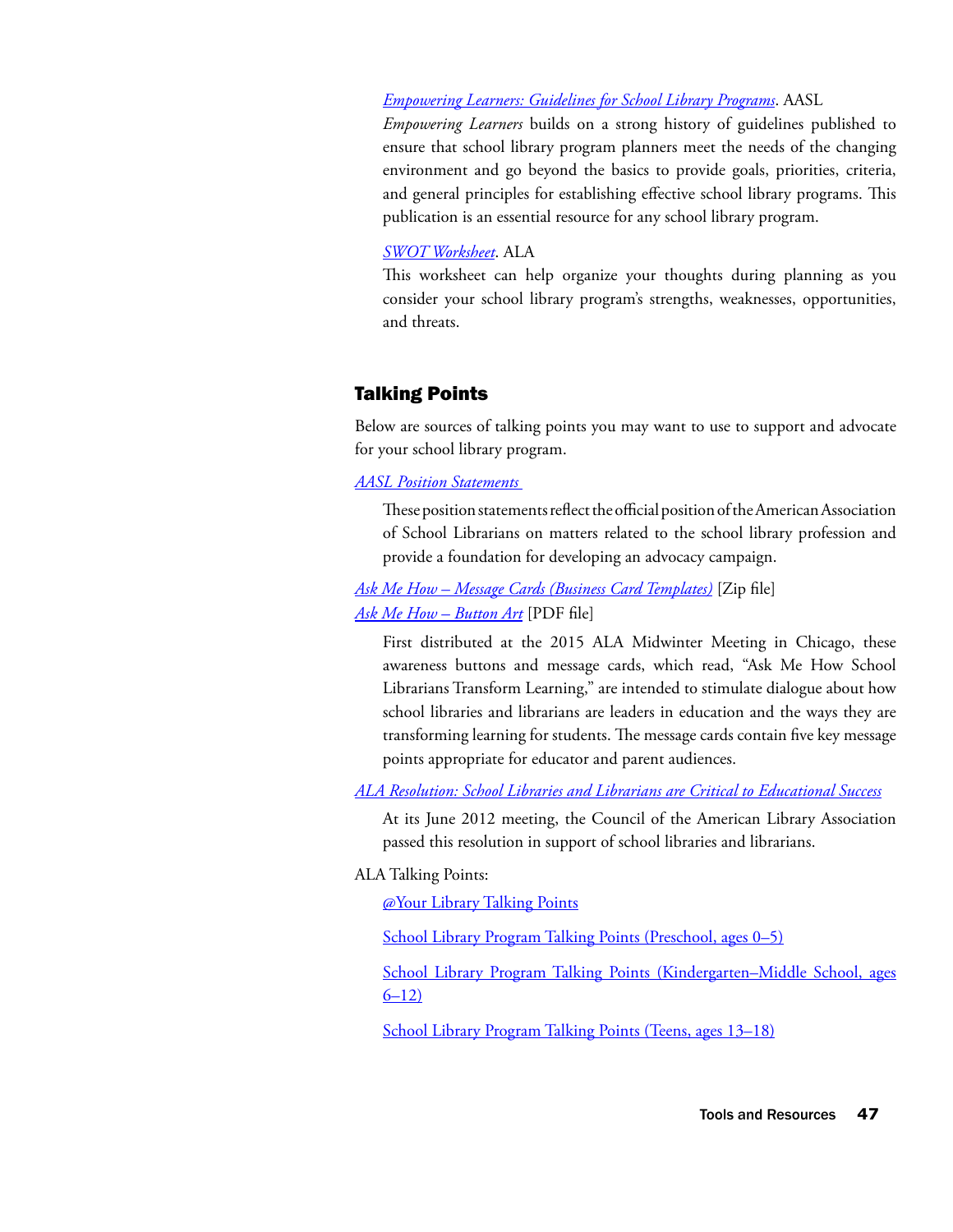# ["6 Ways Leaders Can Get Better Results by Not Talking](http://www.forbes.com/sites/erikaandersen/2013/09/03/6-ways-leaders-can-get-better-results-by-not-talking/)" by Erika Anderson *[Learning4Life Message Box](http://www.ala.org/aasl/sites/ala.org.aasl/files/content/aaslissues/slm/Message_Box_and_Tips_FINAL.pdf)*

Many people instinctively use a sheet of bulleted "talking points" to form and remember their messages. We are all taught to read and even write in linear fashion, but in oral communication that foundation can break down. The message box strategy can provide consistency with flexibility. Use this school library message box and tip sheet to deliver flexible yet focused and compelling messages that resonate with your stakeholders.

# Toolkits

# *[School Library Crisis Toolkit](http://www.ala.org/aasl/advocacy/tools/toolkits/crisis)*. AASL

This toolkit is designed to assist school librarians who have encountered immediate threats to their positions and/or programs. The toolkit guides school librarians through building meaningful and effective stakeholder support.

## *[Parent Advocate Toolkit](http://www.ala.org/aasl/advocacy/tools/toolkits/parent-advocate)*. AASL

Parents can be a school librarian's strongest and most vocal advocates. This toolkit is designed to help school librarians build parent support for their programs.

# *[School Library Program Health and Wellness Toolkit](http://www.ala.org/aasl/advocacy/tools/toolkits/health-wellness)*. AASL

This toolkit provides a full range of resources to help school librarians build or update plans for stakeholder support and true advocacy, ideally, preventing a future crisis.

# *[Media Relations Handbook for Libraries.](http://www.ala.org/advocacy/advleg/publicawareness/campaign%40yourlibrary/prtools/handbook)* ALA Public Awareness Office

The **ALA Public Awareness Office** has compiled resources to help you prepare and discuss key library messages and hot topics such as information literacy, Children's Internet Protection Act, and better salaries. Links to media relations strategies, crisis communications plans, library advocacy materials, and more are also provided.

*[Where School is Cool! Frontline Advocacy for School Libraries Toolkit](http://www.ala.org/advocacy/advleg/advocacyuniversity/frontline_advocacy/frontline_school)*. ALA Advocacy University

"Frontline advocates" are members of the advocacy team who take the message further than the school librarian could alone. This toolkit provides simple tools and strategies for anyone who works for or is passionate about their school library.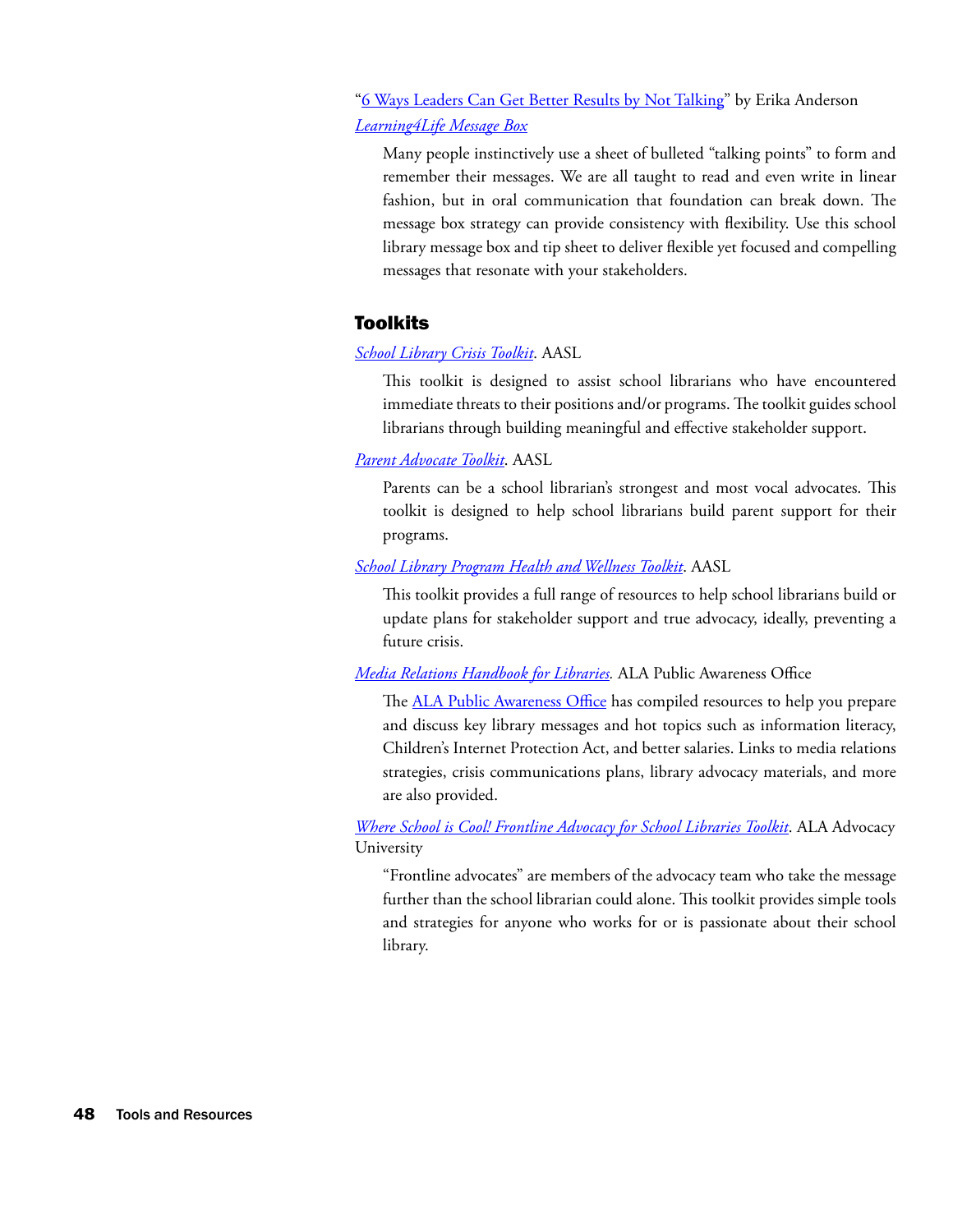# Videos

*[School Librarians are Teachers: Teacher Librarians: An Essential Component in](https://www.youtube.com/watch?v=RB-JuBZYfQc)  [Creating College Ready Graduates](https://www.youtube.com/watch?v=RB-JuBZYfQc)* by Sudi Stodola, Denver Public Schools

This 3:50 minute video aimed at administrators, school board members, parents, and community members shows the benefits of the school librarian for students by citing several studies. This video highlights service and the power of collaboration.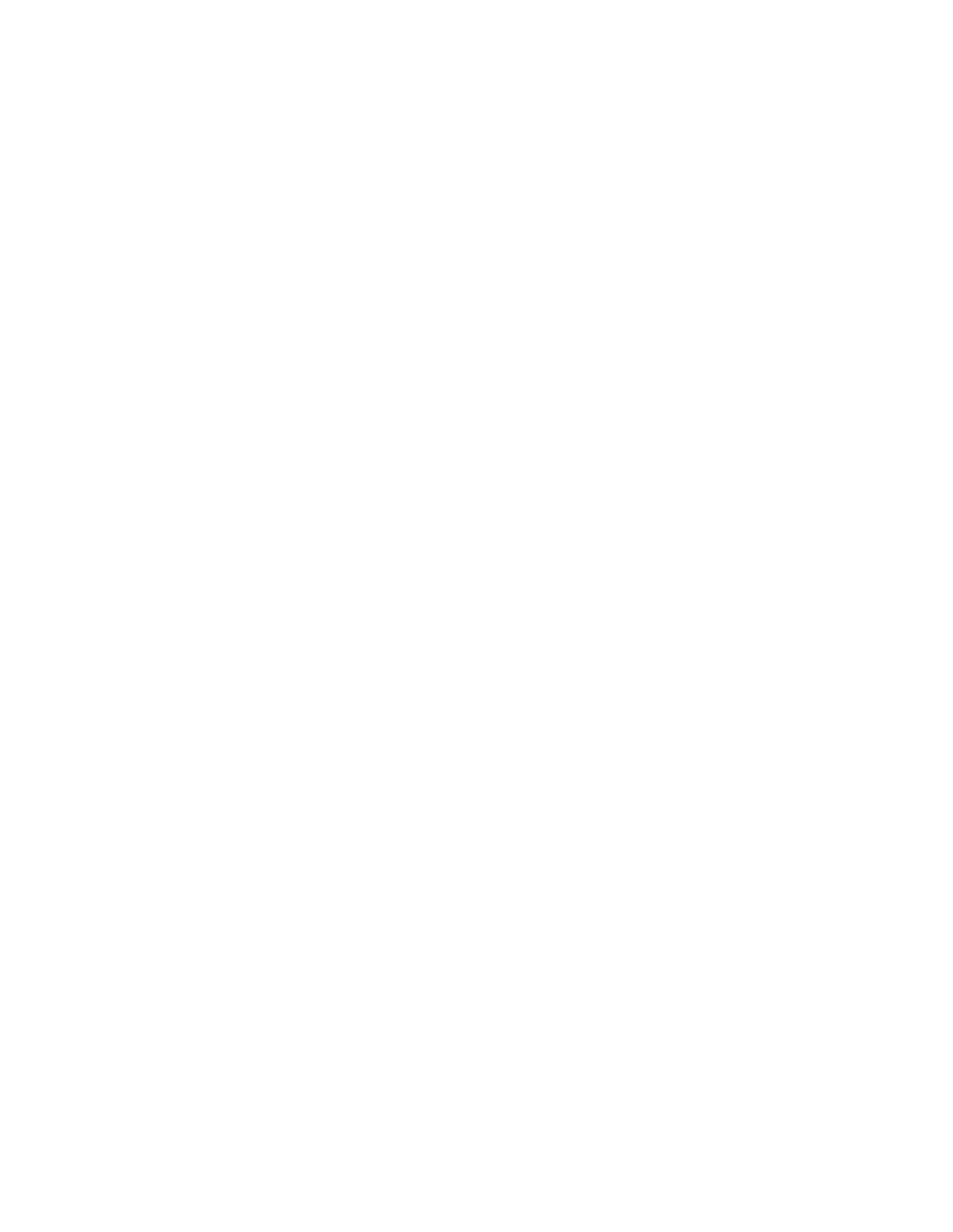# Delving Deeper

# AASL / ALA Resources

#### [AASL Publications – Books and Products for School Librarians](http://www.ala.org/aasl/booksproducts)

AASL offers a rich variety of publications on topics essential to school librarians everywhere. Look for full descriptions of each publication at [www.ala.org/aasl/](http://www.ala.org/aasl/booksproducts) [booksproducts](http://www.ala.org/aasl/booksproducts). Order online at [www.alastore.ala.org/aasl.](http://www.alastore.ala.org/aasl)

#### [ALA Books for School Librarians](http://www.alastore.ala.org/SearchResult.aspx?CategoryID=123)

ALA Editions and ALA Neal-Schuman publish professional development resources for school librarians to help improve programs, build on best practices, and develop leadership skills. Check out the **[ALA Editions Catalog](http://www.alastore.ala.org/pdf/ALA_Editions_Catalog.pdf)** for new and bestselling resources.

4 Easy Ways to Order

- 1. **Order Online**: [alastore.ala.o](http://www.alastore.ala.org/)rg or e-mail alastore@ala.org
- 2. **Fax**: 312-280-5860
- 3. **Call Toll Free**: 1-866-SHOP-ALA
- 4. **Mail**: American Library Association, 28281 Network Place, Chicago, IL 60673-1282

American Association of School Librarians. 2009. *[Empowering Learners:](http://www.alastore.ala.org/detail.aspx?ID=2682)  [Guidelines for School Library Programs](http://www.alastore.ala.org/detail.aspx?ID=2682)*. Chicago: AASL.

*Empowering Learners* advances school library programs to meet the needs of the changing school library environment and is guided by the *Standards for the 21st-Century Learner* and *Standards for the 21st-Century Learner in Action*. It builds on a strong history of guidelines published to ensure that school library program planners go beyond the basics to provide goals, priorities, criteria, and general principles for establishing effective school library programs. This publication is an essential resource for any school library program. (AASL abstract)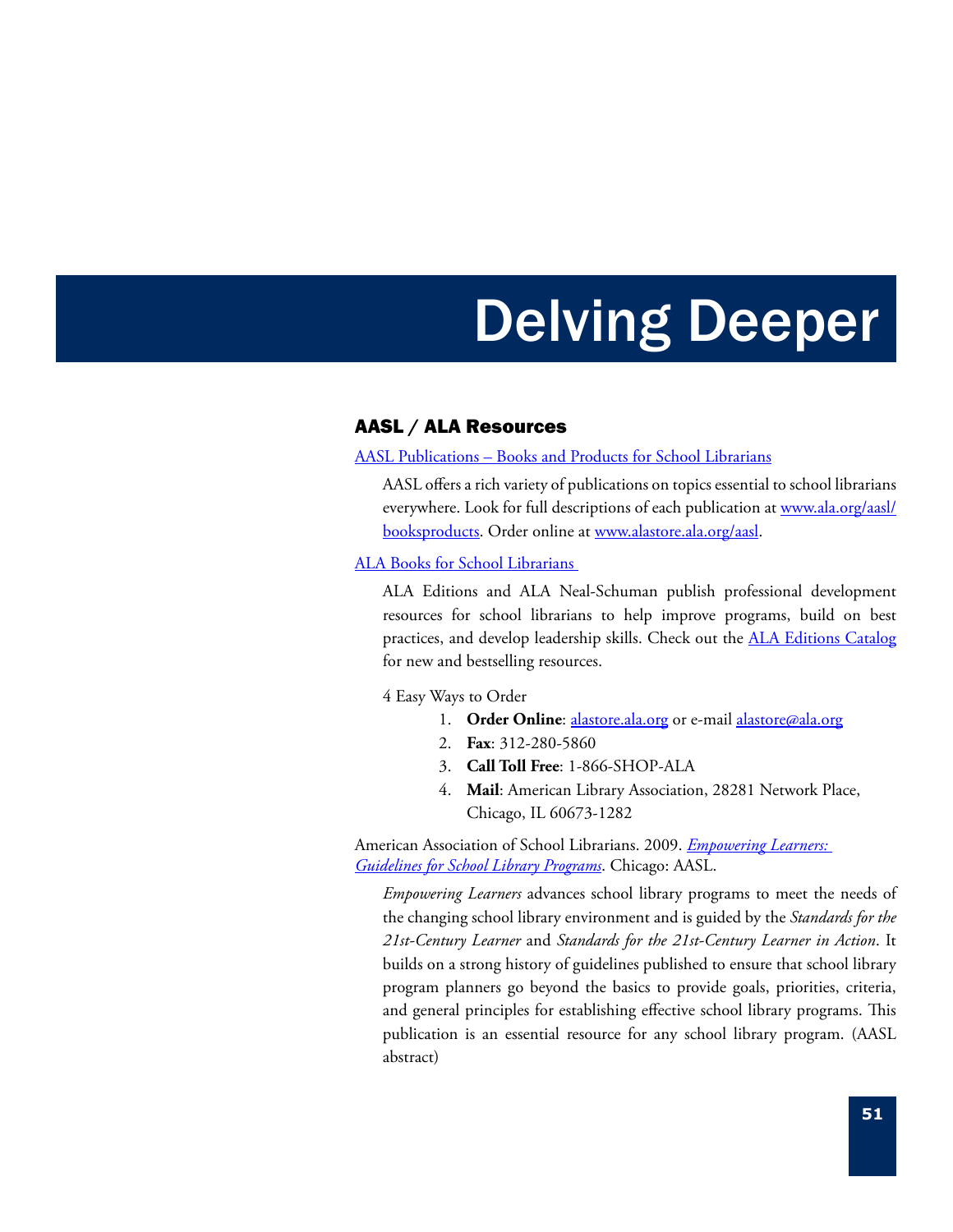Andrews, Sandra. 2012. *[The Power of Data: An Introduction to Using Local, State,](http://www.alastore.ala.org/detail.aspx?ID=3934)  [and National Data to Support School Library Programs](http://www.alastore.ala.org/detail.aspx?ID=3934)*. Chicago: AASL.

This book discusses the use of data sets to establish benchmarking goals for school library programs, focusing on both the data available from the national level and how that data can influence decisions at the local level. Most importantly this book will help school librarians increase their ability to effectively use existing data and to articulate the analysis of that data to the people who need the information, including principals, superintendents, school boards, parents, teachers, and students. (AASL abstract) *[eCOLLAB webinar available](http://www.ala.org/aasl/ecollab/power-of-data)*

Carr, Jo Ann. 2008. *[Leadership for Excellence.](http://www.alastore.ala.org/detail.aspx?ID=2417)* Chicago: AASL.

How do the most successful school librarians play a leading role in student achievement in their schools? Jo Ann Carr and AASL share behind-the-scenes details and best practices, including how and why top programs succeed, get funding, and become integral contributors in their school communities. (AASL abstract)

## Donham, Jean. 2013. *[Enhancing Teaching and Learning: A Leadership Guide for](http://www.alastore.ala.org/detail.aspx?ID=4294)  [School Librarians.](http://www.alastore.ala.org/detail.aspx?ID=4294)* Chicago: ALA.

This new edition of a classic shows how to take a proactive role in shaping instruction by learning how to develop and implement a school library program and integrate it into the total educational experience. Revised and updated, Donham's third edition covers all aspects of the school system: students, curriculum and instruction, principals, district administration, and the community. It demonstrates how to interact and collaborate in order to integrate the school library program throughout these environments. (ALA abstract)

Martin, Ann. 2013. *[Empowering Leadership: Developing Behaviors for Success.](http://www.alastore.ala.org/detail.aspx?ID=10613)*  Chicago: AASL.

This book takes the mystery out of leadership by illustrating the visible and invisible components of leadership. Essential questions, reflective strategies, and practical tips within each chapter will bring school librarians to their next level in leadership while they recognize the hidden leadership opportunities in daily tasks that are already central to the profession. *Empowering Leadership* offers lessons and examples to improve the leader within and encourage development of each librarian's unique leadership style. (AASL abstract) *[eCOLLAB webinar](http://www.ala.org/aasl/ecollab/leader-within)  [available](http://www.ala.org/aasl/ecollab/leader-within)*

Moreillon, Judi, and Susan Ballard. 2013*. [Instructional Partnerships: A Pathway to](http://www.alastore.ala.org/detail.aspx?ID=10587)  [Leadership \(Best of KQ\)](http://www.alastore.ala.org/detail.aspx?ID=10587)*. Chicago. AASL.

Valuable for novices and seasoned school librarians, this *Best of Knowledge Quest* monograph is a collection of seminal articles to support pre-service and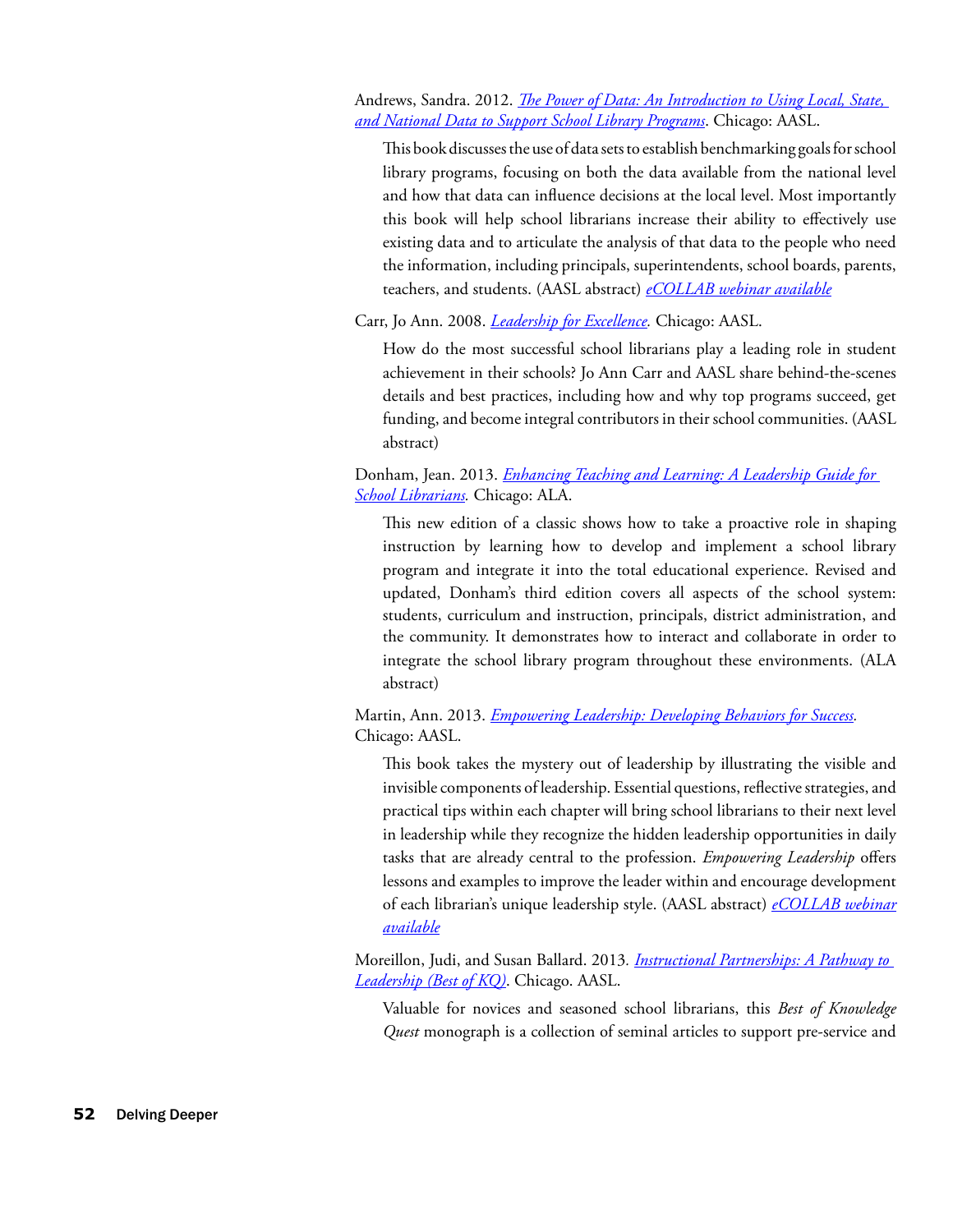in-service school librarians in developing and strengthening the instructional partner role. *Instructional Partnerships: A Pathway to Leadership* provides readers with background knowledge, research-based evidence, and examples of instructional partnerships in action. Serving in this role positions school librarians as key faculty in improving student learning outcomes through building collaborative partnerships for instruction. (AASL abstract)

# Articles

Ammons-Stephens, Shorlette, et al. "Developing Core Leadership Competencies [for the Library Profession](https://journals.tdl.org/llm/index.php/llm/issue/view/114)." *Library Leadership & Management* 23 (2): 63–74.

The success of libraries as organizations is determined by the actions of the individuals who work in those libraries; the success of those individuals in carrying out the missions of those libraries is in large measure a reflection of the type and quality of leadership. Successful library leaders demonstrate certain skills that are instrumental in the delivery of desired outcomes. We usually think of the demonstration of these skills as competencies. (LLAMA abstract)

Dees, Diane. C., et al. 2007. "[Today's School Library Media Specialist Leader.](https://www.google.com/url?sa=t&rct=j&q=&esrc=s&source=web&cd=2&cad=rja&uact=8&ved=0CCkQFjAB&url=http%3A%2F%2Feric.ed.gov%2F%3Fid%3DEJ762358&ei=aMJnVd7ZH5KWygS-2IL4BQ&usg=AFQjCNFt4FPuqEQ1IA-tf2GW066ecu1xEg&sig2=HktTTL9a3XfPRd1QvP8I0g)" *Library Media Connection* 25 (4): 10–14.

The article discusses how school librarians can display leadership in reading through several functions. The author offers leadership ideas and notes that accomplished school librarians are instructional leaders who forge opportunities for learners and hone their administrative skills. The article also discusses how the National Board for Professional Teaching Standards in the United States defines library media leadership.

Everhart, Nancy. 2007. "[Leadership: School Library Media Specialists as Effective](http://eric.ed.gov/?id=EJ826446)  [School Leaders.](http://eric.ed.gov/?id=EJ826446)" *Knowledge Quest* 35 (4): 54–57.

According to the National Board for Professional Teaching Standards, the accomplished school librarians are instructional leaders who make greater opportunities for learners. This article discusses how a school librarian can become an effective leader through providing staff development and modeling ethical and important application of technology.

Kaaland, Christie. 2011. "Creating a Districtwide Advocacy Plan, Part 1: Vision [and Voice.](http://www.schoollibrarymonthly.com/articles/Kaaland2011-v28n3p29.html)" *School Library Monthly* 24 (3).

Kaaland, Christie. 2012. "[Creating a Districtwide Advocacy Plan, Part 2:](http://www.schoollibrarymonthly.com/articles/Kaaland2012-v28n4p29.html)  [Visibility and Vigilance](http://www.schoollibrarymonthly.com/articles/Kaaland2012-v28n4p29.html)" *School Library Monthly* 24 (4).

This set of articles outlines a systematic plan for creating a districtwide school library advocacy plan and the components and characteristics necessary to ensure continued district and community support for a strong school library program.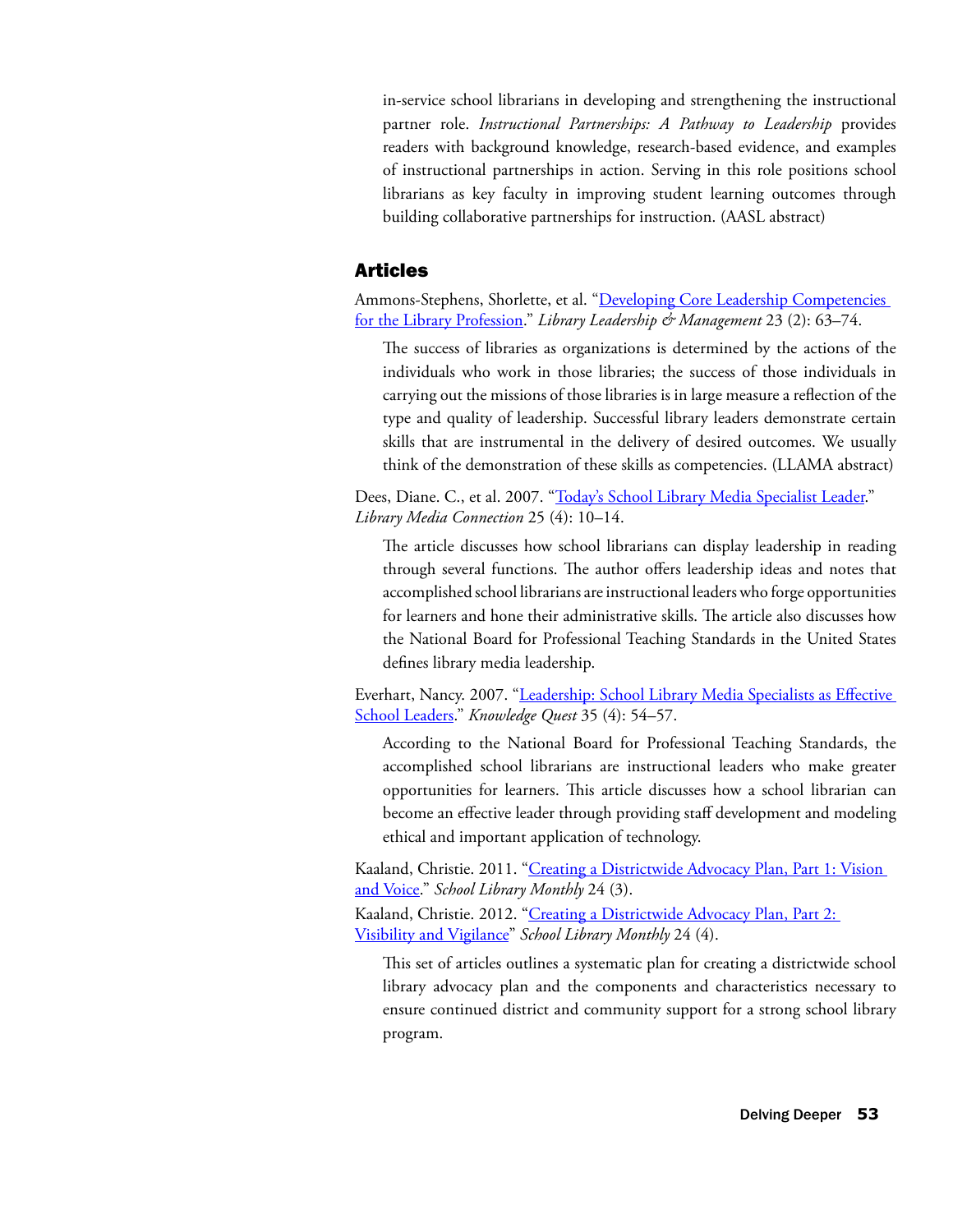Kuon, Tricia, and Holly Weimar. 2012. "How Does Your Boss See You? Proof [That Principals Value Librarians](http://www.slj.com/2012/09/careers/how-does-your-boss-see-you-proof-that-principals-value-librarians/)." *School Library Journal* 58 (9): 36–39.

This article introduces and summarizes research on how principals view the role of the school librarian. The article provides a blueprint of what school librarians need to do every day to be perceived as making a difference.

Lance, Keith Curry, and Linda Hofschire. 2011. "[Something to Shout About.](http://www.slj.com/2011/09/industry-news/something-to-shout-about-new-research-shows-that-more-librarians-means-higher-reading-scores/)" *School Library Journal* 57 (9): 28–33.

This article summarizes a study conducted using data from the National Center for Education Statistics (NCES) to document the impact of librarian layoffs on fourth-grade reading scores between 2004 to 2009. The results are what you'd expect: in many cases, fewer librarians translated to lower performance—or a slower rise in scores—on standardized tests. (Excerpted from article)

Moreillon, Judi. 2015. "[Collaborative Relationships with Principals.](http://www.schoollibrarymonthly.com/articles/pdf/QRv31n3p27.pdf)" *School Library Monthly* 31 (3): 27–28.

This column offers practical and positive suggestions for examining and building the collaborative partnership with your school principal, which is an ongoing goal for many school librarians. From observing your school's readiness to foster a collaborative culture to aligning the library program to the school goals, school librarians have numerous opportunities to connect with principals, and demonstrate how the school library program helps all students (and teachers, and principals) attain learning success. (*SLM* abstract)

Ray, Mark. 2013. "[Make the Principal Connection.](http://www.slj.com/2013/01/opinion/the-same-difference-mark-ray-asserts-that-principals-and-librarians-have-a-lot-more-in-common-than-you-might-think-and-he-should-know/)" *School Library Journal* (January 31).

In this article, Ray describes ways that school librarians and principals can work together to make waves. Working well with others to accomplish mutual goals is a key to strong advocacy and a strong program.

Shannon, Donna. 2009. "[Principals' Perspectives of School Librarians.](http://scholarcommons.sc.edu/cgi/viewcontent.cgi?article=1010&context=libsci_facpub)" *School Libraries Worldwide* 15 (2): 1–22.

This article summarizes research done to determine the criteria principals in South Carolina used in hiring, evaluating, and assessing the success of a school librarian. It may provide school librarians with an idea of how to better meet the needs and wishes of their school administrator.

### Books

Coatney, Sharon. 2010. *The Many Faces of School Library Leadership*. Santa Barbara: Libraries Unlimited.

This book looks at all the aspects of leadership in school libraries, e.g., information literacy instruction, advocacy, technology, and more. It speaks to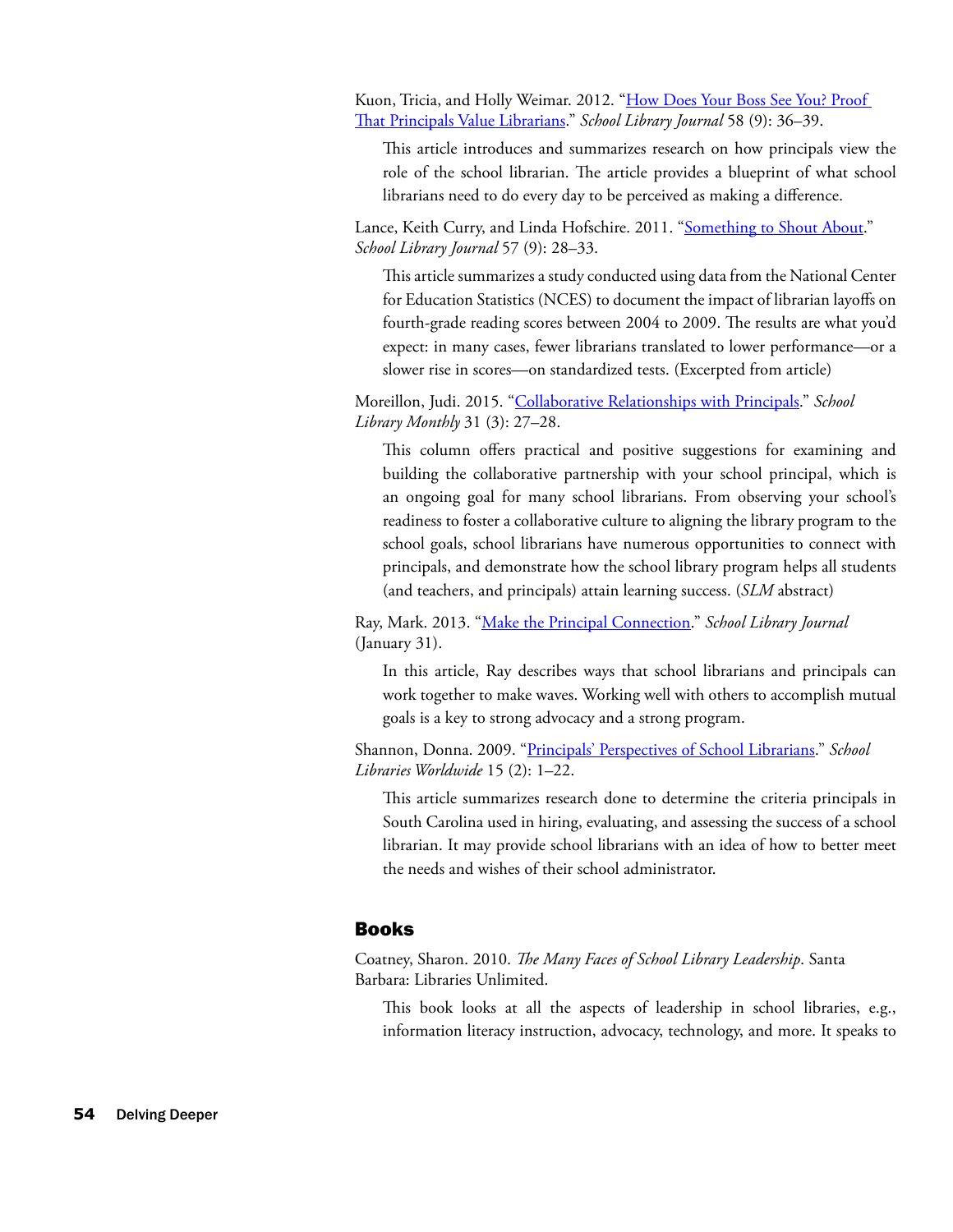the fact that school librarians cannot be leaders in only one area, but rather must demonstrate leadership in many facets of school librarianship.

Johnson, Doug. 2013. *The Indispensable Librarian: Surviving (and Thriving) in School Libraries in the Information Age,* 2nd ed. Santa Barbara, CA: Linworth.

Johnson's text continues to provide school librarians with valuable and practical advice on building a strong school library program. The book also offers a variety of worksheets, samples, and checklists.

Lankford, Mary D. 2006. *Leadership and the School Librarian: Essays from Leaders in the Field*. Worthington, OH: Linworth.

Practicing school librarians offer advice through stories that demonstrate use of leadership skills in literacy instruction, curriculum development, advocacy, and more. This is a book dedicated to broadening leadership skills in essential areas so school librarians can be strong advocates for their programs.

Luecke, Richard, and James G. Patterson. 2008. *How to Become a Better Negotiator*, 2nd ed. New York: AMACOM.

Whether it's at home or at work, so much of our lives involves negotiating to get what we want. From negotiating a higher salary, to lowering costs from suppliers, to hammering out a new contract with a major customer, or even deciding where to go on vacation, the only way to consistently arrive at successful conclusions is to master the art of negotiation. Updated with completely new tactics and strategies, *How to Become a Better Negotiator* lets readers in on the same high-level skills that experienced negotiators use. Packed with fill-in-theblank sections, tips, quizzes, and chapter reviews, the book covers important topics such as listening, assertiveness, and how to deal with hostile opponents. In addition, the book now features new chapters on preparation, including: identifying issues and interests, determining alternatives to a deal and reserve price, the five basic steps of negotiation and "doing the deal," and typical negotiating pitfalls and how to avoid them." (AMA abstract)

# Research

Everhart, Nancy, and Marcia Mardis. "[What Do Stakeholders Know about](http://www.ala.org/aasl/slr/volume17/everhart-mardis)  [School Library Programs? Results of a Focus Group Evaluation](http://www.ala.org/aasl/slr/volume17/everhart-mardis)." *School Library Research* 17.

Supporting the Infrastructure Needs of 21st Century School Library Programs… was a one-year project conducted in Pennsylvania to better identify and understand what stakeholders…expect from school library programs to educate tomorrow's citizens. The project team gave presentations to four focus groups throughout the Commonwealth; during the focus group sessions stakeholders engaged with research and data about the impact of school library programs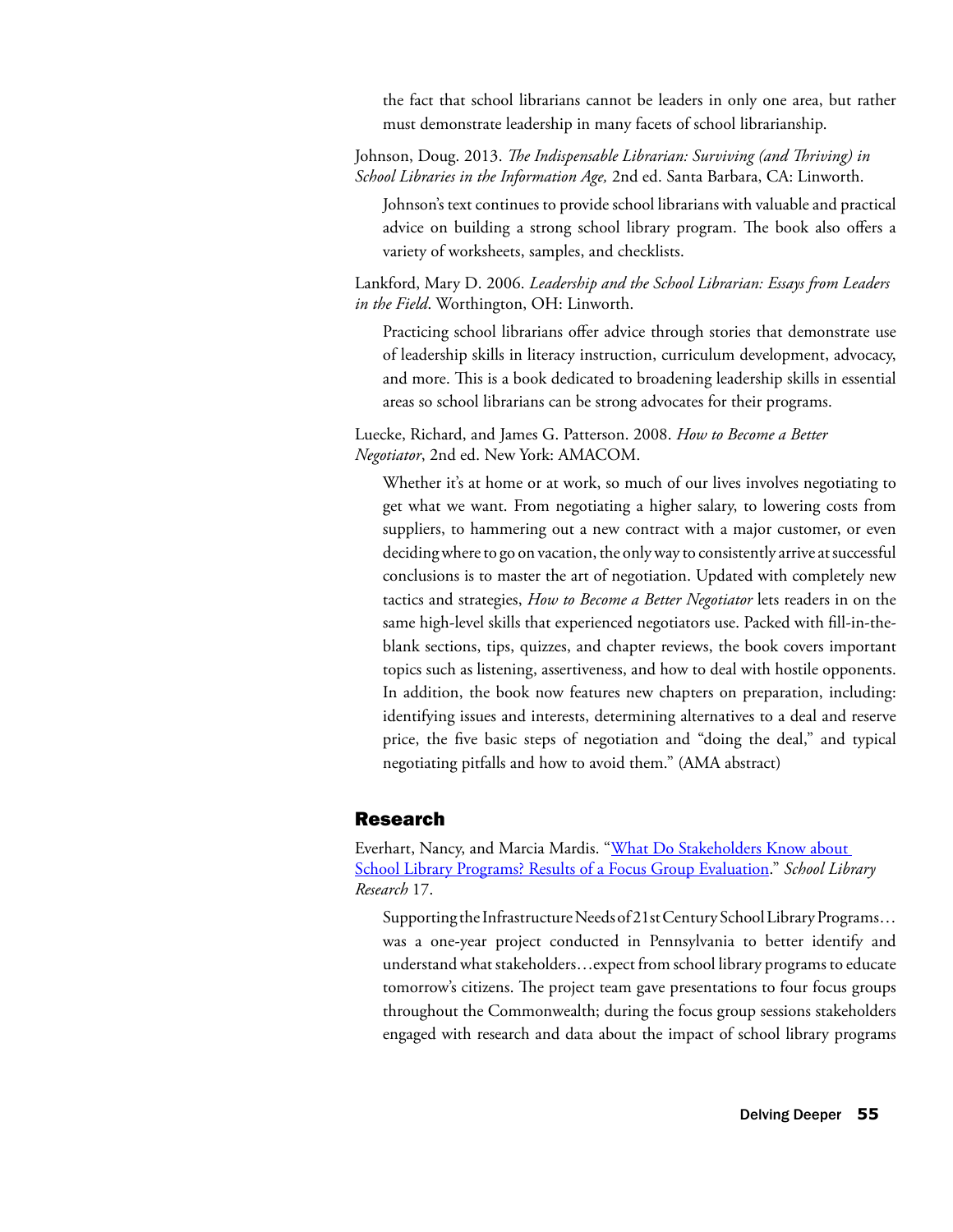in Pennsylvania....A formal external evaluation of the focus groups found that reaching out to stakeholders in an organized, purposeful way, and not in a crisis mode, garnered substantial support for school libraries and school librarians." (from authors' abstract)

Johnston, Melissa P. 2012. ["School Librarians as Technology Integration Leaders:](http://www.ala.org/aasl/sites/ala.org.aasl/files/content/aaslpubsandjournals/slr/vol15/SLR_School_Librarians_as_Technology_Integration_Leaders_V15.pdf)  [Enablers and Barriers to Leadership Enactment.](http://www.ala.org/aasl/sites/ala.org.aasl/files/content/aaslpubsandjournals/slr/vol15/SLR_School_Librarians_as_Technology_Integration_Leaders_V15.pdf)" *School Library Research* 15.

Despite the abundance of literature that has suggested the need for and the importance of school librarians to be a proactive leaders in technology integration, this role is one that has been ignored in the research arena and left undefined for school administrators, teachers, and the school librarians themselves, leading to uncertainty concerning how school librarians enact this role in practice. This research, based on distributed-leadership theory, investigates current practice of accomplished school librarians to identify what factors are enabling some to thrive as technology integration leaders and what factors are hindering others. This report of the results includes the initial identification and categorization of the enablers and barriers experienced by school librarians in enacting a leadership role in technology integration, a discussion of implications for the profession, and areas of future research." (from author's abstract)

Lance, Keith Curry, and Bill Schwarz. 2012. "How Pennsylvania School Libraries [Pay Off: Investments in Student Achievement and Academic Standards](http://paschoollibraryproject.org/research)." PA School Library Project. HSLC.

School librarians teach 21st-century skills and create lifelong learners. The 2011 Pennsylvania study documents empirically, for the first time, the very close associations between the *Standards for the 21st-Century Learner* and the *Common Core State Standards,* and strong school library programs. In particular, the evidence indicates that inquiry-based learning, which school library programs support, provides students with a strong foundation of learning skills that will serve them well throughout their lives.

Library Research Service. 2013. "*[National Statistics](http://www.lrs.org/data-tools/school-libraries/national-statistics/)*."

Statistics on school libraries are collected by the National Center for Education Statistics approximately every five years through the Schools and Staffing Survey (SASS). Results of this survey are summarized in SASS reports. Occasionally, there is a special report on school libraries. This is an excellent resource with many studies and statistics. See also their **[School Library Impact Studies](http://www.lrs.org/data-tools/school-libraries/impact-studies/)**.

Scholastic Research Foundation, 2008. *[School Libraries Work!](http://www.scholastic.com/content/collateral_resources/pdf/s/slw3_2008.pdf)* 3rd ed.

Studies in nineteen states and one Canadian province conducted over nineteen years have demonstrated how school libraries have positive impacts on student achievement whether the measure is reading scores, literacy, or just more learning.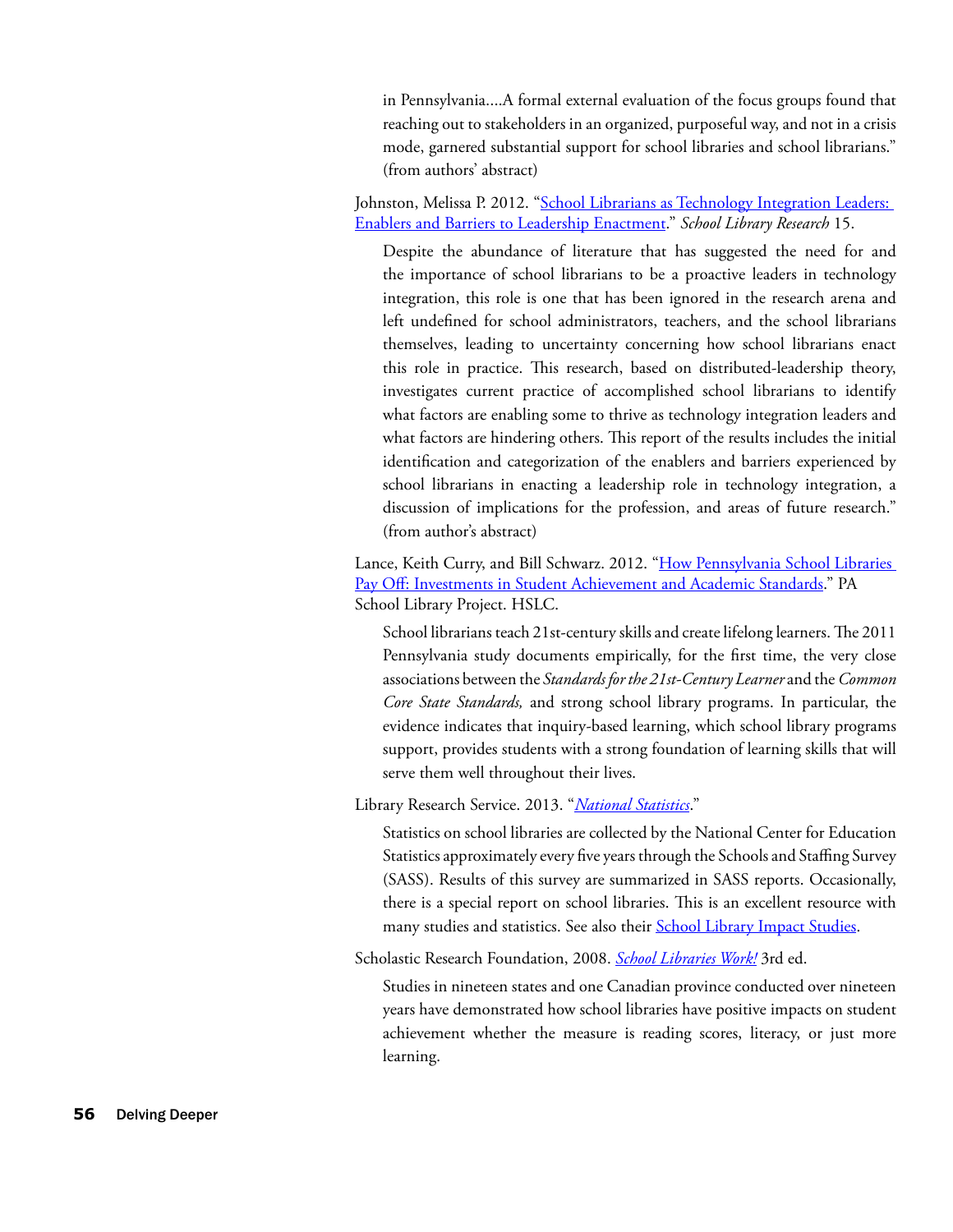# Online Sources: Podcasts, Videos, Blogs, etc.

["The 21st Century Media Center Program](http://www.youtube.com/watch?v=AsaACY1NM-k)." Library of Michigan and the Michigan Association of Media Education

This eight-minute video was created in 2009 to document the value of a certified school librarian. The video provides good perspectives from many different members of a school community. The messages that librarians are teachers and information literacy is a key skill set are emphasized.

["30 Second Thought Leadership Archive](http://www.ala.org/aasl/kq/30second/archive)." AASL

AASL presents *30 Second Thought Leadership: Insights from Leaders in the School Library Community,* a video podcast series delivering brief and practical advice from respected school library leaders on important questions about school libraries today and in the future. Questions are based on the themes of *Knowledge Quest* issues. (AASL abstract)

["Advocacy University](http://www.ala.org/advocacy/advocacy-university)." ALA Office for Library Advocacy

Advocacy University is a comprehensive clearinghouse of advocacy tools and resources for all types of libraries. The resources are useful for school librarians and other advocates for school library programs.

*[The District Dispatch](http://www.districtdispatch.org/)*. ALA Washington Office

[Subscribe to The District Dispatch](http://cqrcengage.com/ala/app/register?0&m=20147) for up-to-date information about key legislative and policy issues that concern libraries. The ALA Washington Office includes the Office of Government Relations and the Office for Information Technology Policy.

["Lead the Change: Professional Development for Today's Librarian](http://lj.libraryjournal.com/lead-the-change/#_)." *Library Journal*

*Library Journal's* "Lead the Change" offers timely resources and tools to stay ahead of the innovations and changes impacting the library profession. Library staff at all levels can participate in hands-on live events, access insightful ondemand webcasts, and new this year is **LTC Leadership Academy - Online**, a new online learning program that will help staff learn essential skills, solve problems unique to their libraries, and put strategic plans into action. (*LJ* summary)

Matthews, Steve. 2012. "*[Top Ten Traits of Great Library Leaders](http://21stcenturylibrary.com/2012/12/18/top-ten-traits-of-great-library-leaders/)*." *21st Century Library Blog* (December 18).

According to Matthews, "In order to be a great leader, a person must possess and demonstrate certain characteristics, or traits of leadership. Here are 10 that should be at the top of anyone's list who is striving to become a great library leader." (Introduction)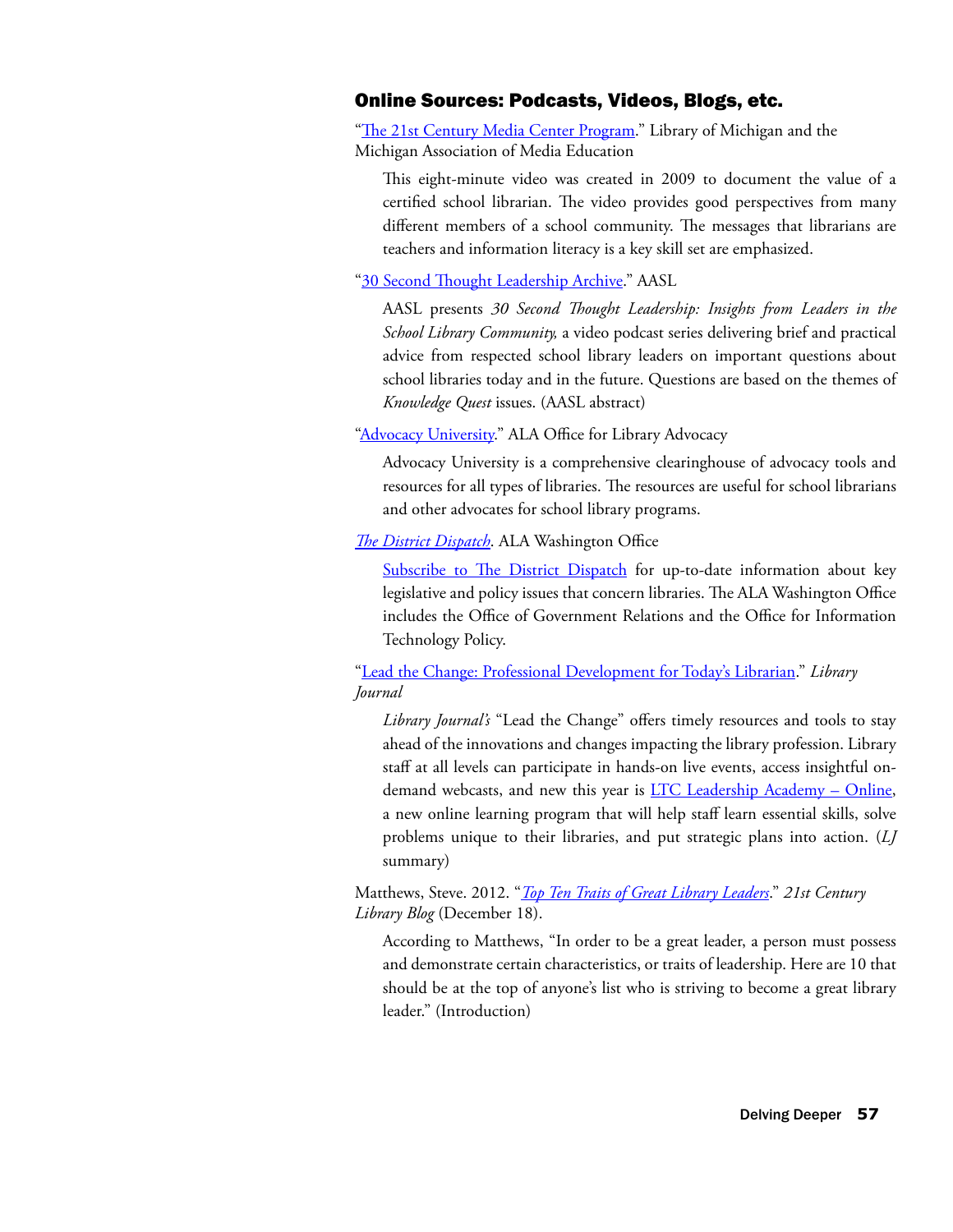Sinek, Simon. 2009 "[How Great Leaders Inspire Action](http://www.ted.com/talks/simon_sinek_how_great_leaders_inspire_action?quote=711)." TEDxPugetSound

In this videoed lecture, leadership expert and author Simon Sinek "explores how leaders can inspire cooperation, trust and change." (online bio of author)

# Professional Development

[AASL eCOLLAB](http://www.ala.org/aasl/ecollab) | Your eLearning Laboratory: Content, Collaboration, Community.

AASL eCOLLAB is a repository of webcasts, podcasts, and other digital resources from AASL, including the latest issue of *Knowledge Quest*. eCOLLAB is accessible to AASL members and subscribers to eCOLLAB, and provides a central location to collect and manage your e-learning on your time and at your pace. A select group of webinars listed are available to the public for free.

- [Advocacy](http://www.ala.org/aasl/ecollab/advocacy) (AASL members and eCOLLAB subscribers will need to log in)
- **[Upcoming](http://www.ala.org/aasl/ecollab/upcoming)**
- [Complimentary](http://www.ala.org/aasl/ecollab/complimentary)

## ["Library Leadership Training Resources.](http://www.ala.org/offices/hrdr/abouthrdr/hrdrliaisoncomm/otld/leadershiptraining)" ALA

This resource list represents leadership development training opportunities for library professionals at all levels and specialties within the library community. (ALA abstract)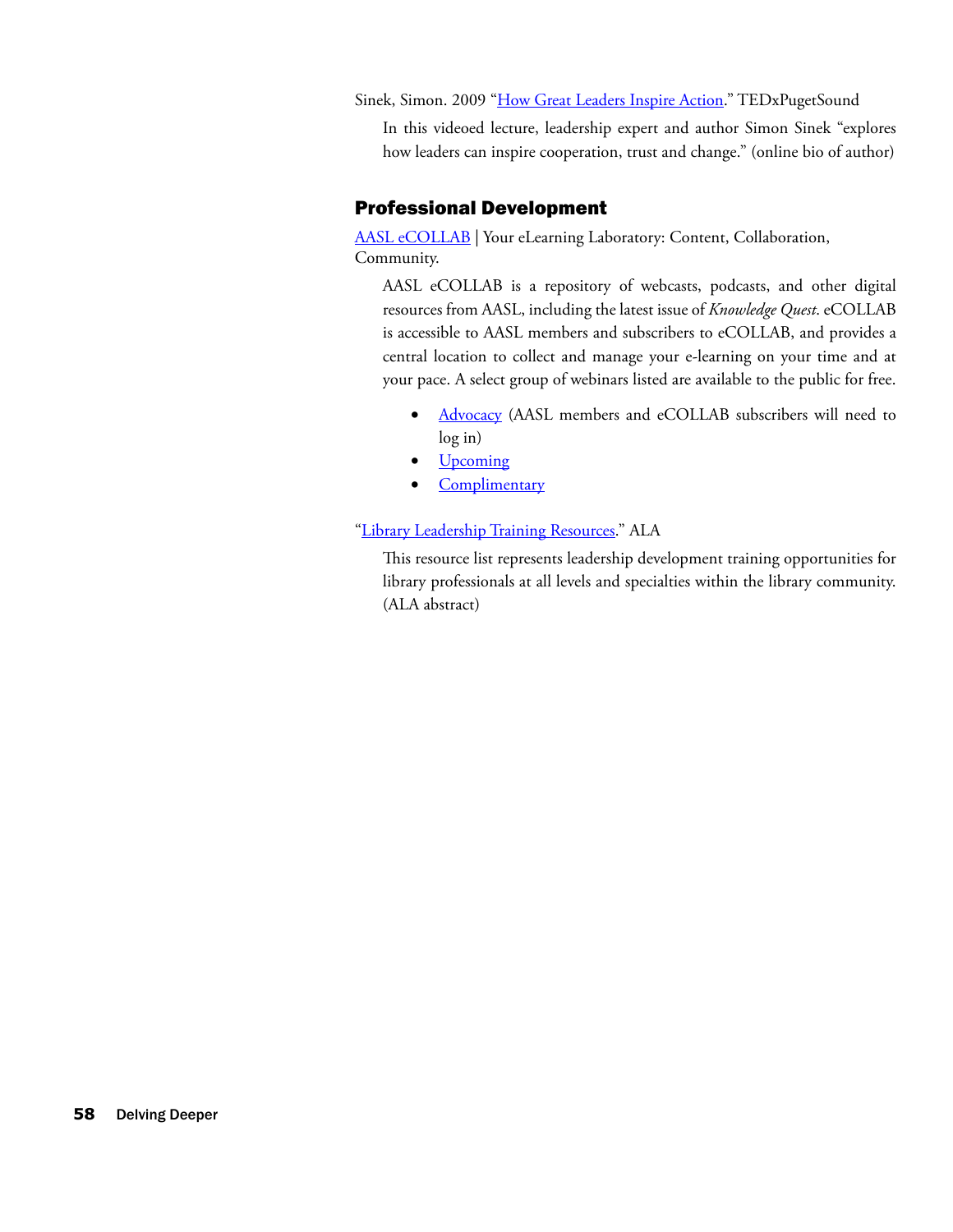# Calendar of Events

Taking advantage of special observances to plan school-wide promotions is one way to put your library in the spotlight. If you're clever, you might end up on the six o'clock news. Some events, like National Library Week or School Library Month, are the equivalent of our national holidays. Many other literacy and literary events are naturals for school libraries, plus thousands more that lend themselves to showing how school library programs support learning on almost any topic—everything from Chemistry Month to Be Kind to Pets Week. Many of these observances come "ready-made" with publicity materials and ideas for activities.

<www.ala.org/aasl/advocacy/events> <www.ala.org/conferencesevents/celebrationweeks>

# February

Sources:

## *Library Lovers' Month*

This is a time for everyone, especially Friends of the Library and other library fans, to express their feelings. A list of lively activities for libraries and their lovers includes visits from costumed book characters and fundraising ideas. In addition to suggestions for activities, online postcards and downloadable art for bookmarks, banners, and buttons are provided at <**www.librarysupport.net/librarylovers>**.

# March

# *Digital Learning Day*

Presented by the Alliance for Excellent Education and other national educational associations and organizations, with AASL as a core partner, Digital Learning Day (DLD) calls on teachers, schools, principals, community leaders, parents and stu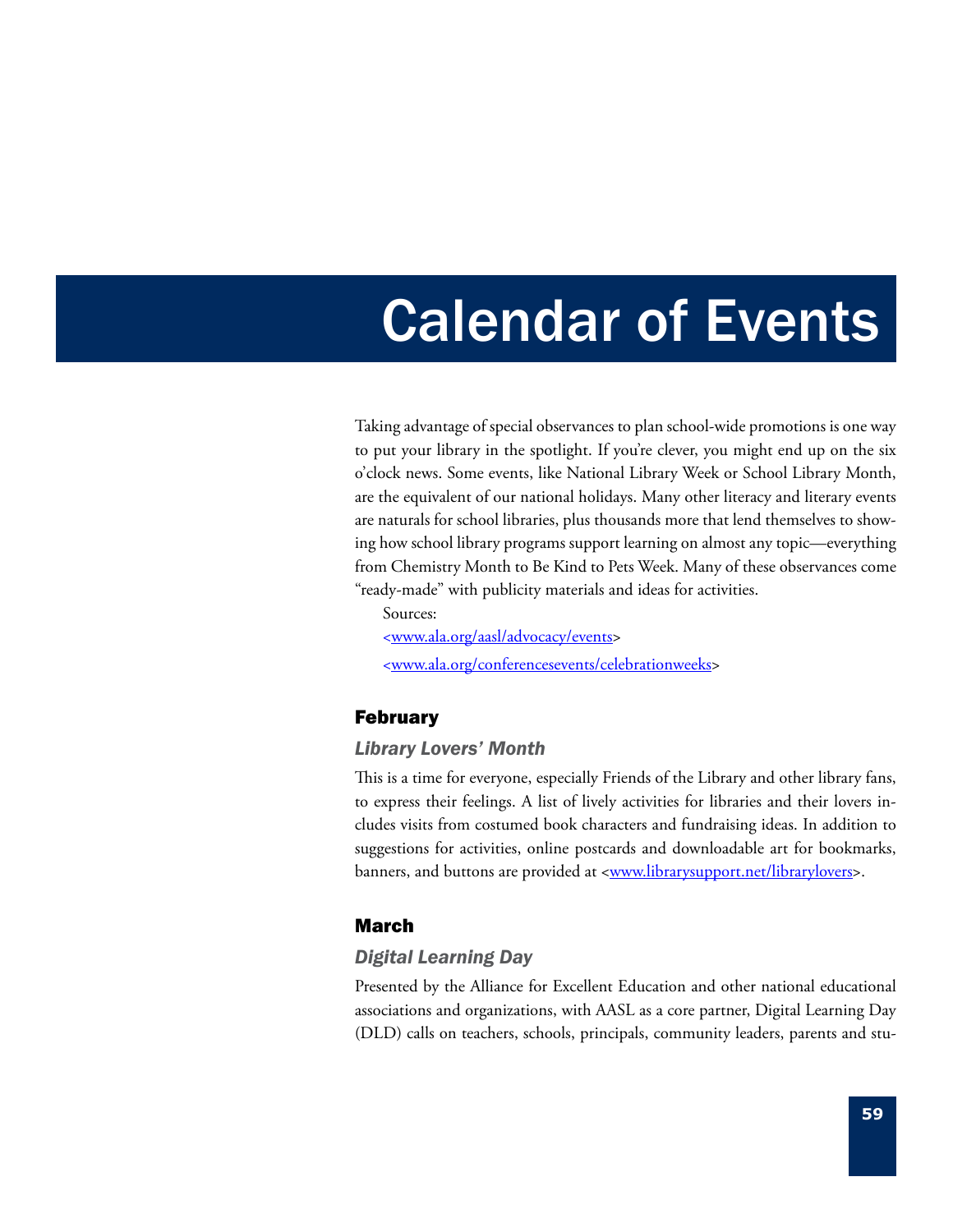dents to submit videos in February. The March event celebrates innovative teaching practices that make learning more personalized and engaging. DLD is also intended to encourage exploration of how digital learning can provide more students with more opportunities to get the skills they need to succeed in college, career, and life. During DLD AASL celebrates innovative teaching. For more, visit <www. digitallearningday.org>.

## *Freedom of Information Day*

This annual event is observed on or near the birthday of James Madison, the "Father of the Constitution" and the foremost advocate for openness in government. Follow the ALA Washington Office Blog *District Dispatch* at <[www.districtdispatch.org>](www.districtdispatch.org) for upcoming events.

## *Read Across America*

Started in 1998 as a way to get kids excited about reading, the National Education Association's Read Across America has become the nation's largest reading event. The year-round program culminates each year on or near Dr. Seuss's birthday. Promotion ideas and links to free resources and files of posters and other promotional materials can be found at <www.nea.org/readacross>.

# *Teen Tech Week*

Teen Tech Week is a national initiative sponsored by the Young Adult Library Services Association and is aimed at teens, their parents, educators, and other concerned adults. The purpose is to ensure that teens are competent and ethical users of technologies, especially those that are offered through libraries, such as DVDs, databases, audiobooks, and videogames. Teen Tech Week encourages teens to use libraries' non-print resources for education and recreation, and to recognize that librarians are qualified, trusted professionals in the field of information technology. Teen Tech Week began in 2007 and has a general theme of Get Connected @ your library. For more information, visit <http://teentechweek.ning.com>.

# April

### *El día de los niños/El día de los libros*

This annual celebration of children, families, and reading focuses on the importance of advocating literacy for every child regardless of linguistic and cultural background. It is sponsored by ALA and Association for Library Service to Children, along with REFORMA National Association to Promote Library and Information Services to Latinos and the Spanish Speaking. Free resources for planning a celebration are at <http://dia.ala.org>.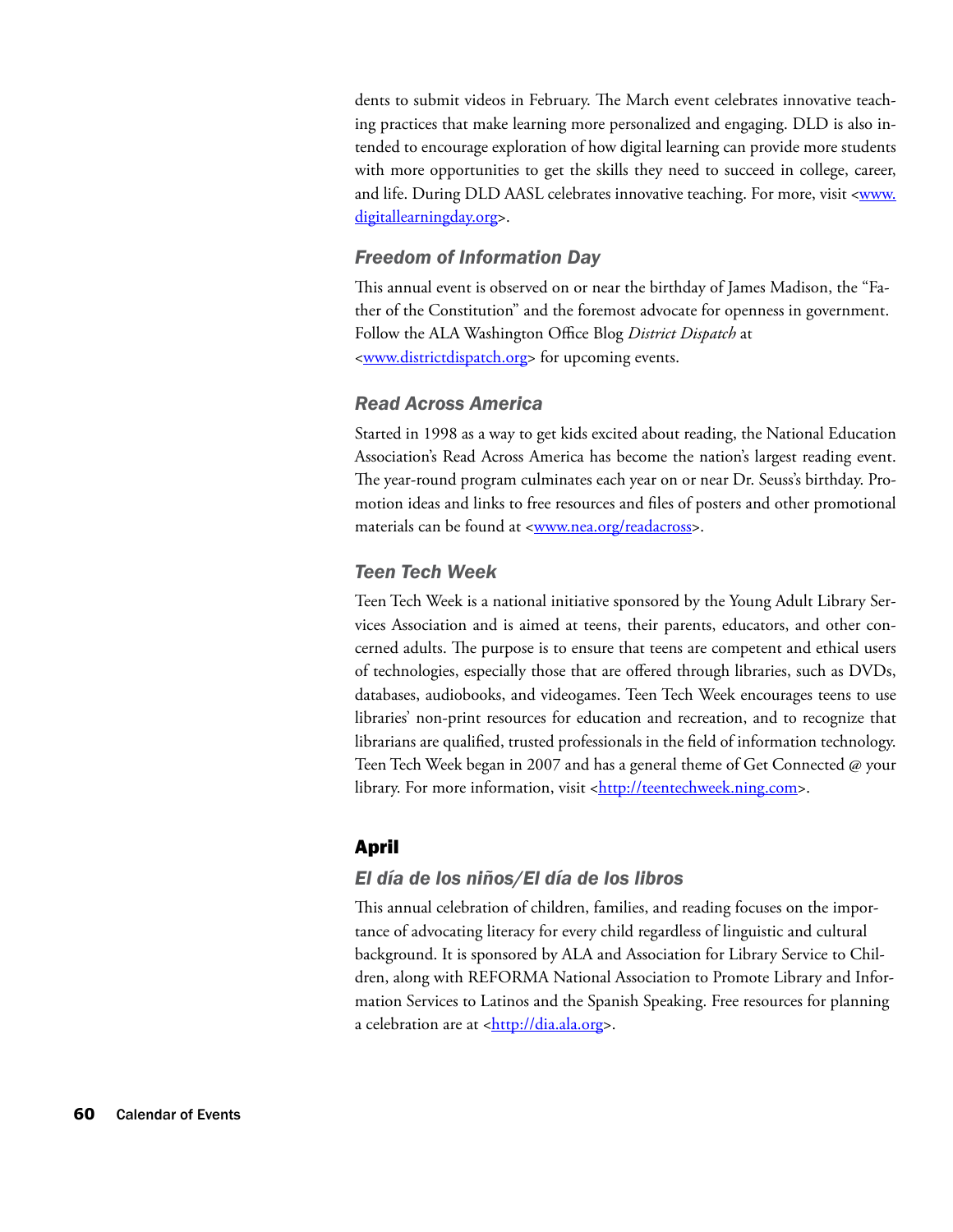# *National Library Week*

First sponsored in 1958, National Library Week is a national observance sponsored by ALA and libraries across the country each April. It is a time to celebrate the contributions of our nation's libraries and librarians and to promote library use and support. Tips for organizing and promoting can be found at  $\langle \frac{http://www.ala.org/}{http://www.ala.org/} \rangle$ conferencesevents/celebrationweeks/natlibraryweek>.

# *National Library Workers Day*

The American Library Association-Allied Professional Association, the organization for the advancement of library employees, annually sponsors National Library Workers Day, which falls on the Tuesday of National Library Week. First celebrated in 2004, the purpose is to recognize all library workers, including librarians, support staff, and others who make library service possible every day. Learn more at <http://ala-apa.org/nlwd>.

# *National Poetry Month*

Launched in 1996, National Poetry Month brings together libraries, schools, literary organizations, and others to celebrate the role of poetry in American culture with readings, festivals, book displays, workshops, and other events. The Academy of American Poets sponsors the event. For more information, see <www.poets.org/ national-poetry-month/home>.

# *National Volunteer Week*

The purpose of this week, established by Points of Light Foundation in 1974, is to recognize and celebrate the efforts of volunteers at the local, state, and national levels. If you have volunteer helpers and supporters, there's no better time to salute them for what they do. More at <www.pointsoflight.org/signature-events/nationalvolunteer-week>.

# *School Library Month*

School Library Month is the American Association of School Librarians' celebration of school librarians and their programs. Every April school librarians are encouraged to create activities to help their school and local community celebrate the essential role that strong school library programs play in transforming learning. For tips and suggested activities, visit <**www.ala.org/aasl/slm>**.

# *World Book and Copyright Day*

World Book and Copyright Day is an ideal opportunity to talk about copyright, plagiarism, and other issues related to intellectual property. Sponsored internationally by UNESCO, this day is a symbolic one for world literature. On this date and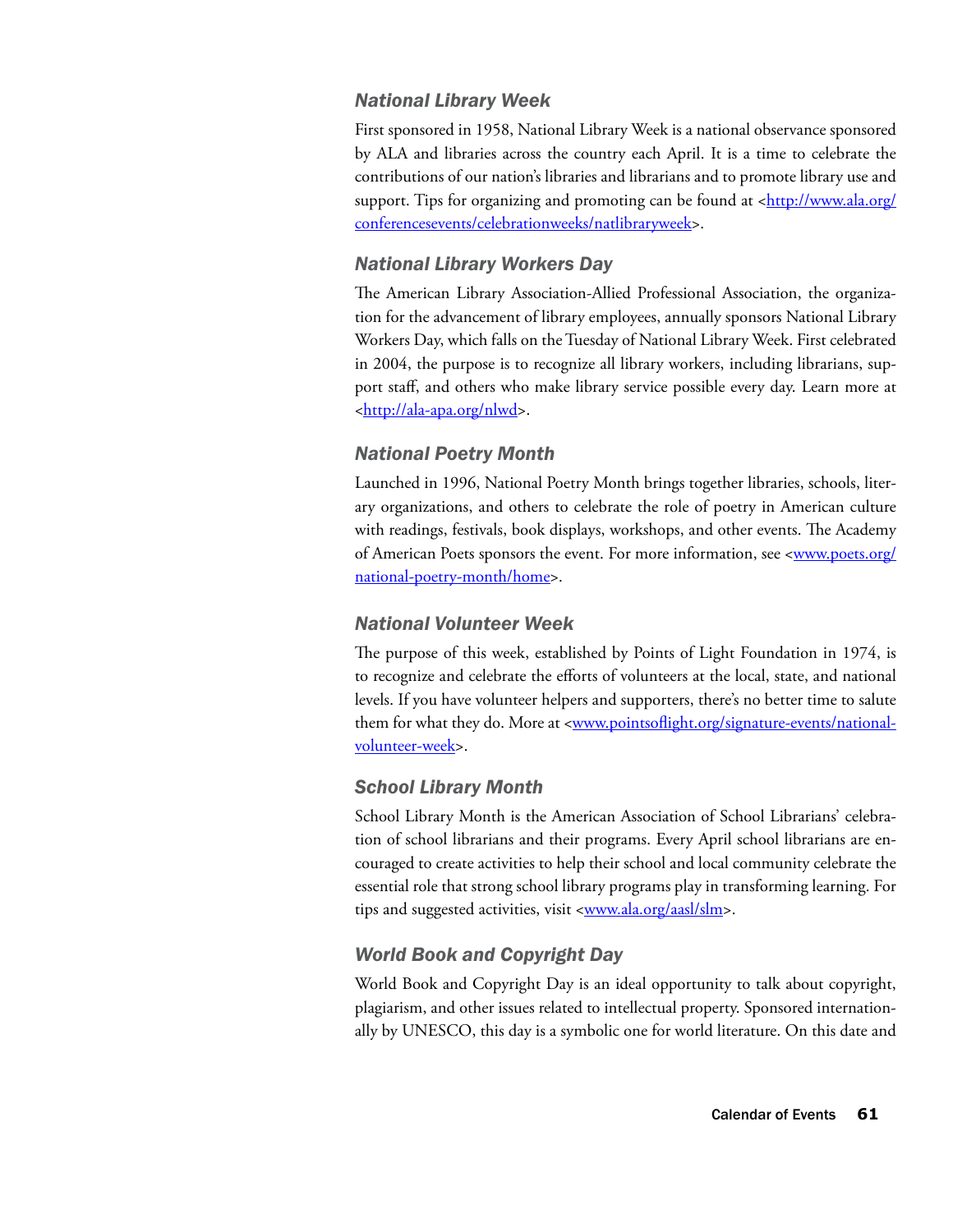in the same year of 1616, Cervantes, Shakespeare, and Inca Garcilaso de la Vega died. It is also the date of the birth or death of several other prominent authors. See <www.unesco.org/culture/bookday>.

## **May**

#### *Children's Book Week*

Observed since 1919, Children's Book Week encourages children and the adults who care for them to spend some time with a book each day. Tips for organizing and publicizing are available from the Children's Book Council at <www.cbcbooks. org/about/ecar-cbw>.

#### *Choose Privacy Week*

Choose Privacy Week, first observed by the ALA Office for Intellectual Freedom in 2010, is an initiative that invites library users into a national conversation about privacy rights in a digital age. The campaign gives libraries the tools they need to educate and engage users, and gives citizens the resources to think critically and make more informed choices about their privacy. Visit <www.privacyrevolution. org>.

## *Get Caught Reading Month*

This nationwide campaign aims to remind people of all ages how much fun it is to read. The observance is sponsored by the Association of American Publishers. Check out the suggestions for activities and support materials at <[www.getcaughtreading.com>](www.getcaughtreading.com).

### *National Library Legislative Day*

National Library Legislative Day, co-sponsored by the District of Columbia Library Association and ALA, is held each year in May to bring librarians, library trustees, board members, and other library friends to Washington, DC, to talk with their representatives and senators about issues of concern. These include funding for school libraries. Be there if you can. For information, visit the ALA Washington Office's site at <www.ala.org/advocacy/advleg/nlld>.

### *National PTA Teacher Appreciation Week*

Since 1984 this week offers an opportunity to let teachers know how much you appreciate their hard work. Learn more at <**www.pta.org>**. On the "For Families" menu, click "Teacher Appreciation Week."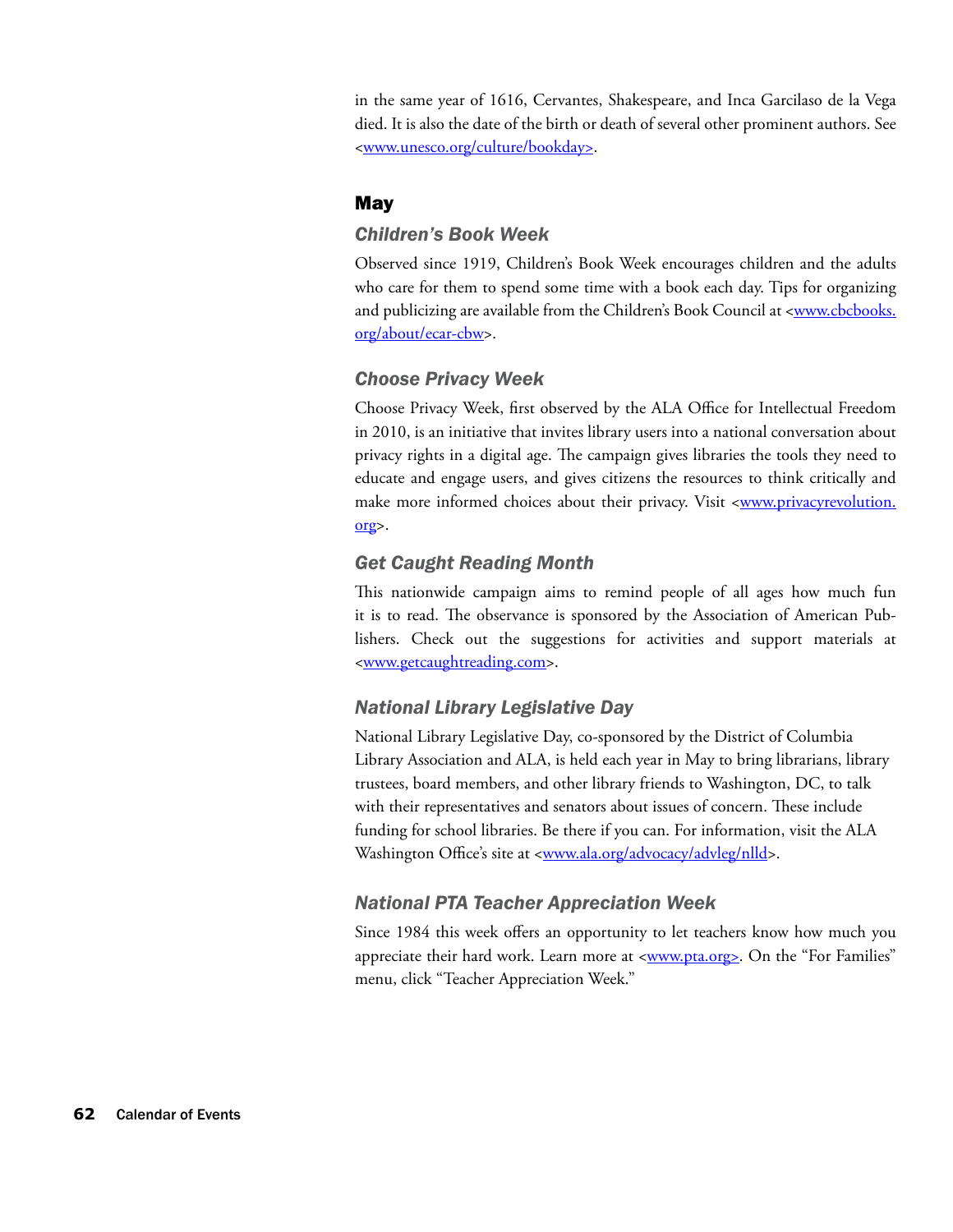## September

#### *Banned Books Week*

Sponsored by over a dozen organizations—including ALA—Banned Books Week is observed during the last week of September each year. This event is an opportunity to educate about one of our most precious freedoms in a democracy and the role of libraries. A Banned Books Week Press Kit, list of "The 100 Most Challenged Books," and other materials are available from the ALA Office for Intellectual Freedom at <www.ala.org/bbooks/bannedbooksweek>.

#### *Banned Websites Awareness Day*

To raise awareness of the overly restrictive blocking of legitimate educational websites and academically useful social-networking tools in schools and school libraries, AASL has designated one day during Banned Books Week as Banned Websites Awareness Day. AASL is asking school librarians and other educators to promote an awareness of how overly restrictive filtering adversely affects student learning. For more, visit <www.ala.org/aasl/advocacy/bwad>.

# *Library Card Sign-Up Month*

A time when ALA and libraries across the country remind parents that the most important school supply of all is @ your library —it's your library card. Thousands of public and school libraries join together each fall in this national effort. Posters and other promotional materials are available for free download. For links to the graphic files and to share your ideas on how to organize, go to <www.ala.org/ conferencesevents/celebrationweeks/card>.

#### *International Literacy Day*

A time to ask: What would your life be like if you couldn't read? This annual event, sponsored by the International Literacy Association and United Nations Educational, Scientific and Cultural Organization (UNESCO) is an opportunity to focus on the 875 million adults worldwide who do not know how to read or write. Nearly two-thirds are women. For more information, see <www.literacyworldwide. org/about-us/news-events/international-literacy-day>.

#### October

#### *Connected Educator Month*

The U.S. Department of Education has declared October Connected Educator Month (CEM), and AASL has signed on as a participating organization.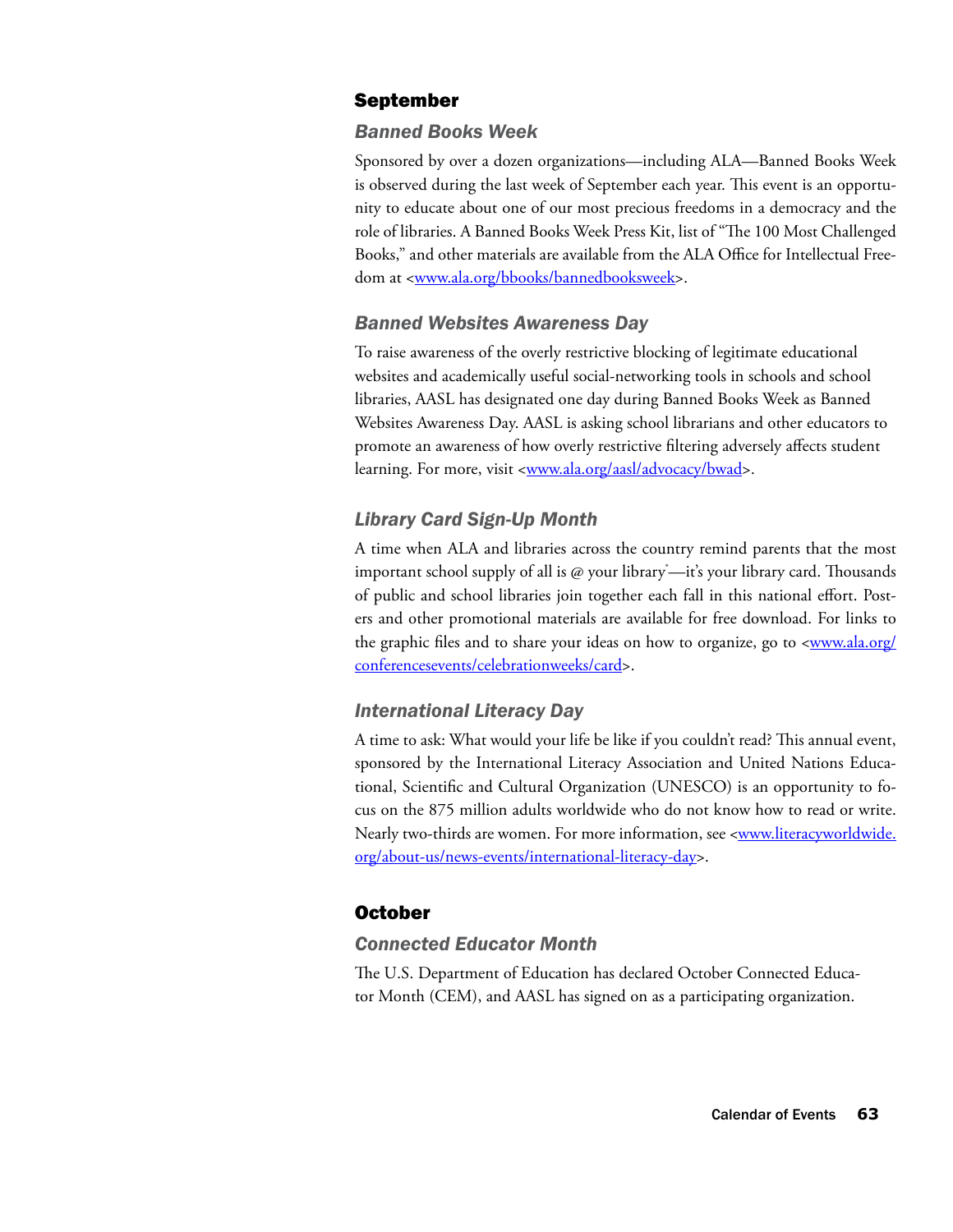CEM will be celebrated with four-plus weeks of online events and activities, including forums, webinars, guided tours, open houses, contests, badges, and more. Visit the Connected Educator website for more information and a complete schedule at <http://connectededucators.org/cem>.

## *International School Library Day*

Observed the third Monday in October, this day is sponsored by the International Association of School Librarianship to focus on the richness and variety of school library services in different countries, and the contribution that they make to their schools and communities. For activity and publicity ideas, see <www.iasl-online. org/advocacy/islm/index.html>.

#### *Jumpstart's Read for the Record*

The Read for the Record Campaign mobilizes millions of children and adults to celebrate literacy by participating in the largest shared reading experience. Each year the campaign has shone a national spotlight on America's early education achievement gap and highlighted Jumpstart's mission—to work toward the day every child in America enters kindergarten prepared to succeed—and programs to address this crisis. For more, visit <www.jstart.org/campaigns/read-record>.

## *National Friends of Libraries Week*

Friends of Libraries groups now have their very own national week of celebration, courtesy of United for Libraries (Association of Library Trustees, Advocates, Friends and Foundations, a division of ALA). The celebration offers a twofold opportunity to celebrate Friends. Use the time to creatively promote your group in the community, to raise awareness, and to promote membership. This is also an excellent opportunity for your library and district administrators to recognize the Friends for their help and support of the library. Visit United for Libraries at <www.ala.org/ united/events\_conferences/folweek>.

# *National Storytelling Festival*

The International Storytelling Center celebrates the power of storytelling each year in October by showcasing the world's stories, storytellers, and storytelling traditions at the National Storytelling Festival—the world's premier storytelling event in Jonesborough, Tennessee. Why not hold your own festival and get students and teachers involved in this ancient and fun tradition? Learn more at <<www.storytellingcenter.net/festival>>.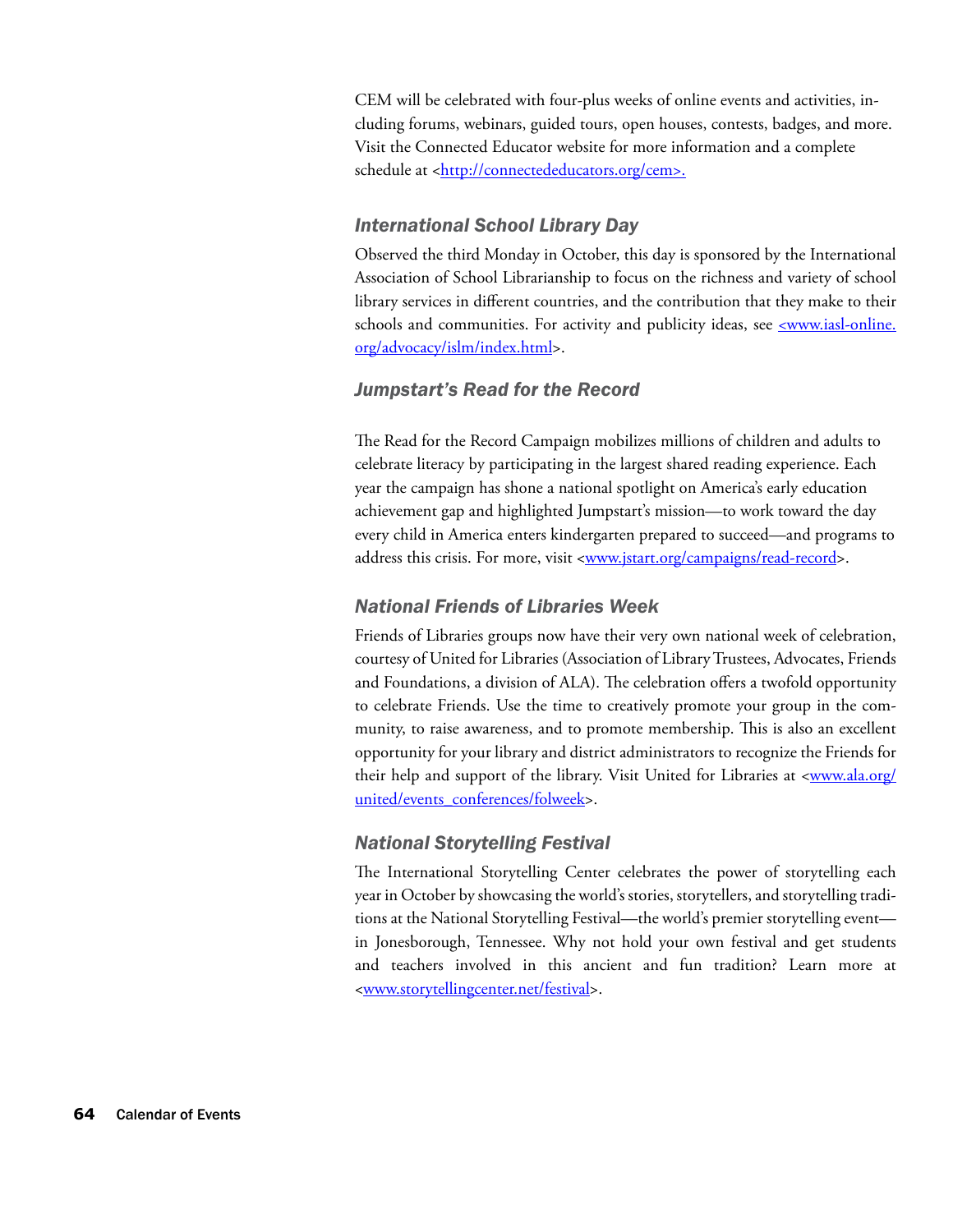#### *Teen Read Week*

Observed the third week of October, this annual celebration is sponsored by ALA and its Young Adult Library Services Association to encourage teens to "read for the fun of it." The ALA Graphics Catalog offers a wealth of promotional materials. Ideas for celebrating and sample publicity materials are provided online. Go to <http://teenreadweek.ning.com>.

#### November

## *American Education Week*

Sponsored by the National Education Association, this annual event celebrates the educators and school staff who keep children safe, healthy, and help them achieve. That includes you! Tools, including downloadable artwork, are provided at <www. nea.org/aew>.

#### *International Games Day*

ALA's National Gaming Day, first celebrated in 2008, focuses on the social and recreational side of gaming. Gaming at the library encourages patrons of all ages to interact with diverse peers, share their expertise, and develop new strategies for gaming and learning. At the library, kids can socialize with their friends and play board and video games while surrounded by books, librarians, and a real world of knowledge. Visit <http://igd.ala.org>.

#### December

#### *Hour of Code*

Hour of Code is intended to expose as many K–12 students as possible to computer coding. Free online tutorials and projects are available for students of all ages. Try Hour of Code with a few classes or the whole school! Go to <https://hourofcode. com/us> and <http://code.org> to learn how to give your students this experience, even if you know nothing about coding. Many Hour of Code events are held in December, but any time of year is a good time to open all students' eyes to the possibilities of playing or working in computer science.